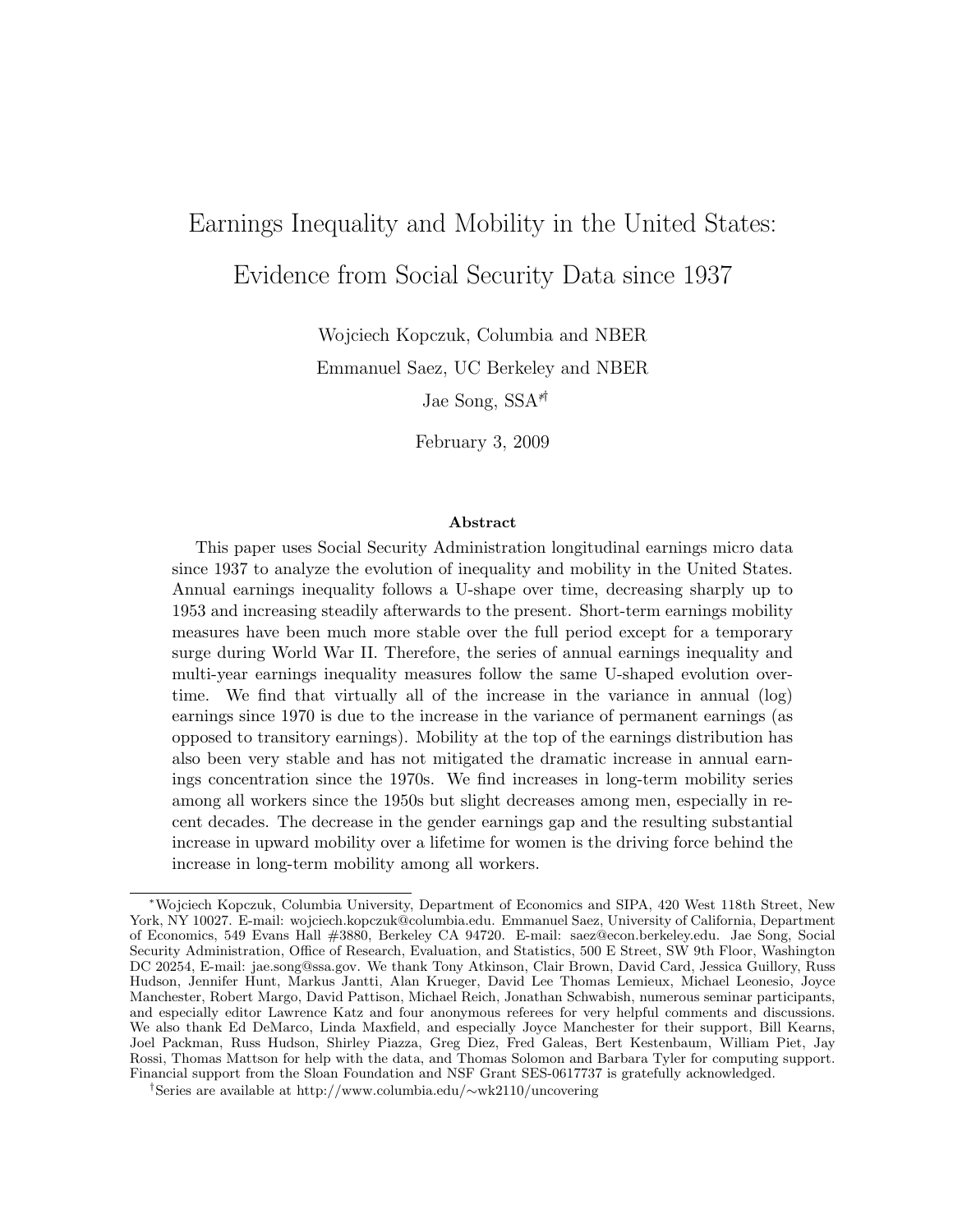# 1 Introduction

Market economies are praised for creating macro-economic growth but blamed for the economic disparities among individuals they generate. Economic inequality is often measured using highfrequency economic outcomes such as annual income. However, market economies also generate substantial mobility in earnings over a working lifetime. As a result, annual earnings inequality might substantially exaggerate the extent of true economic disparity among individuals. To the extent that individuals can smooth changes in earnings using savings and credit markets, inequality based on longer periods than a year is a better measure of economic disparity. Thus, a comprehensive analysis of disparity requires studying both inequality and mobility.

A large body of academic work has indeed analyzed earnings inequality and mobility in the United States. A number of key facts from the pre-World War II years to the present have been established using four main data sources:<sup>1</sup> (1) Decennial Census data show that earnings inequality decreased substantially during the "Great Compression" from 1939 to 1949 (Goldin and Margo, 1992) and remained low over the next two decades, (2) the annual Current Population Surveys (CPS) show that earnings inequality has increased substantially since the 1970s and especially during the 1980s (Katz and Murphy, 1992; Katz and Autor, 1999), (3) income tax statistics show that the top of the annual earnings distribution experienced enormous gains over the last 25 years (Piketty and Saez, 2003), (4) panel survey data (primarily the Panel Survey of Income Dynamics) show that short-term rank-based mobility has remained fairly stable (Gottschalk, 1997) since the 1970s, (5) the gender gap has narrowed substantially since the 1970s (Goldin, 1990; Blau, 1998; Goldin, 2006). There are, however, important questions that remain open due primarily to lack of homogeneous and longitudinal earnings data covering a long period of time.

First, no annual earnings survey data covering most of the US workforce are available before the 1960s so that it is difficult to measure overall earnings inequality on a consistent basis before the 1960s, and in particular analyze the exact timing of the Great Compression. Second, studies of mobility have focused primarily on short term mobility measures due to lack of long and large longitudinal data. Therefore, little is known about earnings mobility across an entire working

 $1A$  number of studies have also analyzed inequality and mobility in America in earlier periods (see Lindert, 2000, for a survey on inequality and Ferrie, 2000, for an analysis of occupational mobility).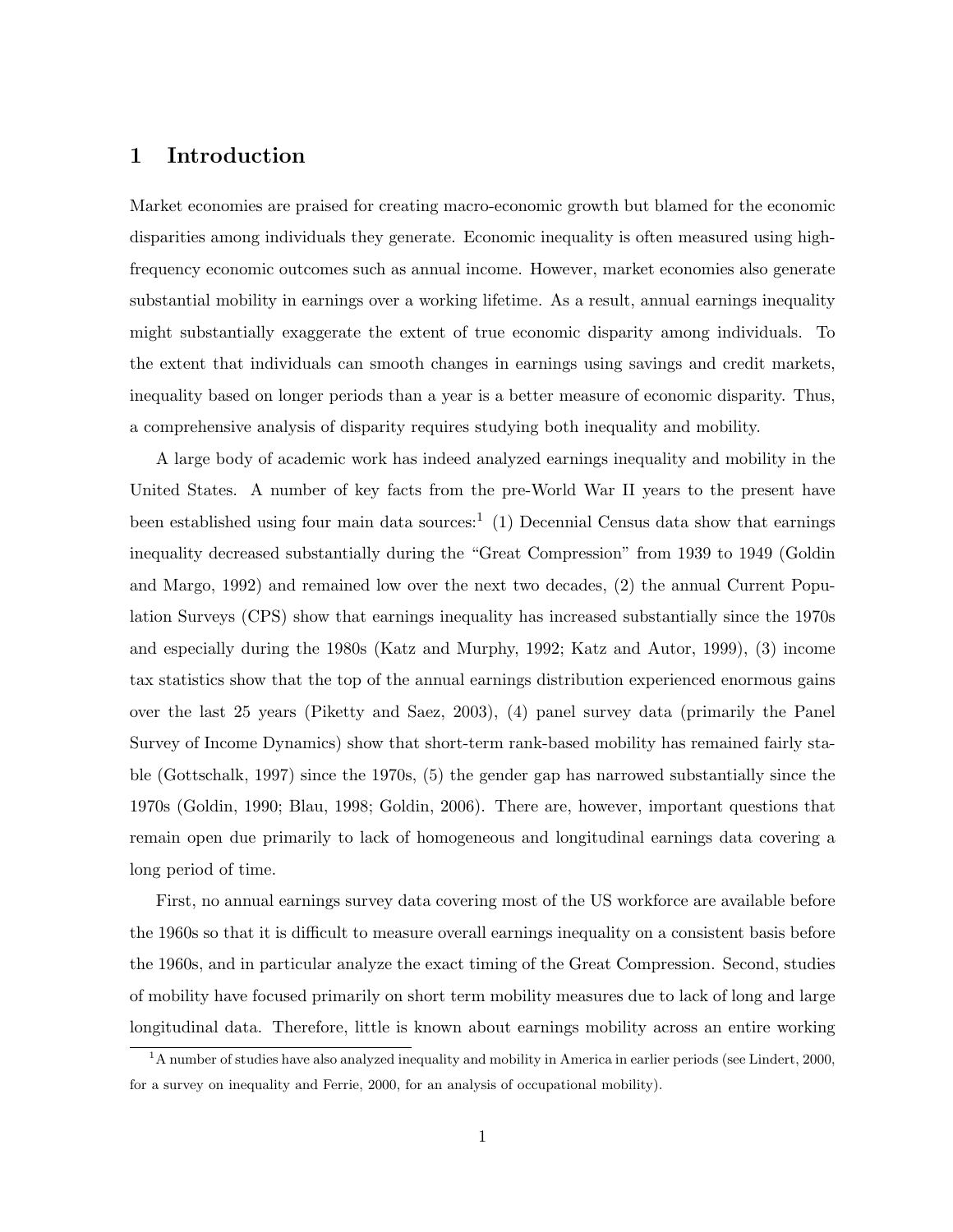life, let alone how such long term mobility has evolved over time. Third and related, there is a controversial debate on whether the increase in inequality since the 1970s has been offset by increases in earnings mobility, and whether consumption inequality has increased to the same extent as income inequality.<sup>2</sup> In particular, the development of performance pay such as bonuses and stock-options for highly compensated employees might have increased substantially year to year earnings variability among top earners so that the trends documented in Piketty and Saez (2003) could be misleading.

The goal of this paper is to use the large Social Security Administration (SSA) earnings micro data available since 1937 to make progress on those questions. The SSA data we use combine four key advantages relative to the data that have been used in previous studies on inequality and mobility in the United States. First, the SSA data we use for our research purposes are very large: a 1% sample of the full US covered workforce is available since 1957, and a 0.1% sample since 1937. Second, the SSA data are annual and cover a very long time period of almost 70 years. Third, the SSA data are longitudinal balanced panels as samples are selected based on the *same* Social Security Number pattern every year. Finally, the earnings data have very little measurement error and are fully uncapped (with no top code) since 1978.<sup>3</sup>

Although Social Security earnings data have been used in a number of previous studies (often matched to survey data such as the Current Population Survey), the data we have assembled for this study overcome three important previous limitations. First, from 1946 to 1977, we use quarterly earnings information to extrapolate earnings up to 4 times the Social Security annual cap.<sup>4</sup> Second, we can match the data to employers and industry information starting in 1957 allowing us to control for expansions in Social Security coverage which started in the 1950s. Finally, to our knowledge, the Social Security annual earnings data before 1951 have not been used outside SSA for research purposes since Robert Solow unpublished Harvard Ph.D. thesis in 1951 (Solow, 1951).

<sup>2</sup>See e.g., Cutler and Katz (1991), Krueger and Perri (2006), Slesnick (2001), Attanasio et al. (2007).

<sup>&</sup>lt;sup>3</sup>A number of studies have compared survey data matched to administrative data in order to assess measurement error in survey data (see e.g., Abowd and Stinson (2005)).

<sup>4</sup>Previous work using SSA data before the 1980s has almost always used data capped at the Social Security annual maximum (which was around the median in the 1960s) making it impossible to study the top half of the distribution. Before 1946, the top code was above the top quintile allowing us to study earnings up to the top quintile over the full period.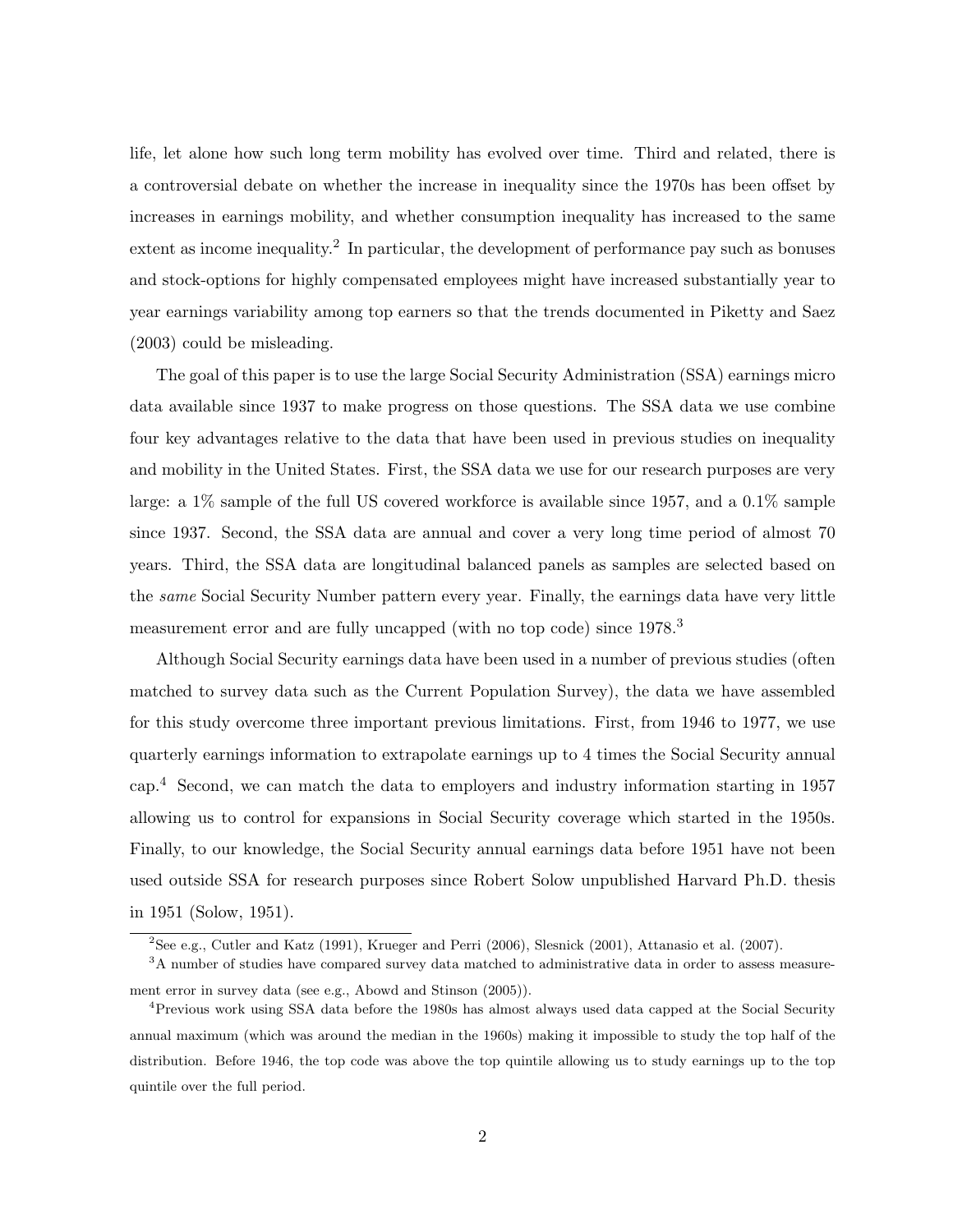Few socio-demographic variables are available in the SSA data relative to standard survey data. Date of birth, gender, place of birth (including a foreign country birth place), and race are available since 1937. Employer information (including geographic location, industry, and size) is available since 1957. Because we do not have information on important variables such as family structure, education, and hours of work, our analysis will focus only on earnings rather than wage rates and will not attempt to explain the links between family structure, education, labor supply and earnings, as many previous studies have done. In contrast to studies relying on income tax returns, the whole analysis is also based on individual rather than family-level data. Furthermore, we focus only on employment earnings and hence exclude self-employment earnings as well as all other forms of income such as capital income, business income, and transfers. We further restrict our analysis to employment earnings from commerce and industry workers which represents about 70% of all US employees as this is the core group always covered by Social Security since 1937. This is an important limitation when analyzing mobility as (a) mobility within the commerce and industry sector may be different than overall mobility and (b) mobility between the commerce and industry sector and all other sectors is eliminated.<sup>5</sup>

We obtain three main findings. First, our annual series confirm the U-shape evolution of earnings inequality since the 1930s. Inequality decreases sharply up to 1953 and increases steadily and continuously afterwards. The U-shape evolution over time of inequality is also present within each gender group and is more pronounced for men. Percentile ratio series show that (1) the compression in the upper part of the distribution took place from 1942 to 1950 and was followed by a steady and continuous widening ever since the early 1950s, (2) the compression in the lower part of the distribution took place primarily in the post war period from 1946 to the late 1960s and unravelled quickly from 1970 to 1985, especially for men, and has been fairly stable over the last two decades.

Second, we find that short-term relative mobility measures such as rank correlation measures, Shorrocks indices comparing annual vs. multi-year earnings inequality have been quite stable over the full period except for a temporary surge during World War II.<sup>6</sup> In particular, short-term

<sup>&</sup>lt;sup>5</sup>Since in recent decades Social Security covers over 95% of earnings, we show in appendix that our findings for recent decades are robust to including all covered workers. However, we cannot perform such a robustness check for earlier periods when coverage was much less complete.

<sup>&</sup>lt;sup>6</sup>Such a surge is not surprising in light of the large turnover in the labor market generated by the war.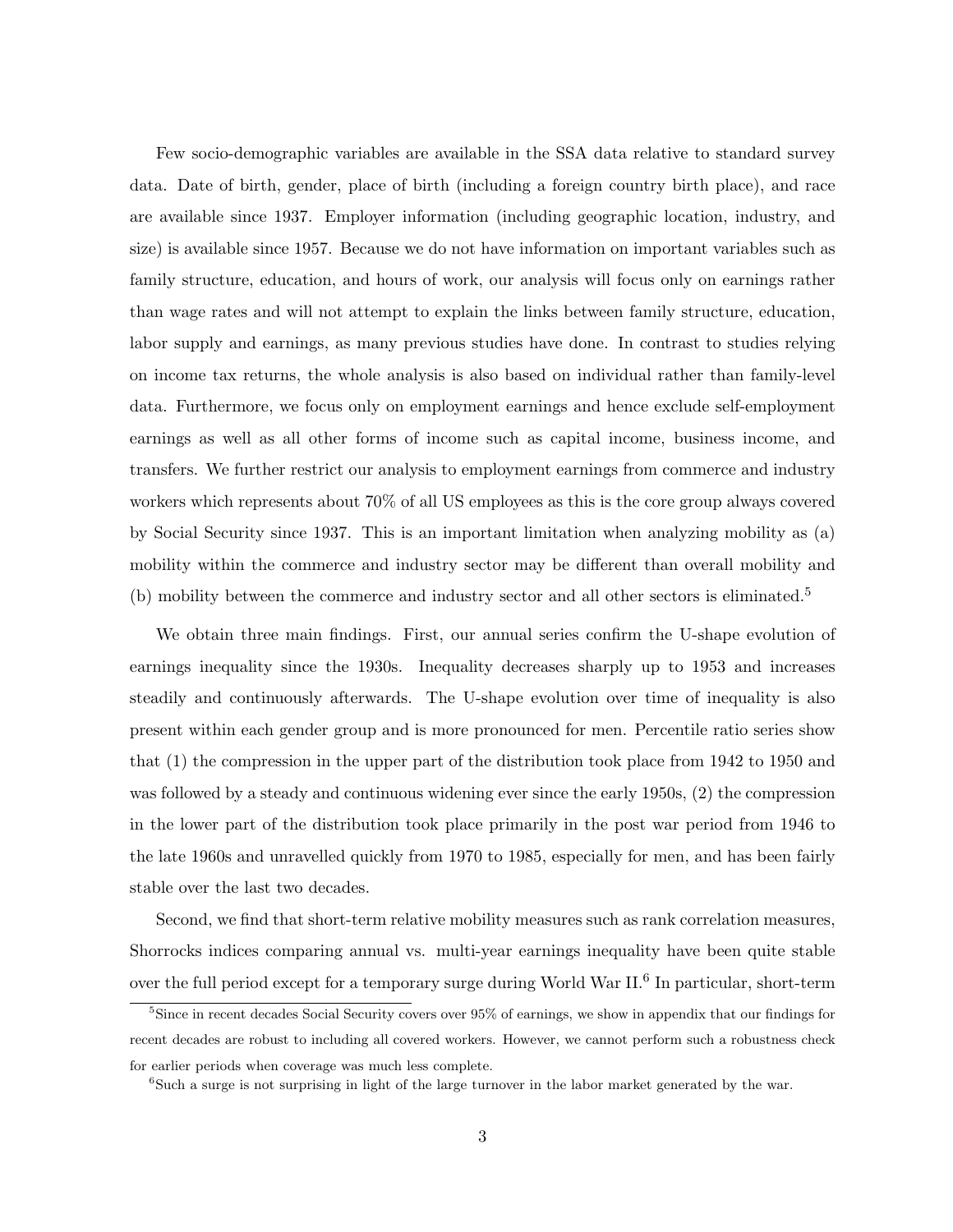mobility has been remarkably stable since the 1950s, for a variety of mobility measures and also when restricting the sample to men only. Therefore, the evolution over time of annual earnings inequality is very close to the evolution of inequality of longer term earnings. Furthermore, we show that most of the increase in the variance of (log) annual earnings is due to increases in the variance of (log) permanent earnings with modest increases in the variance of transitory (log) earnings. Finally, mobility at the top of the earnings distribution, measured by the probability of staying in the top percentile after 1, 3, or 5 years has also been very stable since 1978 (the first year in our data with no top code). Therefore, in contrast to the stock-option scenario mentioned above, the SSA data show very clearly that mobility has not mitigated the dramatic increase in annual earnings concentration.

Third, we find that long term mobility measures among all workers, such as the earnings rank correlations from the early part of a working life to the late part of a working life display significant increases since 1951 either when measured unconditionally or when measured within cohorts. However, those increases mask substantial heterogeneity across gender groups. Longterm mobility among males has been stable over most of the period with a slight decrease in recent decades. The decrease in the gender earnings gap and the resulting substantial increase in upward mobility over a lifetime for women is the driving force behind the increase in long-term mobility among all workers.

The paper is organized as follows. Section 2 presents the conceptual framework linking inequality and mobility measures, the data, and our estimation methods. Section 3 presents inequality results based on annual earnings. Section 4 focuses on short-term mobility and its effect on inequality, while Section 5 focuses on long-term mobility and inequality. Section 6 concludes. Additional details on the data and our methodology, as well as extensive sensitivity analysis are presented in an electronic appendix. Complete tabulated results in electronic format are posted online.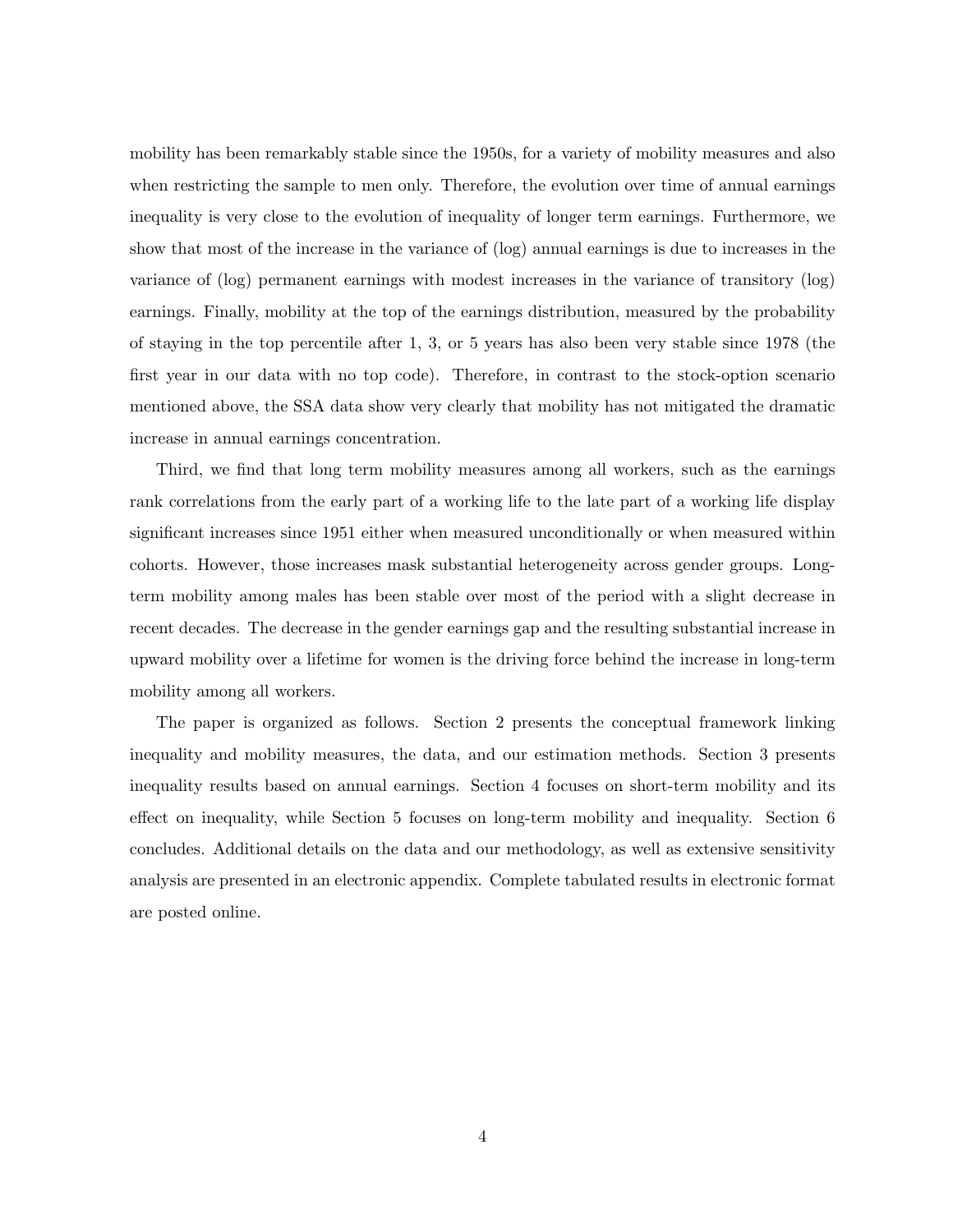# 2 Framework, Data, and Methodology

## 2.1 Conceptual Framework

Our main goal is to document the evolution of earnings inequality. Inequality can be measured over short-term earnings (such as annual earnings) or over long-term earnings (such as earnings averaged over several years or even a lifetime). When there is mobility in individual earnings over time, long-term inequality will be lower than short-term inequality as moving up and down the distribution of short-term earnings will make the distribution of long-term earnings more equal. Therefore, conceptually, a way to measure mobility (Shorrocks, 1978) is to compare inequality of short-term earnings to inequality of long-term earnings and define mobility as:

Long-term earnings inequality = Short-term earning inequality 
$$
*(1 - \text{Mobility})
$$
 (1)

Alternatively, one can define mobility directly as changes or "shocks" in earnings.<sup>7</sup> In our framework, such shocks are defined broadly as any deviation from long-term earnings. Those shocks could be indeed real shocks such as unemployment, disability, or an unexpected promotion. Changes could also be the consequence of voluntary choices such as reducing (or increasing) hours of work, voluntarily changing jobs, or obtaining an expected pay raise. Such shocks can be transitory (such as working overtime in response to a temporarily increased demand for employer's product or a short unemployment spell in the construction industry) or permanent (being laid off from a job in a declining industry). In that framework, both long-term inequality and the extent of shocks contribute to shaping short-term inequality:

Short-term earnings inequality  $=$  Long-term earnings inequality  $+$  Variability in earnings (2)

(1) and (2) are related by the formula:

Variability in earnings = Short-term earnings inequality 
$$
^*
$$
 Mobility

\n
$$
=
$$
 Long-term earnings inequality  $^*$  Mobility / (1-Mobility)

\n(3)

Thus, equation (3) shows that a change in mobility with no change in long-term inequality is due to an increase in variability in earnings. Conversely, an increase in inequality (either short-term

<sup>7</sup>See Fields (2007) for an overview of different approaches to measuring income mobility.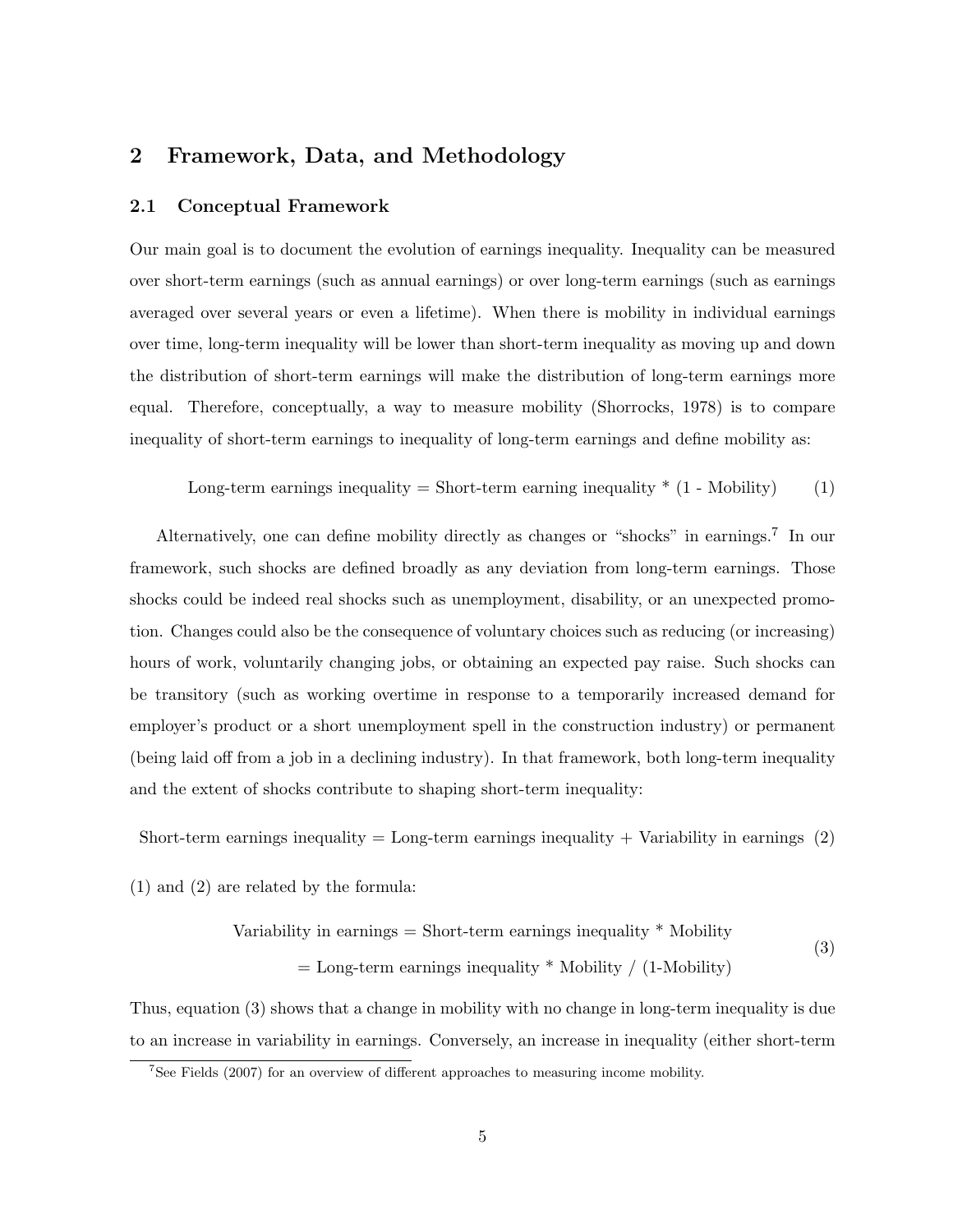or long-term) with no change in mobility implies an increased variability in earnings.<sup>8</sup>

In order to derive those formulas formally, we consider a situation where a fixed group of individuals  $i = 1, ..., I$  have *short-term* earnings  $z_{it} > 0$  in each period  $t = 1, ..., K$ . For example t can represent a year. We can define *long-term* earnings for individual i as average earnings across all K periods:  $\bar{z}_i = \sum_t z_{it}/K$ . We normalize earnings so that average earnings (across individuals) are the same in each period.<sup>9</sup>

From a vector of individual earnings  $z = (z_1, ..., z_I)$ , an inequality index can be defined as  $G(\mathbf{z})$ , where  $G(.)$  is convex in **z**. We also assume that  $G(.)$  is homogeneous of degree zero (multiplying all earnings by a given factor does not change inequality). For example,  $G(.)$  can be the Gini index or the variance of log earnings. Shorrocks (1978, Theorem 1, p. 381) shows that:

$$
G(\bar{\mathbf{z}}) \leq \sum_{t=1}^K G(\mathbf{z_t})/K,
$$

where  $z_t$  is the vector of earnings in period t and  $\bar{z}$  the vector of long-term earnings (the average across the K periods) earnings. This inequality result captures the idea that movements in individual earnings up and down the distribution reduce long-term inequality (relative to shortterm inequality). Hence we can define a related Shorrocks mobility index  $0 \leq M \leq 1$  as:

$$
1 - M = \frac{G(\bar{\mathbf{z}})}{\sum_{t=1}^{K} G(\mathbf{z_t})/K},
$$

which is a formalization of equation (1) above.  $M = 0$  if and only if individuals incomes (relative to the mean) do not change overtime. The central advantage of the Shorrocks mobility index is that it formally links short-term and long-term inequality which is perhaps the primary motivation for analyzing mobility. The disadvantage of the Shorrocks index is that it is an indirect measure of mobility.

Therefore, it is also useful to define direct mobility indices such as the rank correlation in earnings from year t to year  $t + p$  (or quintile mobility matrices from year t to year  $t + p$ ).

<sup>&</sup>lt;sup>8</sup>Note that such measures of mobility are relative rather than absolute. Our paper focuses exclusively on relative mobility measures although absolute mobility measures (such as the likelihood of experiencing an earnings increase of at least X percent after 1 year) are also of great interest. Such measures might produce different time series when if economic growth or annual inequality changes over time.

<sup>&</sup>lt;sup>9</sup>In our empirical analysis, earnings will be indexed to the nominal average earnings index.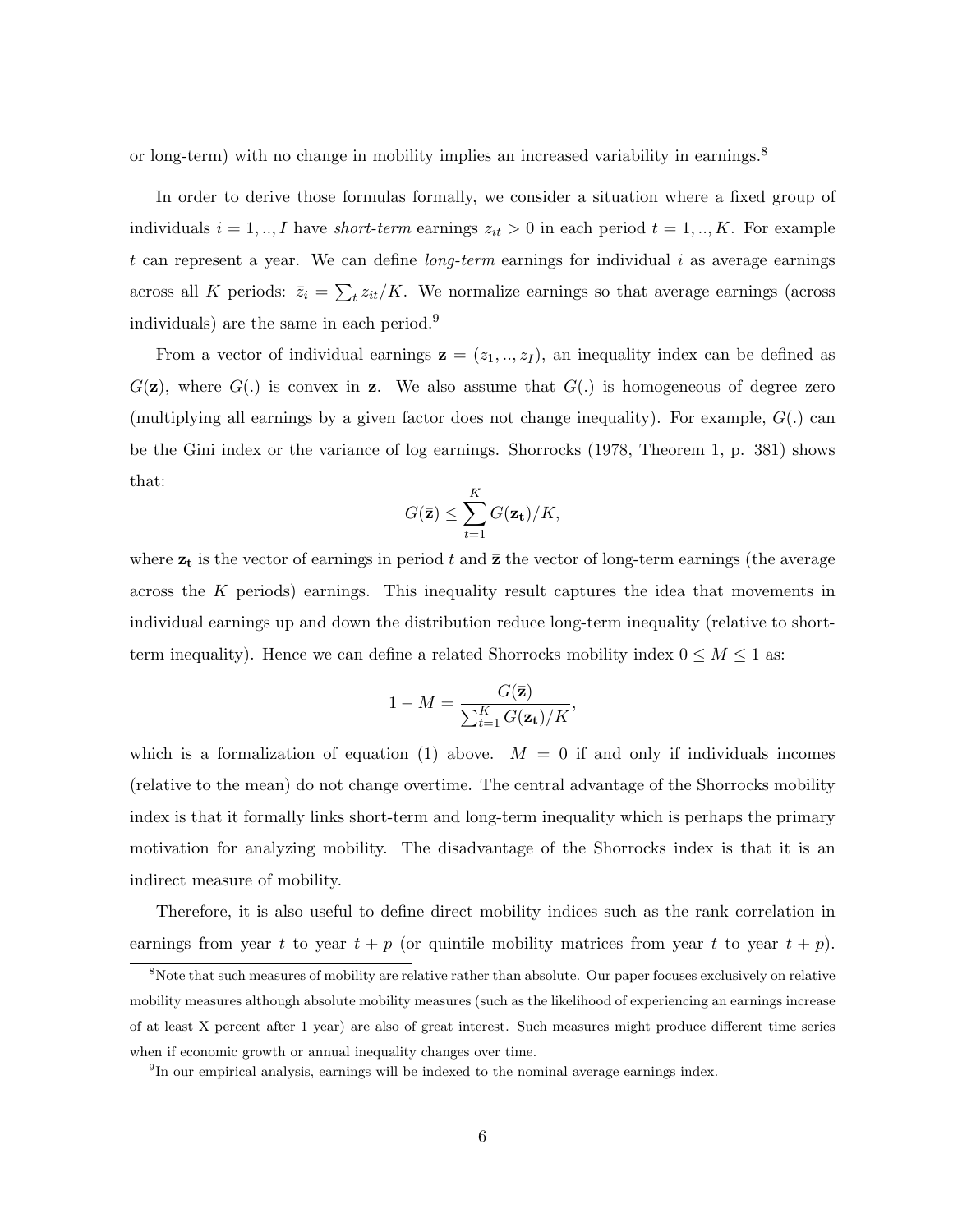Such mobility indices are likely to be closely related to the Shorrocks indices as re-ranking from one period to another is precisely what creates a wedge between long-term inequality and (the average of) short-term inequality. The advantage of direct mobility indices is that they are more concrete and transparent than Shorrocks indices. In our paper, we will therefore use both and show that they evolve very similarly overtime.

One specific measure of inequality, the variance of log-earnings has received substantial attention in the literature on inequality and mobility. Introducing  $y_{it} = \log z_{it}$  and  $\bar{y}_i = \sum_t \log z_{it}/K$ , we can define deviations in (log) earnings as:

$$
\varepsilon_{it} = y_{it} - \bar{y}_i.
$$

It is important to note that  $\varepsilon_{it}$  may reflect both transitory earnings shocks (such as an iid process) and permanent earnings shocks (such as a Brownian motion). The deviation  $\varepsilon_{it}$  could either be uncertain ex-ante from the individual perspective, or predictable.<sup>10</sup>

The Shorrocks theorem applied to the inequality index variance of log-earnings implies that

$$
var_i(\bar{y_i}) \leq var_{it}(y_{it}),
$$

where the variance  $var_{it}(y_{it})$  is taken over both  $i = 1, ..., I$  and  $K = 1, ..., t$ . If, for illustration, we make the statistical assumption that  $\varepsilon_{it} \perp \bar{y}_i$  and we denote  $var(\varepsilon_{it}) = \sigma_{\varepsilon}^2$ , then we have:

$$
var_{it}(y_{it}) = var_i(\bar{y}_i) + \sigma_{\varepsilon}^2,
$$

which is a formalization of equation (2) above. The Shorrocks inequality index in that case is

$$
M = \sigma_{\varepsilon}^2 / var_{it}(y_{it}) = \sigma_{\varepsilon}^2 / (var_i(\bar{y}_i) + \sigma_{\varepsilon}^2).
$$

This shows that short-term earnings variance can increase because of an increase in long-term earnings variance or an increase in the variance of earnings deviations. Alternatively and equivalently, short-term inequality can increase while long-term inequality is stable if mobility increases. This simple framework can help us reconcile the findings from the previous literature on earnings mobility in the United States. Rank based mobility measures (such as year-to-year rank

 $10$ Uncertainty is important conceptually as individuals facing no credit constraints can fully smooth predictable shocks while uncertain shocks can only be smoothed with insurance. We do not pursue this distinction in our analysis as we cannot observe the degree of uncertainty in the empirical earnings shocks.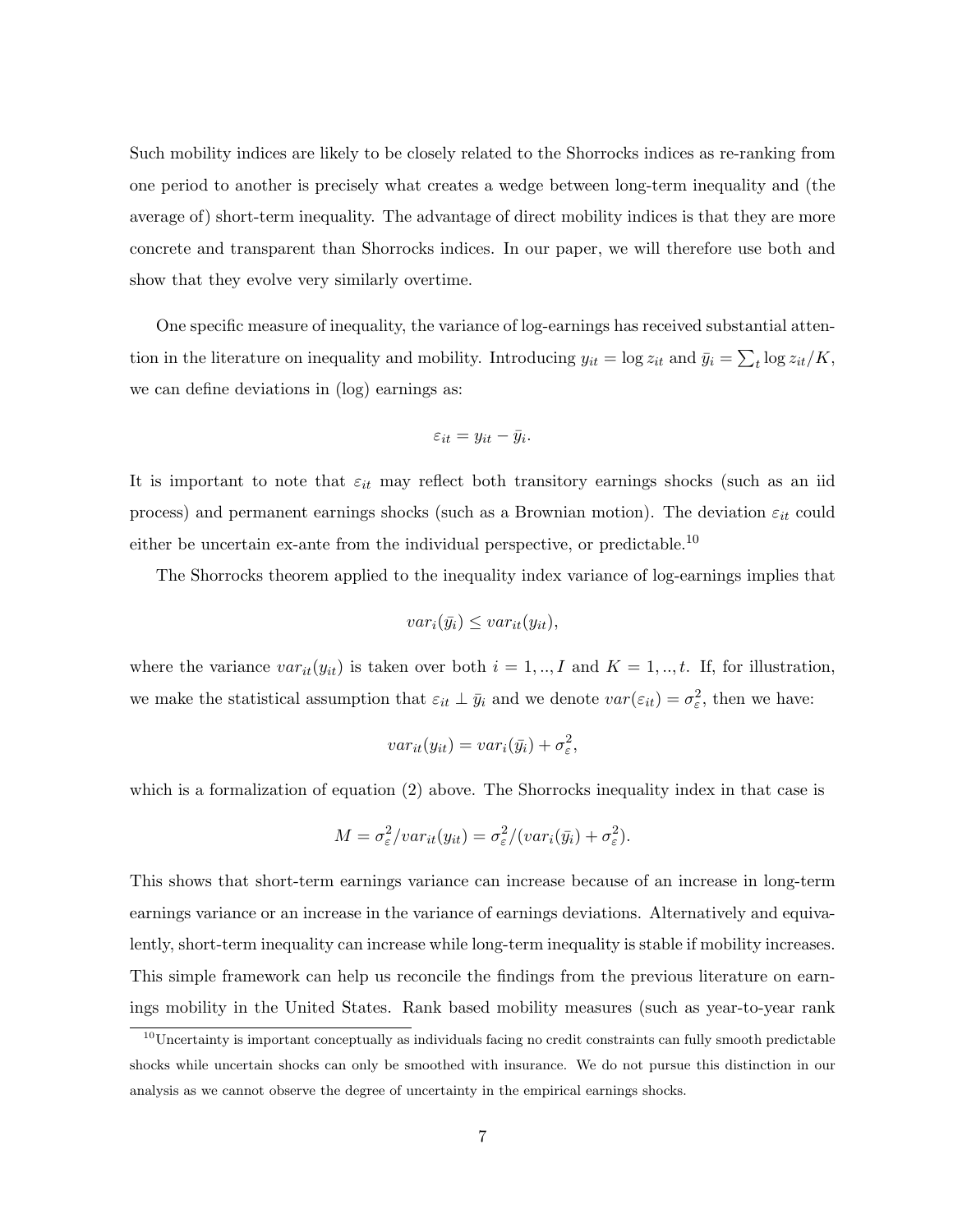correlation or quintile mobility matrices) are stable over time (Gottschalk, 1997) while there has been an increase in the variance of transitory earnings (Gottschalk and Moffitt, 1994). Such findings can be reconciled if the disparity in permanent earnings has simultaneously widened to keep rank-based mobility of earnings stable.

In the theoretical framework we just described, the same set of individuals are followed across the K short-term periods. In practice, because individuals leave or enter the labor force (or the "commerce and industry" sector we will be focusing on), the set of individuals with positive earnings varies across periods. As the number of periods  $K$  becomes large, the sample will become smaller. Therefore, we will mostly consider relatively small values of K such as  $K = 3$ or  $K = 5$ . When a period is a year, that allows us to analyze short term mobility. When a period is a longer period of time such as 12 consecutive years, with  $K = 3$ , we cover 36 years which is almost a full lifetime of work, allowing us to analyze long term mobility, i.e., mobility over a full working life.

Our analysis will focus on the time series of various inequality and mobility statistics. The framework we have considered can be seen as an analysis at a given point in time s. We can recompute those statistics for various points in time in order to create time series.

## 2.2 Data and Methodology

## • Social Security Administration Data

We use primarily datasets constructed in the Social Security Administration for research and statistical analysis known as the Continuous Work History Sample (CWHS) system.<sup>11</sup>. The annual samples are selected based on a fixed subset of digits of (a transformation of) the Social Security Number. The same digits are used every year so that the sample is a balanced panel and can be treated as a random sample of the full population data. We use three main datasets from SSA.

(1) The 1% CWHS file contains information about taxable Social Security earnings from 1951 to date (2004), basic demographic characteristics such as year of birth, sex and race, type of work (farm or non-farm, employment or self-employment), self-employment taxable income, insurance

<sup>&</sup>lt;sup>11</sup>Detailed documentation of these datasets can be found in Panis et al.  $(2000)$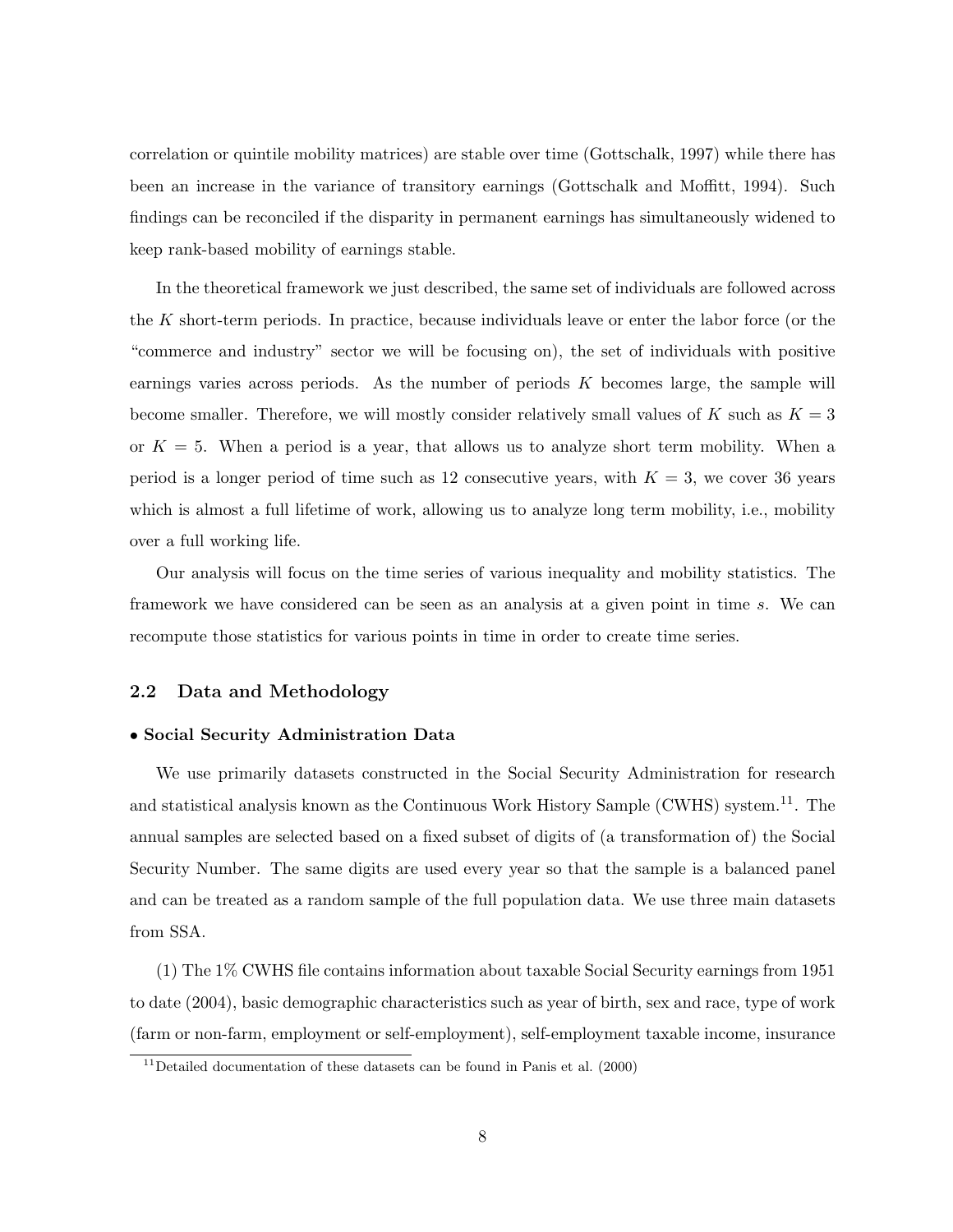status for the Social Security Programs, and several other variables. Because Social Security taxes apply up to a maximum level of annual earnings, however, earnings in this dataset are effectively top-coded at the annual cap before 1978. Starting in 1978, the dataset also contains information about full compensation derived from the W2 forms, and hence earnings are no longer top coded. Employment earnings (either FICA employment earnings before 1978 or W2 earnings from 1978 on) are defined as the sum of all salaries, bonuses, and exercised stock-options exactly as wage income reported on individual income tax returns.<sup>12</sup>

(2) The second file is known as the Employee-Employer file (EE-ER) and we will rely on its longitudinal version (LEED) that covers 1957 to date. While the sampling approach based on the SSN is the same as the 1% CWHS, individual earnings are reported at the employer level so that there is a record for each employer a worker is employed by in a year. This dataset contains demographic characteristics, compensation information subject to top-coding at the employer-employee record level (and with no top code after 1978), and information about the employer including geographic information and industry at the three digit (major group and industry group) level. The industry information allows us to control for expansion in coverage overtime (see below). Importantly, the LEED (and EE-ER) dataset also includes imputations based on quarterly earnings structure from 1957 to 1977 which allows us to handle earnings above the top code (see below).<sup>13</sup>

(3) Third, we also have access to the so-called .1% CWHS file (one tenth of one percent) that is constructed as a subset of the 1% file but covers 1937-1977. This file is unique in its covering the "Great Compression" of the 1940s. The .1% file contains the same demographic variables as well as quarterly earnings information starting with 1951 (and quarter at which the top code was reached for 1946-1950), thereby extending our ability to deal with top-coding problems (see below).

#### • Top Coding Issues

 $12$ FICA earnings include elective employee contributions for pensions (primarily 401(k) contributions) while W2 earnings exclude such contributions. However, before 1978, such elective employee contributions were almost non existent.

<sup>&</sup>lt;sup>13</sup>To our knowledge, the LEED has hardly ever been used in academic publications. Two notable exceptions are Schiller (1977), and Topel and Ward (1992).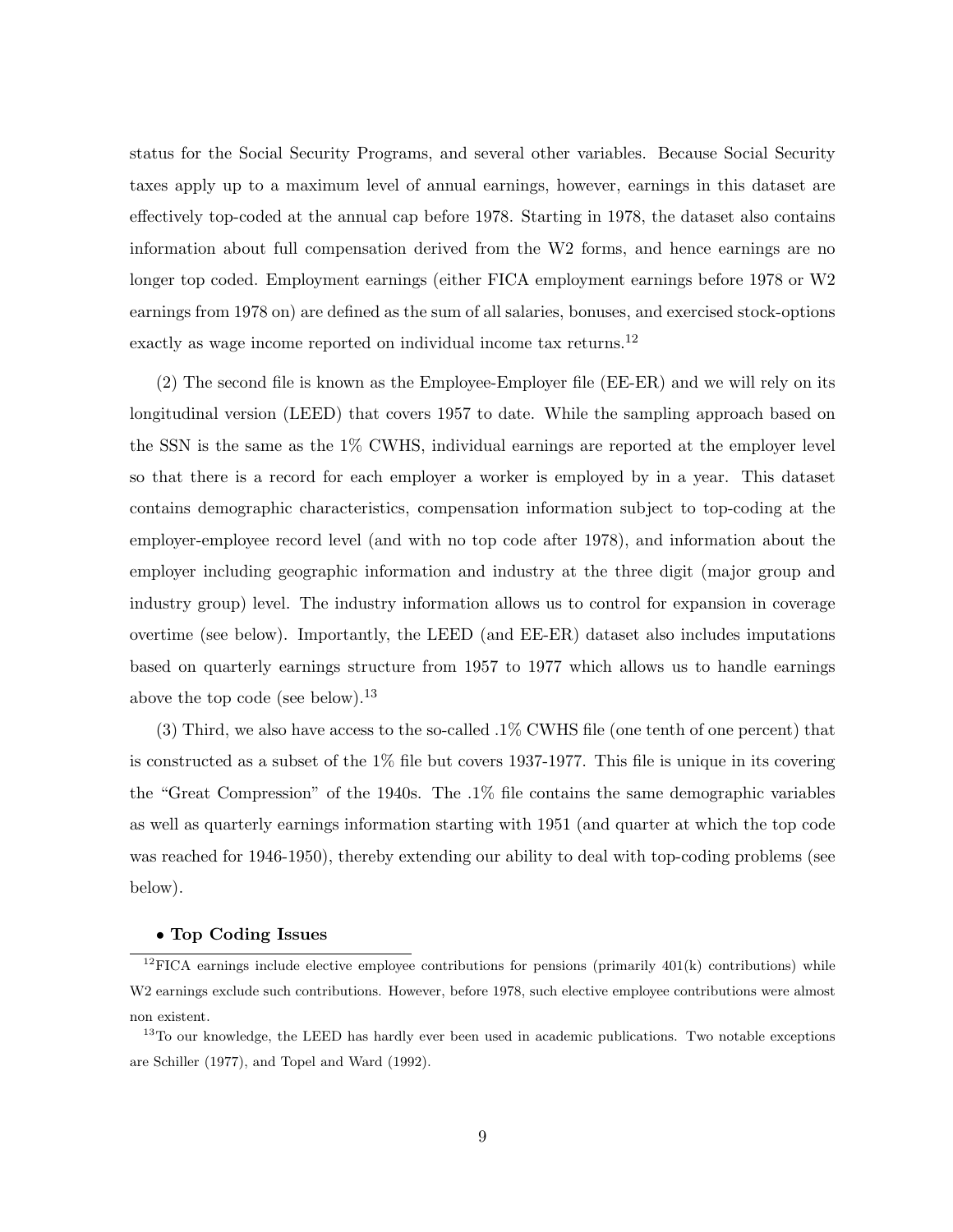From 1937 to 1945, no information above the taxable ceiling is available. From 1946 to 1950, the quarter at which the ceiling is reached is available. From 1951 to 1977, we rely on imputations based on quarterly earnings (up to the quarter at which the annual ceiling is reached). Finally, since 1978, the data are fully uncapped.

To our knowledge, the exact quarterly earnings information seems to have been retained only in the 0.1% CWHS sample since 1951. The LEED 1% sample since 1957 contains imputations that are based on quarterly earnings but the quarterly earnings themselves were not retained in the data available to us. The imputation method is discussed in more detail in Kestenbaum (1976, his method II) and in the electronic appendix. It relies on earnings for quarters when they are observed to impute earnings in quarters that are not observed (when the taxable ceiling is reached after the first quarter). Importantly, this imputation method might not be accurate if individual earnings are not uniform across quarters. We extend the same procedure to 1951-1956 using the .1% file and because of the overlap of the .1% file and 1% LEED between 1957 and 1977 were able to verify that this is indeed the exact procedure that was applied in the LEED data. For 1946-1950, the imputation procedure (see the electronic appendix and Kestenbaum, 1976, his method I) uses Pareto distributions and preserves the rank order based on the quarter when the taxable maximum was reached.

For individuals with earnings above the taxable ceiling (from 1937 to 1945) or who reach the taxable ceiling in the first quarter (from 1946 to 1977), we impute earnings assuming a Pareto distribution above the top code (1937-1945) or four times the top code (1946-1977). The Pareto distribution is calibrated from wage income tax statistics published by the Internal Revenue Service to match the top wage income shares series estimated in Piketty and Saez (2003).

The number of individuals who were top-coded in the first quarter and whose earnings are imputed based on the Pareto imputation is less than 1% of the sample for virtually all years after 1951. Consequently, high-quality earnings information is available for the bottom 99% of the sample allowing us to study both inequality and mobility up to the top percentile. From 1937 to 1945, the fraction of workers top coded (in our sample of interest defined below) increases from 3.6% in 1937 to 19.5% in 1944 and 17.4% in 1945. The number of top-coded observations increases to 32.9% by 1950, but the quarter when a person reached taxable maximum helps in classifying people into broad income categories. This implies that we cannot study groups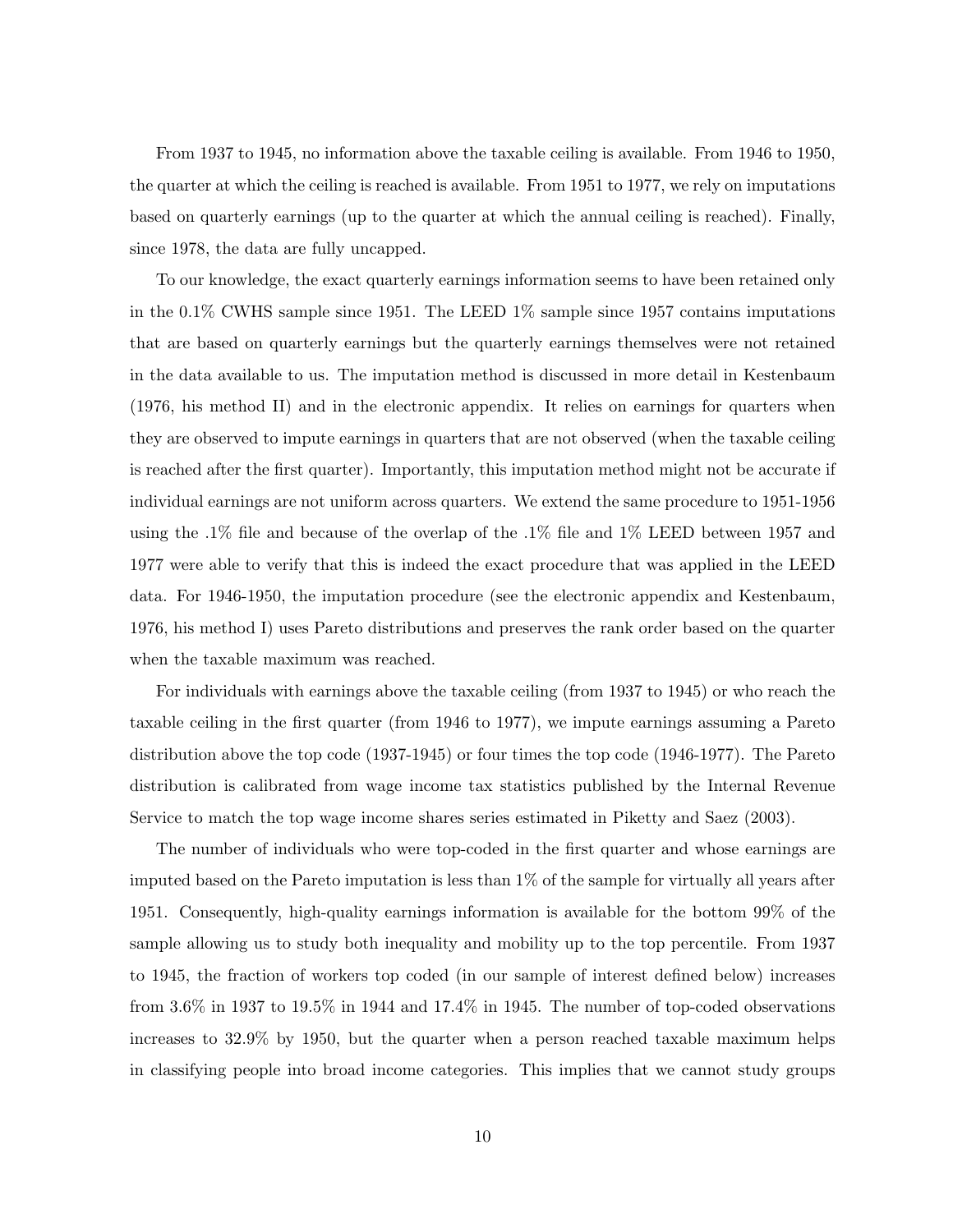smaller than the top 1% from 1951 to 1977 and we cannot study groups smaller than the top quintile from 1937 to 1950.

In order to assess the sensitivity of our *mobility* and multi-year inequality estimates with respect to top code imputation, we use two Pareto imputation methods (see appendix). In the first or main method, the Pareto imputation is based on draws from a uniform distribution that are independent across individuals but also time periods. As there is persistence in ranking even at the top of the distribution, this method generates an upward bias in mobility within top coded individuals. In the alternative method, the uniform distribution draw is independent across individuals but fixed over time for a given individual. As there is some mobility in rankings at the top of the distribution, this method generates a downward bias in mobility. We always test that the two methods generate virtually the same series (see appendix Figures A5 to A9 for examples).<sup>14</sup>

## • Changing Coverage Issues

Initially, Social Security covered only "commerce and industry" employees defined as most private for-profit sector employees and excluding farm and domestic employees as well as selfemployed workers. Since 1951, there has been an expansion in the workers covered by Social Security and hence included in the data. An important expansion took place in 1951 when self-employed workers, farm and domestic employees were included. This reform also expanded coverage to some government and non-profit employees (including large parts of education and health care industries), with coverage further significantly increasing in 1954 and then slowly expanding since then. In order to focus on a consistent definition of workers, we include in our sample only commerce and industry employment earnings. Using SIC classification in the LEED, we define commerce and industry as all SIC codes excluding agriculture, forestry and fishing (01-09), hospitals (8060-8069), educational services (82), social service (83), religious organizations and non-classified membership organizations (8660-8699), private households (88), public administration (91-97).

Between 1951 and 1956, we do not have industry information as the LEED starts in 1957. Therefore, we impute "commerce and industry" classification using 1957-1958 industrial clas-

 $14$ This is not surprising because, starting with 1951, imputations matter for just the top 1% of the sample and mobility measures for the full population are not very sensitive to what happens within the very top group.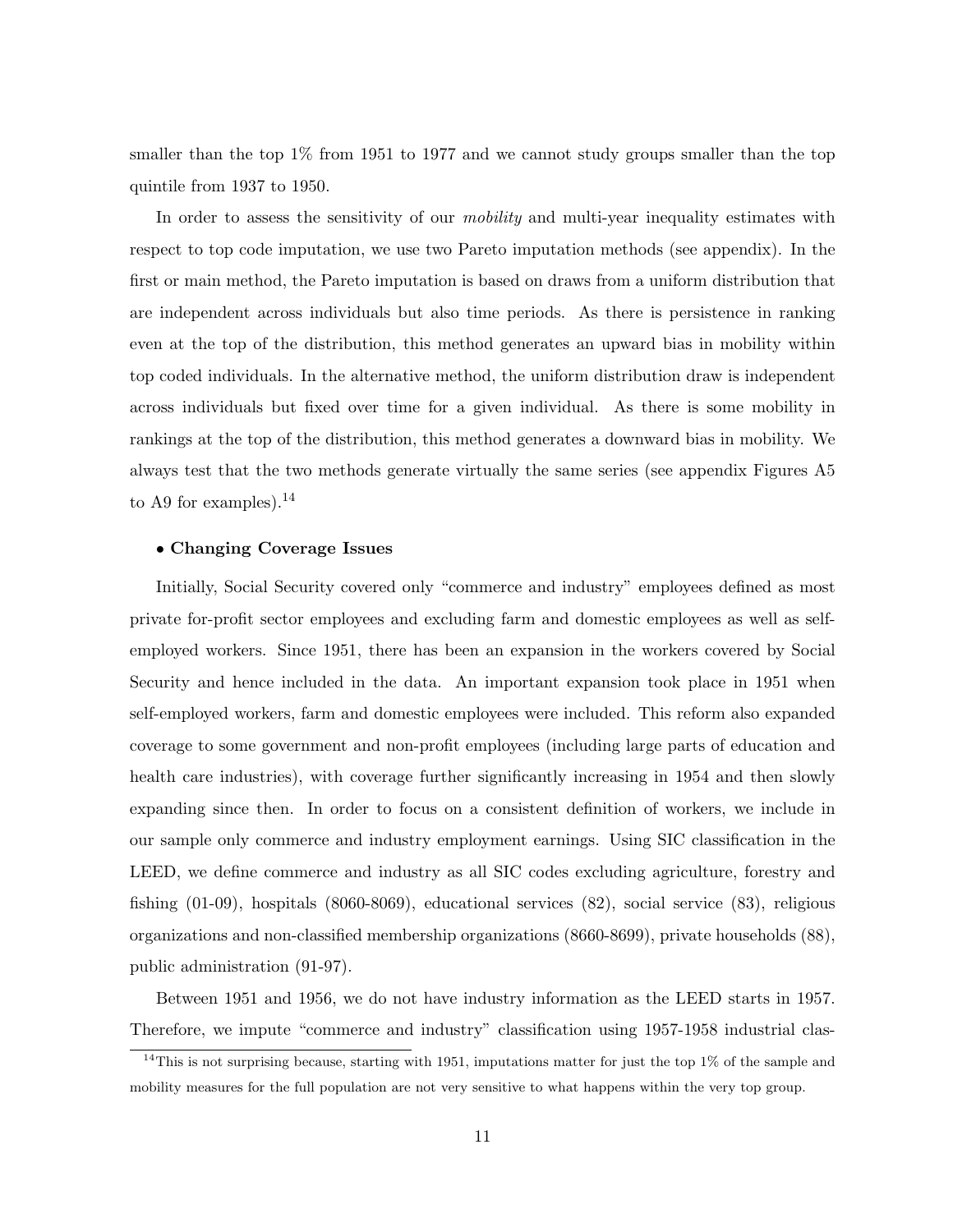sification as well as discontinuities in covered earnings from 1950 to 1951 (see appendix for complete details). In 2004, commerce and industry employees are about 70% of all employees and this proportion has declined only very modestly since 1937. Using only commerce and industry earnings is a limitation for our study for two reasons. First, inequality and mobility within the commerce and industry sector may be different than in the full population. Second and most important, mobility between the commerce and industry sector and all other sectors is eliminated. Since in recent decades Social Security covers over 95% of earnings, we show in appendix that our mobility findings for recent decades are robust to including all covered workers. However, we cannot perform such a robustness check for earlier periods when coverage was much less complete. Note also that, throughout the period, the data include immigrant workers only if they have a valid Social Security Number.

#### • Sample Selection

For our primary analysis, we are restricting the sample to adult individuals aged 25 and above (by January 1st of the corresponding year) up to age 60 (by January 1st of the corresponding year). This top age restriction allows us to concentrate on the working-age population..<sup>15</sup> Second, we consider for our main sample only workers with annual (commerce and industry) employment earnings above a minimum threshold defined as one-fourth of a full year-full time minimum wage in 2004 (\$2575 in 2004), and then indexed by nominal average wage growth for earlier years. For many measures of inequality, such as log-earnings variance, it is necessary to trim the bottom of the earnings distribution. We show in appendix Figures A2 to A9 that our results are not sensitive to choosing a higher minimum threshold such as a full year-full time minimum wage. We cannot analyze satisfactorily the transition in and out of the labor force using our sample because the SSA data covers only about 70% of employees in the early decades.From now on, we refer to our main sample of interest, namely "commerce and industry" workers aged 25 to 60 with earnings above the minimum threshold of \$2575, as the "core sample".

<sup>&</sup>lt;sup>15</sup>Kopczuk et al. (2007) used a wider age group from 18 and 70 and found the same overall evolution over time for all the series.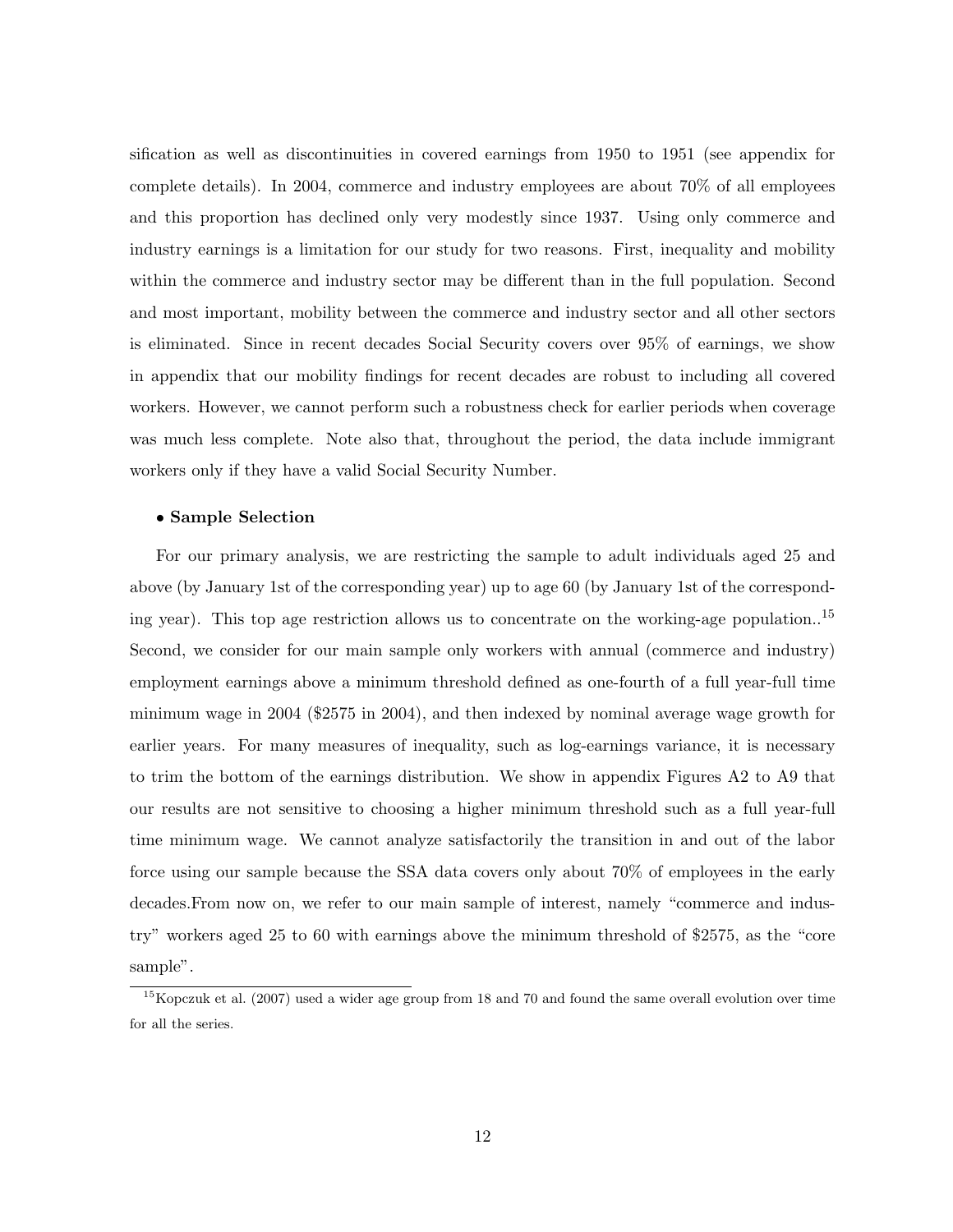# 3 Annual Earnings Inequality

Figure 1 plots the annual Gini coefficient from 1937 to 2004 for the core sample of all workers, and for men and women separately in lighter grey. The Gini series for all workers follows a U-shape over the period which is consistent with previous work based on decennial Census data (Goldin and Margo, 1992), wage income from tax return data for the top of the distribution (Piketty and Saez, 2003), and CPS data available since the early 1960s (Katz and Autor, 1999). The series displays a sharp decrease of the Gini coefficient from 0.44 in 1938 down to 0.36 in 1953 (the Great Compression) followed by a steady increase since 1953 which accelerates in the 1970s and especially the 1980s. The Gini coefficient surpassed the pre-war level in the late 1980s and is highest in 2004 at 0.47.

Our series shows that the Great Compression is indeed the period of most dramatic change in inequality since the late 1930s and that it took place in two steps. The Gini coefficient decreased sharply during the war from 1942 to 1944, rebounded very slightly from 1944 to 1946 and then declined again from 1946 to 1953. Among all workers, the increase in the Gini coefficient over the five decades from 1953 to 2004 is close to linear which suggests that changes in overall inequality were not just limited to an episodic event in the 1980s.

Figure 1 shows that the series for males and females separately displays the same U-shape evolution over time. Interestingly, the Great Compression as well as the upward trend in inequality are much more pronounced for men than for all workers. This shows that the rise in the Gini coefficient since 1970 cannot be attributed to changes in gender composition of the labor force. The Gini for men shows a dramatic increase in a short time period from 0.35 in 1979 to 0.43 in 1988 which is consistent with the CPS evidence extensively discussed in Katz and Autor  $(1999).$ <sup>16</sup> On the other hand, stability of the Gini coefficients for men and for women from the early 1950s through the late 1960s highlights that the overall increase in the Gini coefficient in that period has been driven by a widening of the gender gap in earnings (i.e., the between rather

<sup>&</sup>lt;sup>16</sup>There is a controversial debate in labor economics about the timing of changes in male wage inequality due in part to discrepancies across different datasets. For example, Lemieux (2006), using May CPS data, argues that most of the increase in inequality occurs in the 1980s while Autor et al. (2008), using March CPS data, estimate that inequality starts to increase in the late 1960s. The Social Security data also point to an earlier increase in earnings inequality among males.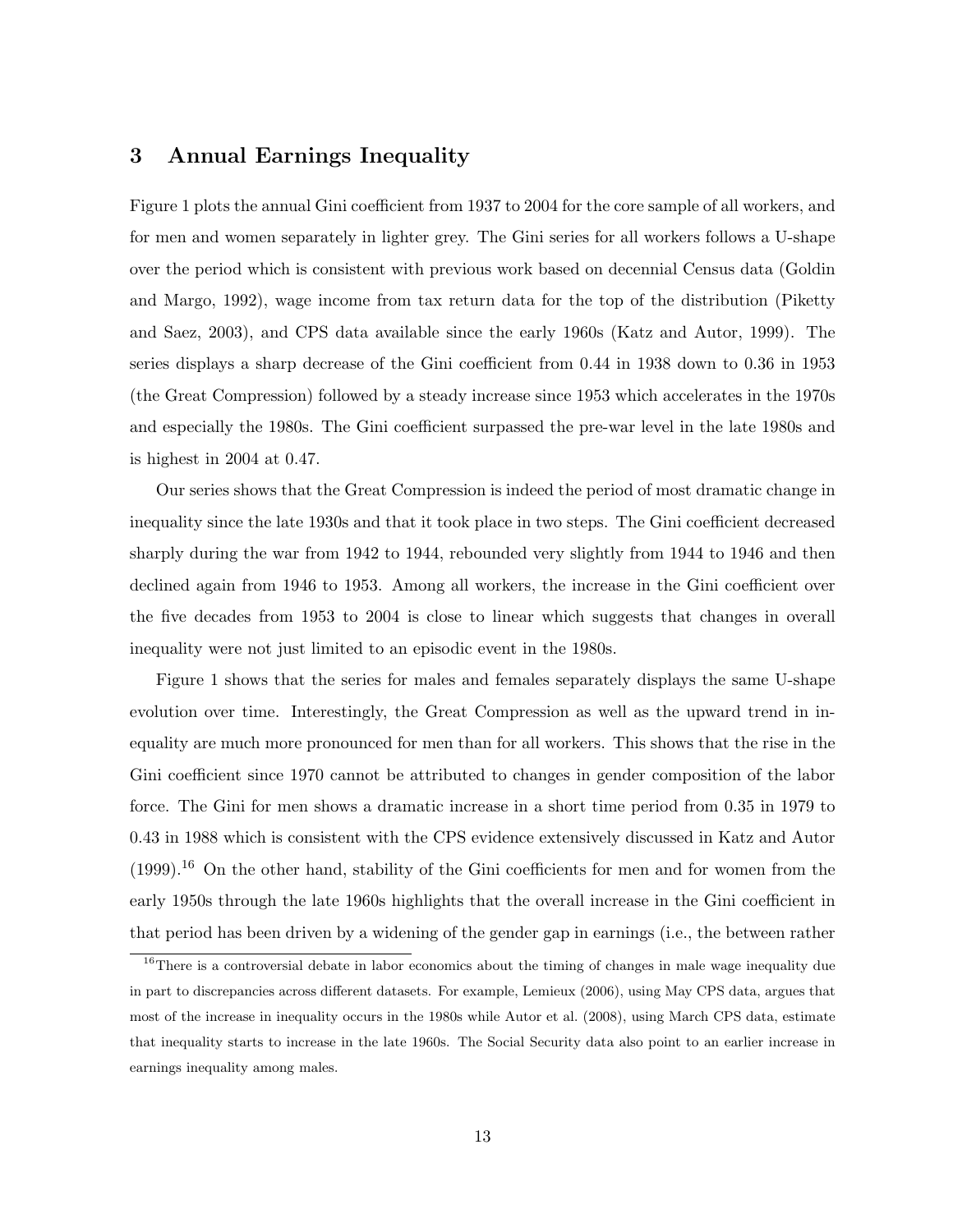than within group component). Strikingly, there is more earnings inequality among women than among men in the 1950s and 1960s while the reverse is true before the Great Compression and since the late 1970s.

Finally, the increase in the Gini coefficient has slowed since the late 1980s in the overall sample. It is interesting to note that a large part of the 3.5 points increase in the Gini from 1990 to 2004 is due to a surge in earnings within the top percentile of the distribution. The series of Gini coefficients estimated excluding the top  $1\%$  increases by less than 2 points since 1990 (see appendix Figure A3).<sup>17</sup> It should also be noted that, since the 1980s, the Gini coefficient has increased faster for men and women separately than for all workers. This has been driven by an increase in the earnings of women relative to men, especially at the top of the distribution as we shall see.

Most previous work in the labor economics literature has focused on gender specific measures of inequality. As men and women share a single labor market, it is also valuable to analyze the overall inequality generated in the labor market (in the "commerce and industry" sector in our analysis). Our analysis for all workers and by gender provides clear evidence of the importance of changes in women's labor market behavior and outcomes for understanding overall changes in inequality, a topic we will return to.

In order to understand where in the distribution the changes in inequality displayed on Figure 1 are occurring, Figure 2 displays the (log) percentile annual earnings ratios P80/P50 — measuring inequality in the upper half of the distribution — and  $P50/P20$  — measuring inequality in the lower half of the distribution. We also depict the series for men and women only separately in lighter grey.<sup>18</sup>

The P80/P50 series (depicted in the bottom half of the figure) are also U-shaped over the period with a brief but substantial "Great Compression" from 1942 to 1947 and a steady increase starting in 1951 which accelerates in the 1970s. Interestingly, P80/P50 is virtually constant from

<sup>&</sup>lt;sup>17</sup>This shows that results based on survey data such as official Census Bureau inequality statistics which do not measure well the top 1% can give an incomplete view of inequality changes even when using global indices such as the Gini coefficient.

<sup>18</sup>We choose P80 (instead of the more usual P90) in order to avoid top coding issues before 1951 and P20 (instead of the more usual P10) so that our low percentile estimate is not too closely driven by the average wage-indexed minimum threshold we have chosen (\$2575 in 2004).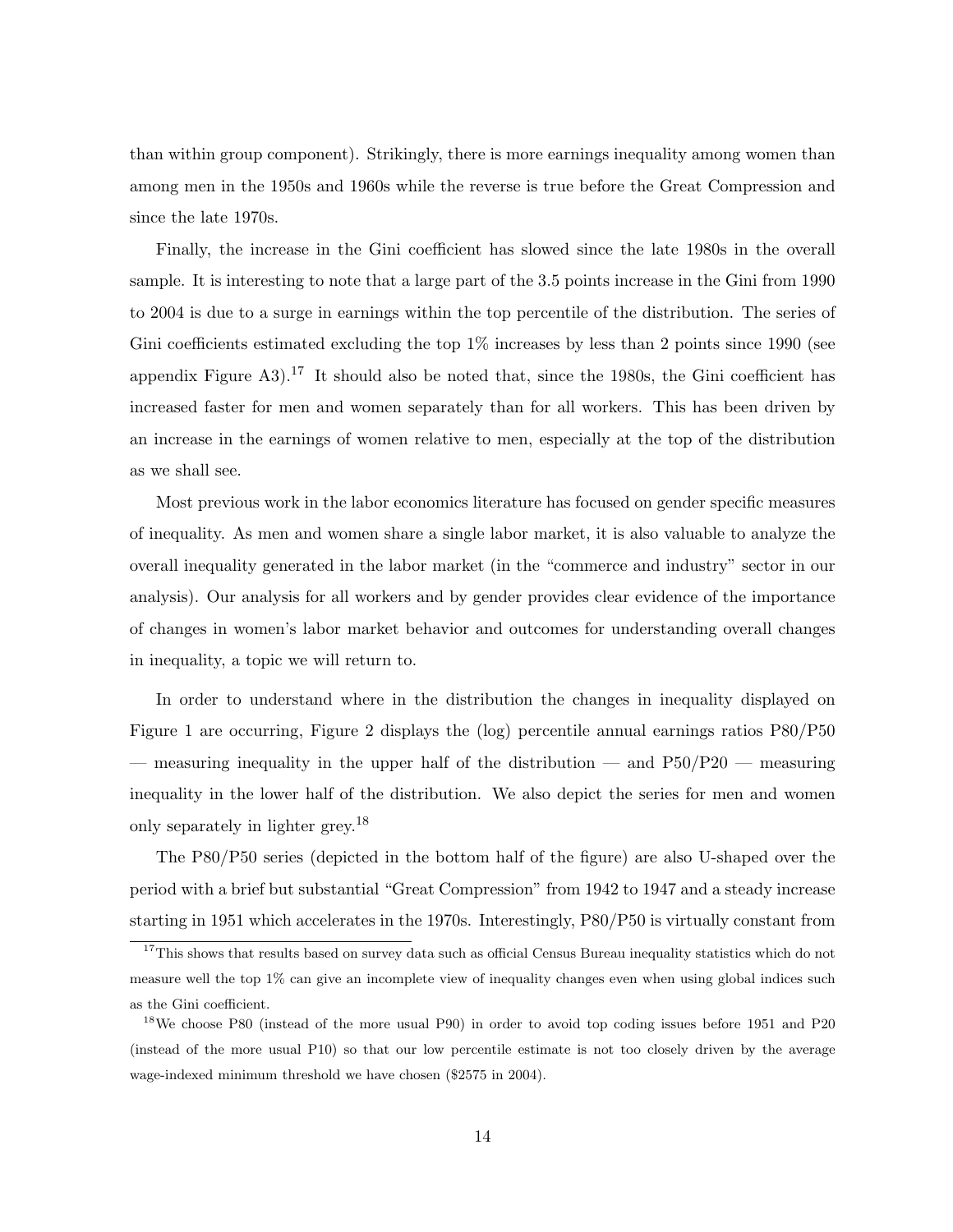1985 to 2000 showing that the gains at the top of the distribution occurred above P80. The series for men is similar except that P80/P50 increases sharply in the 1980s and continues to increase in the 1990s.

The P50/P20 series (depicted in the upper half of the figure) display a fairly different time pattern from the P80/P50 series. First, the compression happens primarily in the post war period from 1946 to 1953. There are large swings in P50/P20 during the war, especially for men, as many young low income earners leave and enter the labor force because of the war, but P50/P20 is virtually the same in 1941 and 1946 or 1947.<sup>19</sup> After the end of the Great Compression in 1953, the P50/P20 series for all workers remains fairly stable to the present alternating periods of increase and decrease. In particular, it decreases smoothly from the mid-1980s to 2000 implying that inequality in the bottom half shrunk in the last two decades although it started increasing after 2000. The series for men only is quite different and displays an overall U-shape overtime with a sharper great compression which extends well into the post-war period with an absolute minimum in 1969 followed by a sharp increase up to 1983 and relative stability since then (consistent with recent evidence by Autor et al., 2008). For women, the P50/P20 series display a secular and steady fall since World War II.

Table 1 summarizes the annual earnings inequality trends for all (Panel A), men (Panel B), women (Panel C) with various inequality measures for selective years (1939, 1960, 1980, and 2004). In addition to the series depicted on the Figures, Table 1 contains the variance of logearnings which also displays a U-shape pattern over the period, as well as the shares of total earnings going to the bottom quintile group (P0-20), the top quintile group (P80-100), and the top percentile group (P99-100). Those last two series also display a U-shape over the period. In particular, the top percentile share has almost doubled from 1980 to 2004 in the sample of men only and the sample of women only and accounts for over half of the increase in the top quintile share from 1980 to 2004.

 $19$ In the working paper version (Kopczuk et al., 2007) we show that compositional changes during the war are strongly influencing the bottom of the distribution during the early 1940s.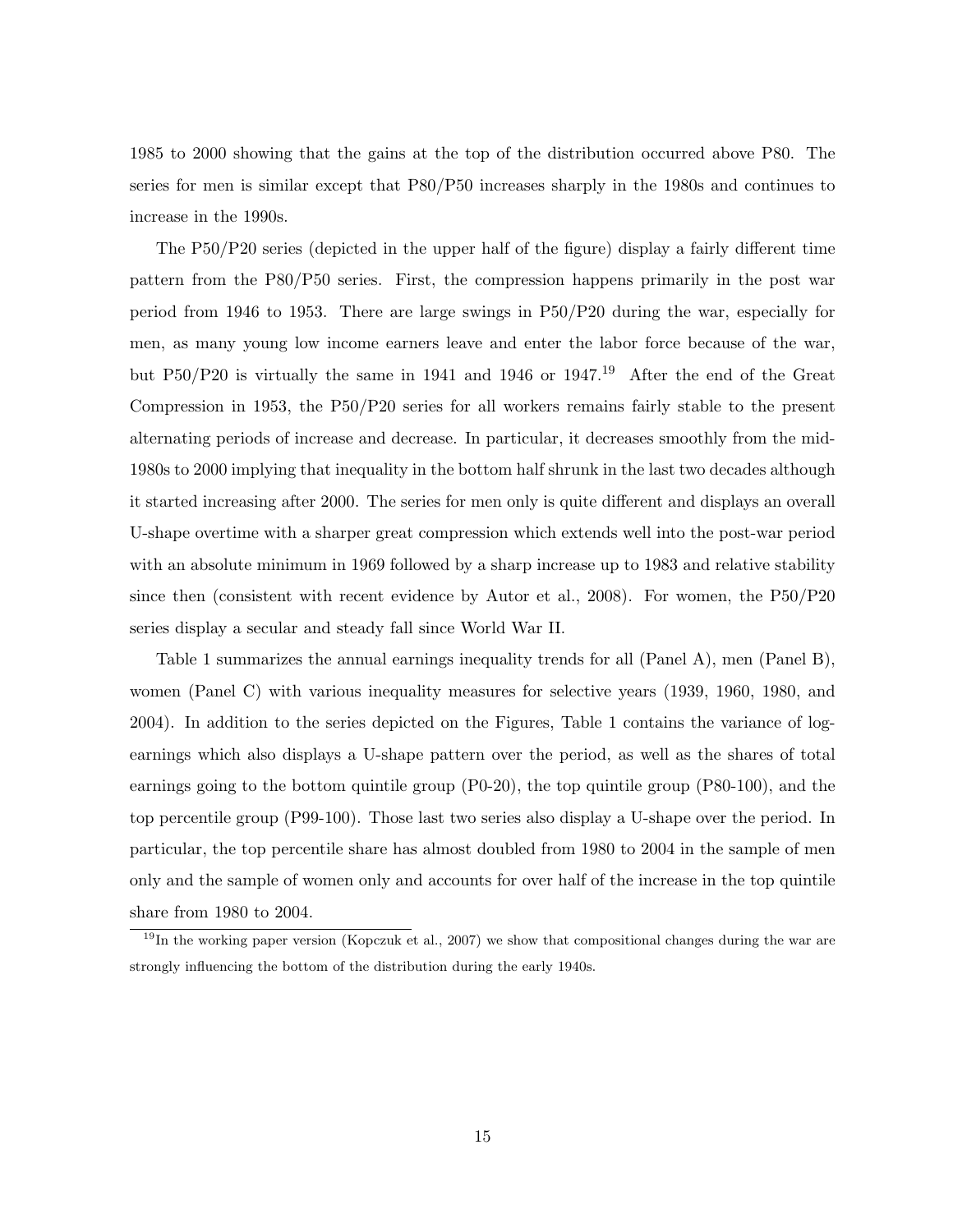## 4 The Effects of Short Term Mobility on Earnings Inequality

In this section, we apply our theoretical framework from Section 2.1 to analyze multi-year inequality and relate it to annual earnings inequality series analyzed in Section 3. We will consider each period to be a year and the longer period will be 5 years  $(K = 5)$ .<sup>20</sup> We will compare inequality based on annual earnings and earnings averaged over 5 years. We will then derive the implied Shorrocks mobility indices, and decompose annual inequality into permanent and transitory inequality components. We will also examine some direct measures of mobility such as rank correlations.

Figure 3 plots the Gini coefficient series for earnings averaged over 5 years<sup>21</sup> (numerator of the Shorrocks index) and the 5-year average of the Gini coefficients of annual earnings (the denominator of the Shorrocks index). For a given year  $t$ , the sample for both the five year Gini and the annual Ginis is defined as all individuals with "Commerce and Industry" earnings above the minimum threshold in all 5 years,  $t-2$ ,  $t-1$ ,  $t$ ,  $t+1$ ,  $t+2$  (and aged 25 to 60 in the middle year t). We show the average of the five annual Gini coefficients between  $t-2$  and  $t+2$  as our measure of annual Gini coefficient, because it matches the Shorrocks' approach. Because the sample is the same for both series, Shorrocks' theorem implies that the five year Gini is always smaller than the average of the annual Gini (over the corresponding 5 years) as indeed displayed on the Figure.<sup>22</sup> We also display the same series for men only (in lighter grey). The annual Gini displays the same overall evolution over time as in Figure 1. The level is lower as there is naturally less inequality in the group of individuals with positive earnings for 5 consecutive years than in the core sample. The Gini coefficient estimated for 5 year earnings average follows a very similar evolution over time and is actually extremely close to the annual Gini, especially in recent decades.

<sup>&</sup>lt;sup>20</sup>Series based on 3 year averages instead of 5 year generates display a very similar time pattern. Increasing K beyond 5 would reduce substantially sample size as we require earnings to be above the minimum threshold in each of the 5 years as described below.

 $21$ The average is taken after indexing annual earnings by the average wage index.

<sup>&</sup>lt;sup>22</sup>Alternatively, we could have defined the sample as all individuals with earnings above the minimum threshold in any of the 5 years,  $t-2$ ,  $t-1$ ,  $t$ ,  $t+1$ ,  $t+2$ . The time pattern of those series is very similar. We prefer to use the positive earnings in all 5 years criterion because this is a necessity when analyzing variability in log-earnings as we do below.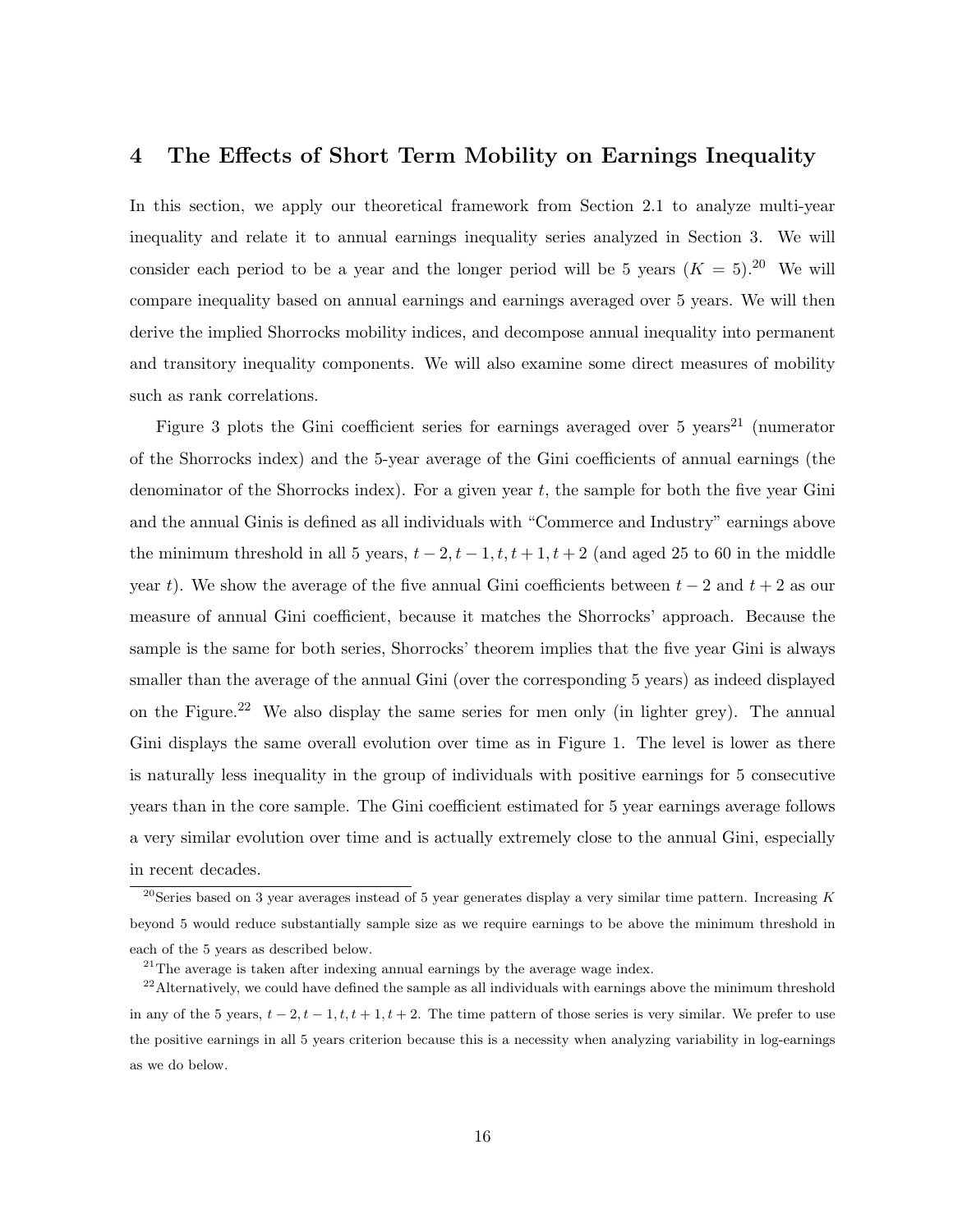Interestingly, in this sample, the Great Compression takes place primarily during the war from 1940 to 1944. The war compression is followed by a much more modest decline till 1952. This suggests that the post war compression observed in annual earnings in Figure 1 was likely due to entry (of young men in the middle of the distribution) and exit (likely of war working women in the lower part of the distribution). Since the early 1950s, the two Gini series are remarkably parallel, and the 5 year earnings average Gini displays an accelerated increase during the 1970s and especially the 1980s as did our annual Gini series. The 5 year average earnings Gini series for men only show that the Great Compression is concentrated during the war, with little change in the Gini from 1946 to 1970, and a very sharp increase over the next three decades, especially the 1980s.

Figure 4 displays two measures of mobility (in black for all workers and in lighter grey for men only). The first measure is the Shorrocks measure defined as the ratio of five year Gini to the (average of) annual Gini. Mobility decreases with the index and an index equal to one implies no mobility at all. The Shorrocks index series is above 0.9, except for a temporary dip during the war. The increased earnings mobility during the war is likely explained by the large movements in and out of the labor force of men serving in the army and women temporarily replacing men in the civilian labor force. The Shorrocks series have very slightly increased since the early 1970s from 0.945 to 0.967 in 2004.<sup>23</sup> This small change in the direction of *reduced* mobility further confirms that, as we expected from Figure 3, short-term mobility has played a minor role in the surge in annual earnings inequality documented on Figure 1.

The second mobility measure displayed on Figure 4 is the straight rank correlation in earnings between year t and year  $t+1$  (computed in the sample of individuals present in our core sample in both years t and  $t+1$ .<sup>24</sup> As the Shorrocks index, mobility decreases with the rank correlation and a correlation of one implies no year to year mobility. The rank mobility series follows the same overall evolution over time as the Shorrocks mobility index: a temporary but sharp dip during the war followed by a slight increase. Over the last two decades, the rank correlation in year-to-year earnings has been very stable and very high around 0.9. As with the Shorrocks

 $^{23}$ The increase is slightly more pronounced for the sample of men.

<sup>&</sup>lt;sup>24</sup>More precisely, within the sample of individuals present in the core sample in both years t and  $t + 1$ , we measure the rank  $r_t$  and  $r_{t+1}$  of each individual in each of the two years, and then compute the correlation between  $r_t$  and  $r_{t+1}$  across individuals.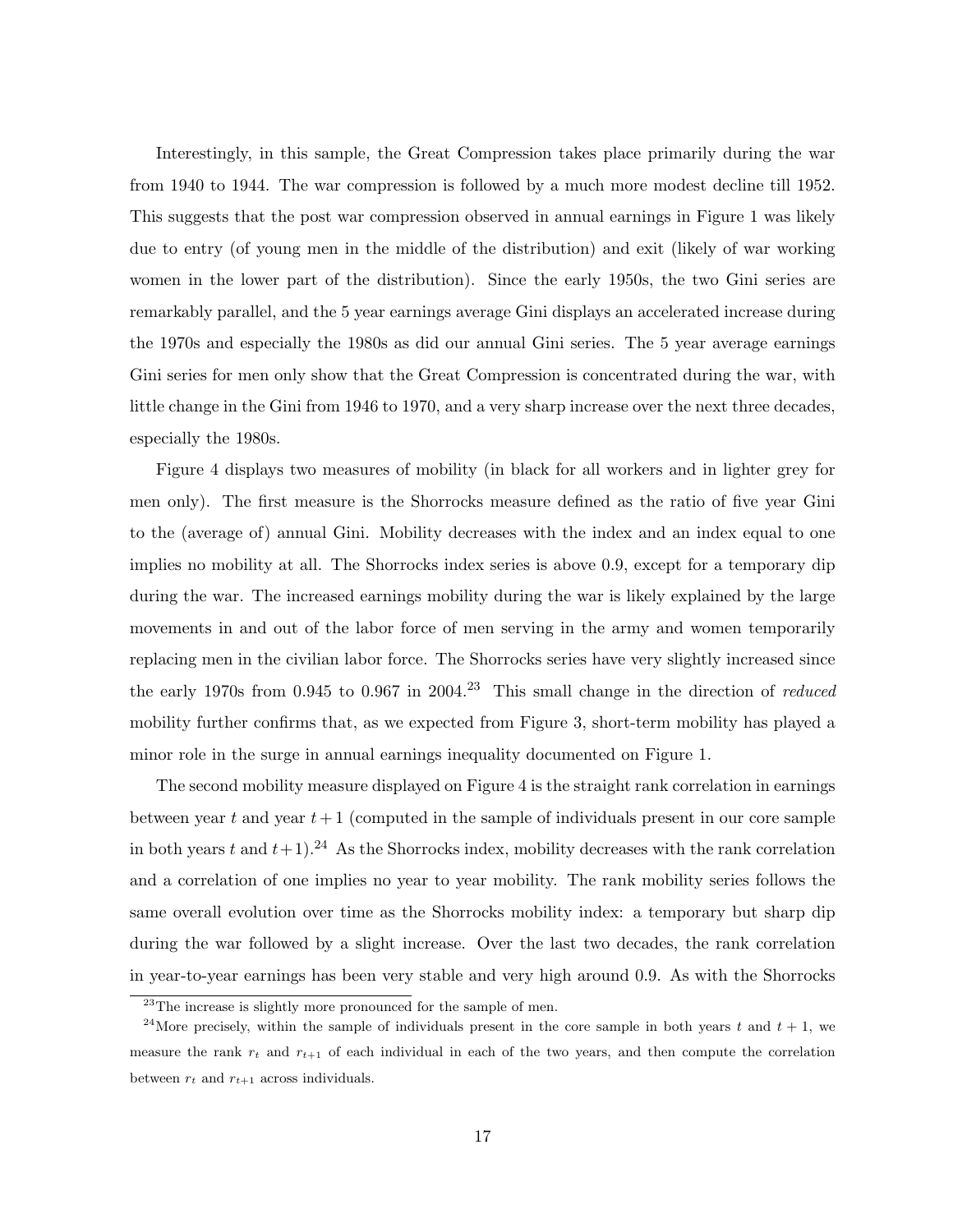index, the increase in rank correlation is slightly more pronounced for men (than for the full sample) since the late 1960s.

Figure 5 displays (a) the average of variance of annual log earnings from  $t - 2$  to  $t + 2$ (defined on the stable sample as in the Shorrocks index analysis before), (b) the variance of five year average log-earnings,  $var\left(\frac{\sum_{s=t-2}^{t+2} \log z_{is}}{5}\right)$ 5 , and (c) the variance of log earnings deviations estimated as

$$
D_t = \text{var}\left(\log(z_{it}) - \frac{\sum_{s=t-2}^{t+2} \log z_{is}}{5}\right),\,
$$

where the variance is taken across all individuals  $i$  with earnings above the minimum threshold in all 5 years  $t - 2, ..., t + 2$ . As the previous two mobility measures, those series, displayed in black for all workers and in lighter grey for men only, show a temporary surge in the variance of transitory earnings during the war, and is stable after 1960. In particular, it is striking that we do not observe an increased earnings variability over the last 20 years so that all the increase in the log-earnings variance can be attributed to the increase in the variance of permanent (five year average) log-earnings.

Our results differ somewhat from Gottschalk and Moffitt (1994) results using PSID data who found that over one third of increase in the variance of log-earnings from the 1970s to the 1980s was due to an increase in transitory earnings (Table 1, row 1, p. 223). We find a smaller increase in transitory earnings in the 1970s and we find that this increase reverts in the late 1980s and 1990s so that transitory earnings variance is virtually identical in 1970 and 2000. To be sure, our results could differ from Gottschalk and Moffitt (1994) for many reasons such as measurement error and earnings definition consistency issues in the PSID or the sample definition. Gottschalk and Moffitt focus exclusively on white males, use a different age cut-off, take out age-profile effects, and include earnings from all industrial sectors. Gottschalk and Moffitt also use 9 year earnings periods (instead of 5 as we do) and include all years with positive annual earnings years (instead of requiring positive earnings in all 9 years as we do).<sup>25</sup>

The absence of top code since 1978 allows us to zoom on top earnings which, as we showed

<sup>&</sup>lt;sup>25</sup>The recent studies of Dynan et al. (2008); Shin and Solon (2008), revisit mobility using PSID data. Shin and Solon (2008) find an increase in mobility in the 1970s followed by stability, which is consistent with our results. Dynan et al. (2008) find an increase in mobility in recent decades but they focus on household total income instead of individual earnings.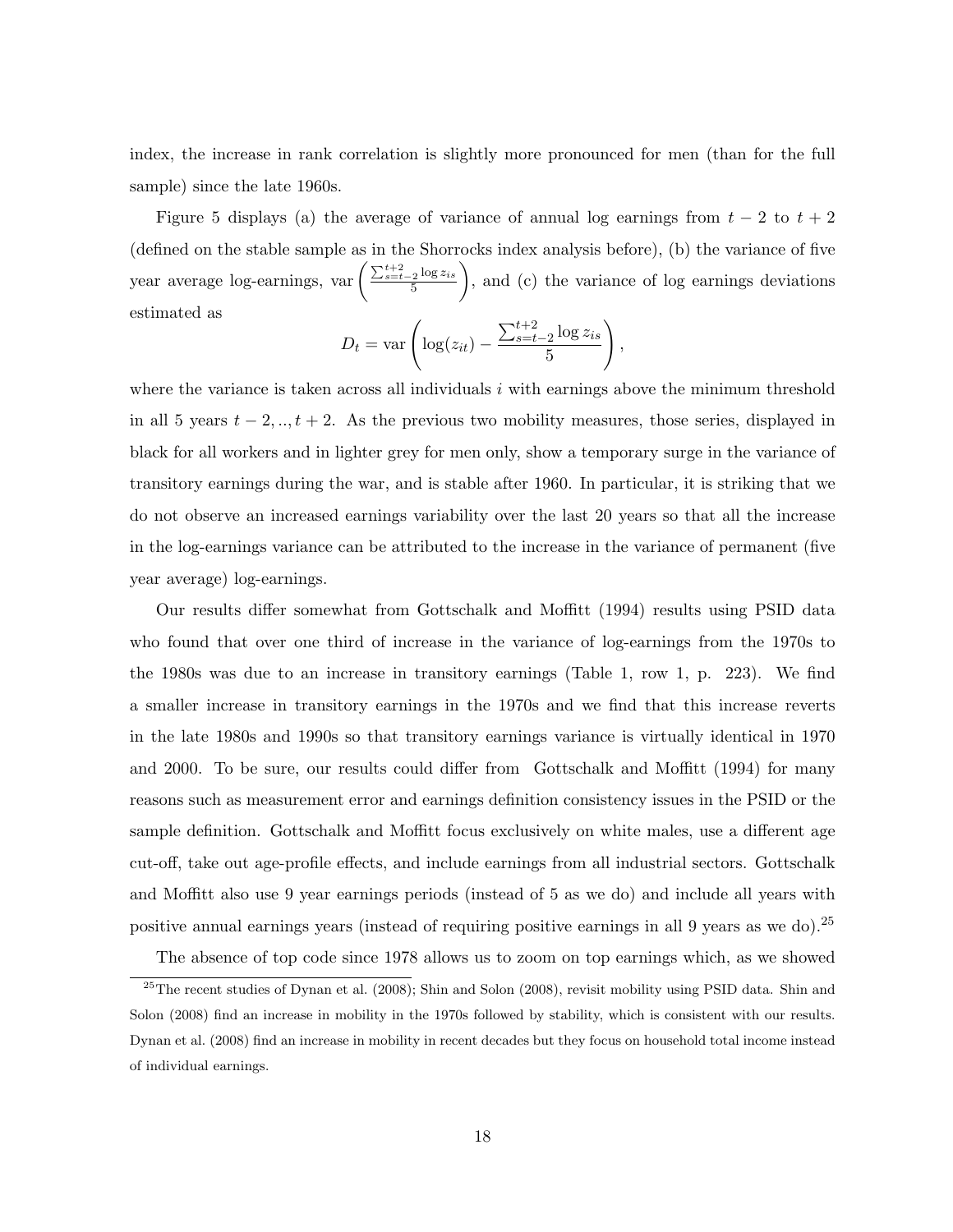in Table 1, have surged in recent decades. Figure 6A uses the uncapped data since 1978 to plot the share of total annual earnings accruing to the top 1% (those with earnings above \$236,000 in 2004). The top 1% annual earnings share doubles from 6.5% in 1978 to 13% in 2004.<sup>26</sup> Figure 6A then compares the share of earnings of the top 1% based on annual data with shares of the top 1% defined based on earnings averaged at the individual level over 5 years (displayed in lighter grey). The 5 year average earnings share series naturally smoothes short-term fluctuations but shows the same time pattern of robust increase as the annual measure.<sup>27</sup> This shows that the surge in top earnings is not due to increased mobility at the top. This finding is confirmed in Figure 6B which shows the probability of staying in the top 1% earnings group after 1, 3 and 5 years (conditional on staying in our core sample) starting in 1978. The one-year probability is between 60% and 70% and it shows no overall trend. Therefore, our analysis shows that the dramatic surge in top earnings has not been accompanied by a similar surge in mobility in and out top earnings groups. Hence, annual earnings concentration measures provide a very good approximation to longer-term earnings concentration measures. In particular, the development of performance based pay such as bonuses and profits from exercised stock-options (both included in our earnings measure) does not seem to have increased dramatically mobility.<sup>28</sup>

Table 2 summarizes the key short-term mobility trends for all (Panel A) and men (Panel B) with various mobility measures for selective years (1939, 1960, 1980, and 2002). In sum, the movements in short-term mobility series appear to be much smaller than changes in inequality over time. As a result, changes in short-term mobility have had no significant impact on inequality trends in the United States. Those findings are consistent with previous studies for recent decades based on PSID data (see e.g., Gottschalk, 1997, for a summary) as well as the

<sup>&</sup>lt;sup>26</sup>The closeness of our SSA based (individual-level) results and the tax return based (family-level) results of Piketty and Saez (2003) show that changes in assortative mating played at best a minor role in the surge of family employment earnings at the top of the earnings distribution.

 $^{27}$ In order to follow the framework from Section 2.1 (applied in this case to the top 1% earnings share measure of inequality), we have computed such shares (in year  $t$ ) on the sample of all individuals with minimum earnings in all 5 years,  $t - 2, ..., t + 2$ . Note also that, in contrast to Shorrocks' theorem, the series cross because we do not average the annual income share in year t across the five years  $t - 2, \ldots, t + 2$ .

 $28$ Conversely, the widening of the gap in annual earnings between the top  $1\%$  and the rest of the workforce has not affected the likelihood of top 1% earners to fall back into the bottom 99%.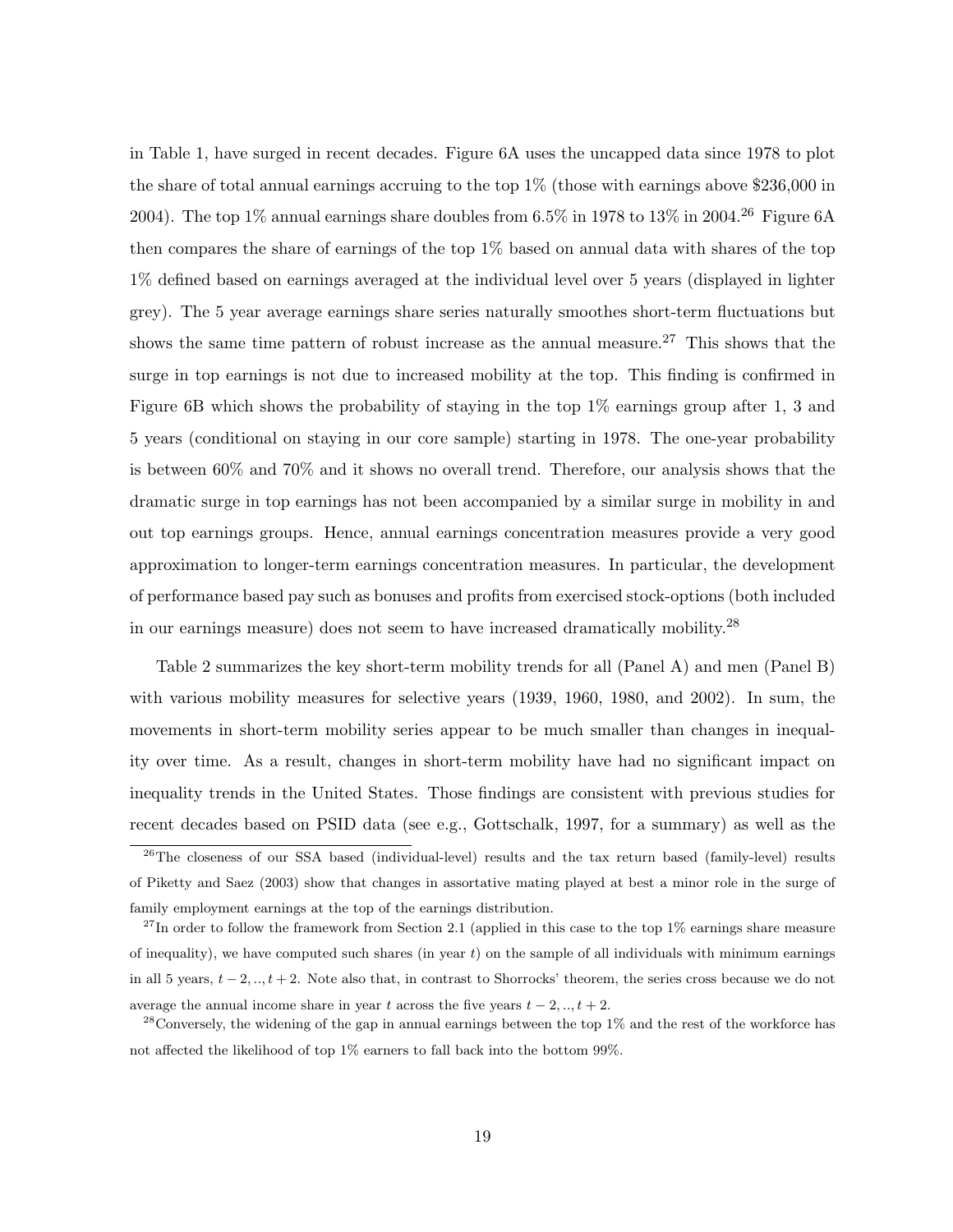most recent SSA data based analysis of Congressional Budget Office  $(2007)^{29}$  and the tax return based analysis of Carroll et al. (2007). They are more difficult to reconcile, however, with the findings of Hungerford (1993) and especially Hacker (2006) who find great increases in *family* income variability in recent decades using PSID data. Our finding of stable transitory earnings variance is also at odds with the findings of Gottschalk and Moffitt (1994) who decompose transitory and permanent variance in log-earnings using PSID data and show an increase in both components. Our decomposition using SSA data shows that only variance of the relatively permanent component of earnings has increased in recent decades.

# 5 Long-term mobility and Life-Time Inequality

The very long span of our data allows us to estimate long-term mobility. Such mobility measures go beyond the issue of transitory earnings analyzed above and describe instead mobility across a full working life. Such estimates have not yet been produced for the United States in any systematic way because of the lack of very long and large panels.

## 5.1 Unconditional Long-Term Inequality and Mobility

We begin with the simplest extension of our previous analysis to a longer-term horizon. In the context of the theoretical framework from Section 2.1, we now assume that a period is 11 consecutive years. We define the "core long-term sample" in year t as all individuals aged 25-60 in year t with average earnings (using the standard wage indexation) from year  $t - 5$  to year  $t + 5$  above the minimum threshold. Hence, our sample includes individuals with zeros in some years as long as average earnings are above the threshold.<sup>30</sup>

Figure 7 displays the Gini coefficients for all workers, and men and women separately based on those 11 year average earnings from 1942 to 1999. The overall picture is actually strikingly similar to our annual Figure 1. The Gini coefficient series for all workers displays on overall U-shape with a Great compression from 1942 to 1953, an absolute minimum in 1953, followed by a steady increase which accelerates in the 1970s and 1980s and slows down in the 1990s. The

<sup>&</sup>lt;sup>29</sup>The CBO study focuses on probabilities of large earnings increases (or drops).

<sup>30</sup>This allows us to analyze large and representative samples as the number of individuals with positive "commerce and industry" earnings in 11 consecutive years is only between 35 and 50% of the core annual samples.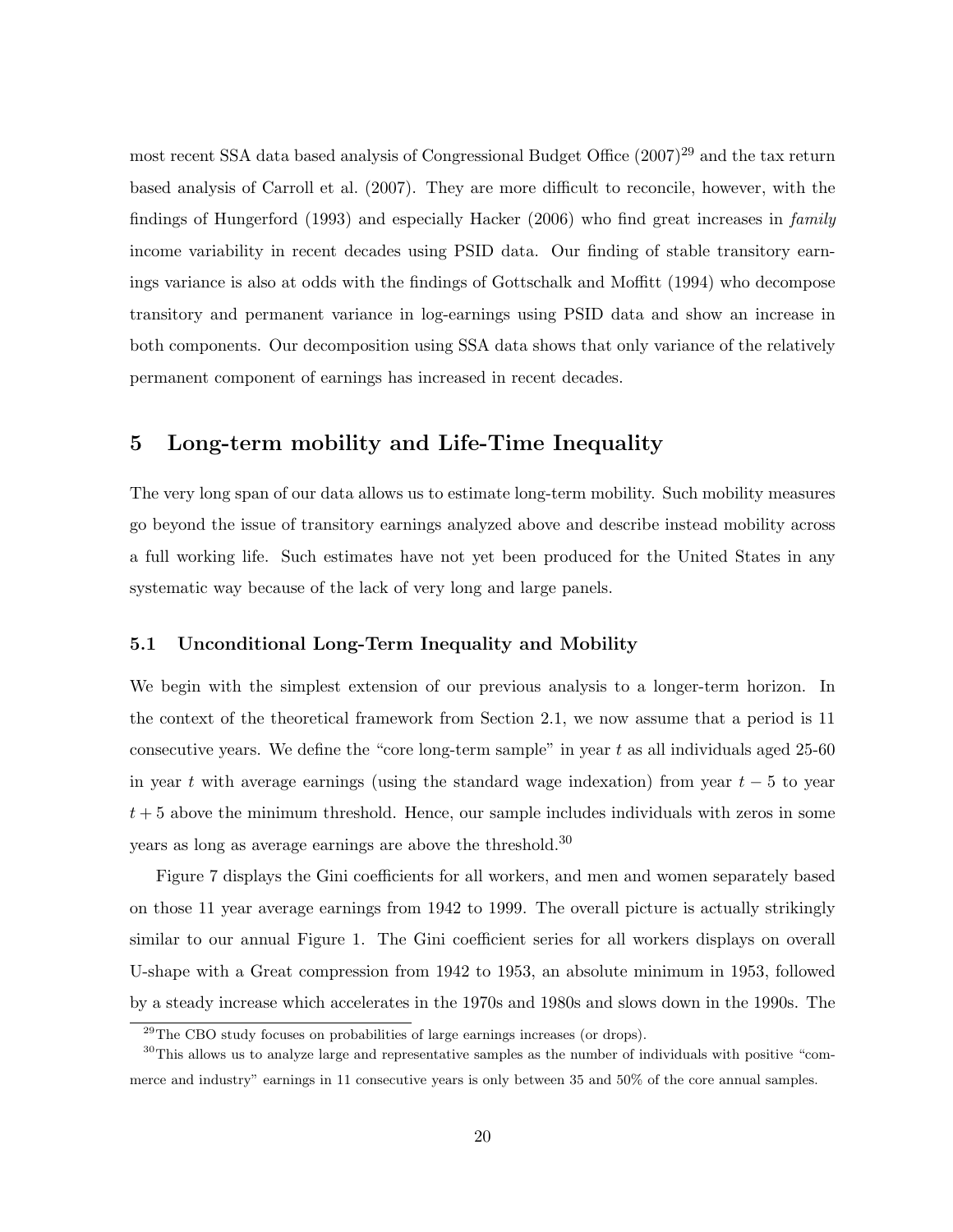U-shape evolution over time is also much more pronounced for men than for women and shows that, for men, the inequality increase was concentrated in the  $1970s$  and  $1980s$ .<sup>31</sup>

After exploring base inequality over those 11 year spells, we turn to long-term mobility. Figure 8 displays the rank correlation between the 11 year earnings spell centered in year  $t$  and the 11 year earnings spell after T years (i.e., centered in year  $t + T$ ) in the same sample of individuals present in the "long-term core sample" in both year t and year  $t + T$ . The figure presents such correlations for three choices of T: 10 years, 15 years, and 20 years. Given our 25-60 age restriction (which applies in both year t and year  $t+T$ ), for  $T = 20$ , in sample in year t is aged 25 to 40 (and the sample in year  $t + 20$  is aged 45 to 60). Thus, this measure captures mobility from early career to late career. The figure also displays the same series for men only in lighter grey. Three points are worth noting.

First, the correlation is unsurprisingly lower as T increases but it is striking to note that even after 20 years, the correlation is still substantial (in the vicinity of 0.5). Second, the series for all workers show that rank correlation has actually significantly decreased over time: from example the rank correlation between 1950s and 1970s earnings was around 0.57 but it is only 0.49 between 1970s and 1990s earnings. This shows that long-term mobility has increased significantly over the last five decades. This result stands in contrast to our short-term mobility results displaying substantial stability. Third however, Figure 8 shows that this increase in longterm mobility disappears in the sample of men. The series for men display a slight decrease in rank correlation in the first part of the period followed by an increase in the last part of the period. On net, the series for men display almost no change in rank correlation and hence no change in long-term mobility over the full period.

#### 5.2 Cohort based Long-Term Inequality and Mobility

The analysis so far ignored changes in the age structure of the population as well as changes in the wage profiles over a career. In order to control for those effects, we turn to cohort-level analysis. In principle, we could control for age (as well as other demographic changes) using a regression framework. In this paper, we focus exclusively on series without controls because they are more transparent, easier to interpret and less affected by imputation issues. We defer

<sup>&</sup>lt;sup>31</sup>We show in appendix Figures A8 and A9 that these results are robust to using a higher minimum threshold.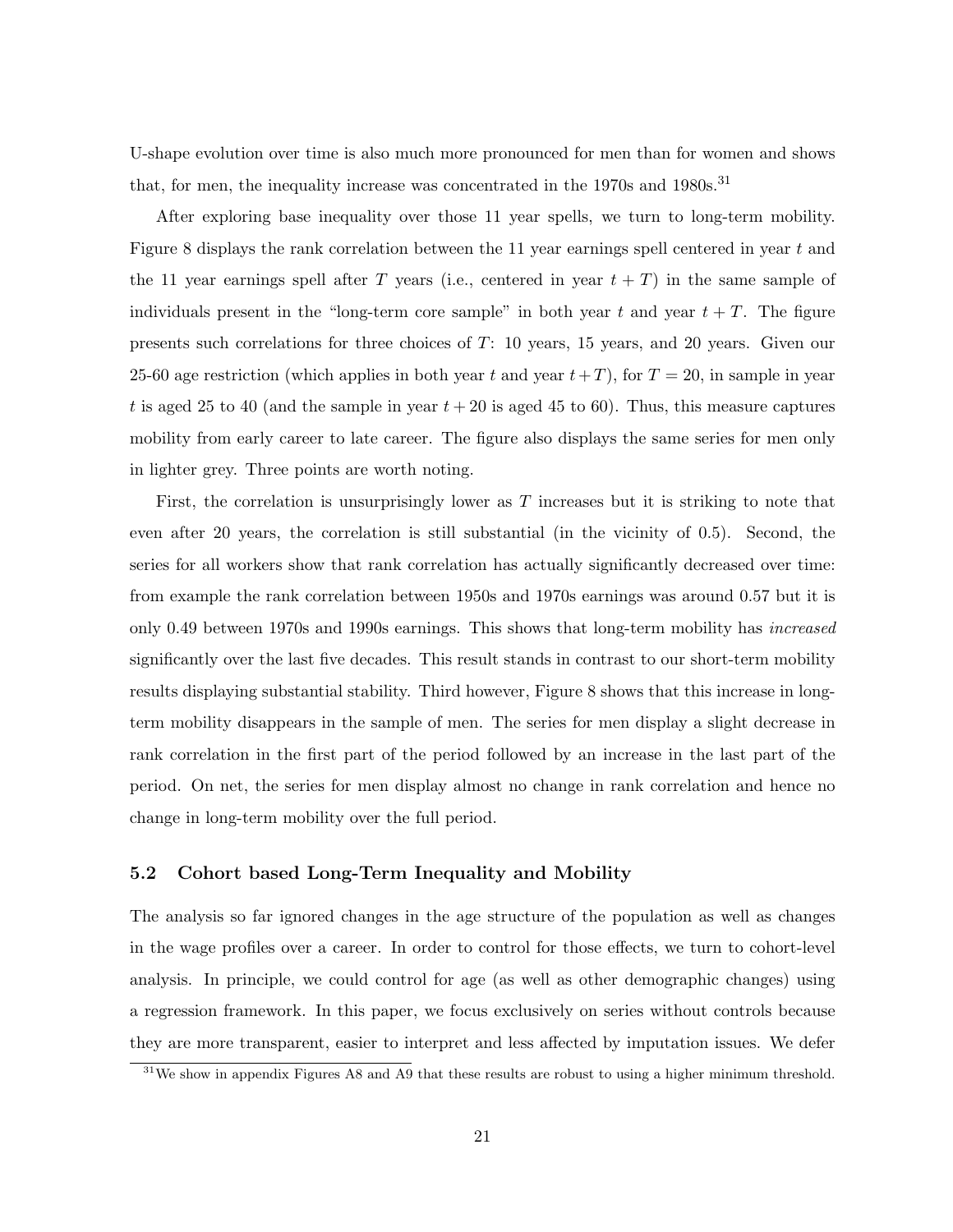a more comprehensive structural analysis of earnings processes to future work.<sup>32</sup>

We divide working lifetimes from age 25 to 60 into three stages: Early career is defined as the calendar year the person reaches 25 to the calendar year the person reaches 36. Middle and later careers are defined similarly from age 37 to 48 and age 49 to 60 respectively. For example, for a person born in 1944, the early career is calendar years 1969-1980, middle career is 1981-1992, and late career is 1993-2004. For a given year of birth cohort, we define the "core early career sample" as all individuals with average "commerce and industry" earnings over the 12 years of the early career stage above the minimum threshold (including zeros and using again the standard wage indexation). The "core mid career" and "core late career" samples are defined similarly for each birth cohort. The earnings in early, mid, or late career are defined as average "commerce and industry" earnings during the corresponding stage (always using the average wage index).

Figure 9 reports the Gini coefficient series by year of birth for early, mid, and late career. The Gini coefficients for men only are also displayed in lighter grey. The cohort based Gini coefficients are consistent with our previous findings and display a U-shape over the full period. Three results are notable. First, there is much more inequality in late career than in middle career, and in middle career than in early career showing that long-term inequality fans out over the course of a working life. Second, the Gini series show that long-term inequality has been stable for the baby-boom cohorts born after 1945 in the sample of all workers (we can observe only early- and mid-career inequality for those cohorts as their late career earnings are not completed by 2004). Those results are striking in light of our previous results showing a worsening of inequality in annual and five-year average earnings. Third, however, the Gini series for men only show that inequality has increased substantially across baby-boom cohorts born after 1945. This sharp contrast between series for all workers versus men only reinforces our previous findings that gender effects play an important role in shaping the trends in overall inequality. We also find that cohort based rank mobility measures display stability or even slight decreased over the last

<sup>&</sup>lt;sup>32</sup>An important strand of the literature on income mobility has developed covariance structure models to estimate such earnings processes. The estimates of such models are often difficult to interpret and sensitive to the specification (see e.g., Baker and Solon, 2003). As a result, many recent contributions in the mobility literature have also focused on simple measures without using a complex framework (see e.g., Congressional Budget Office (2007), and in particular the discussion in Shin and Solon (2008)).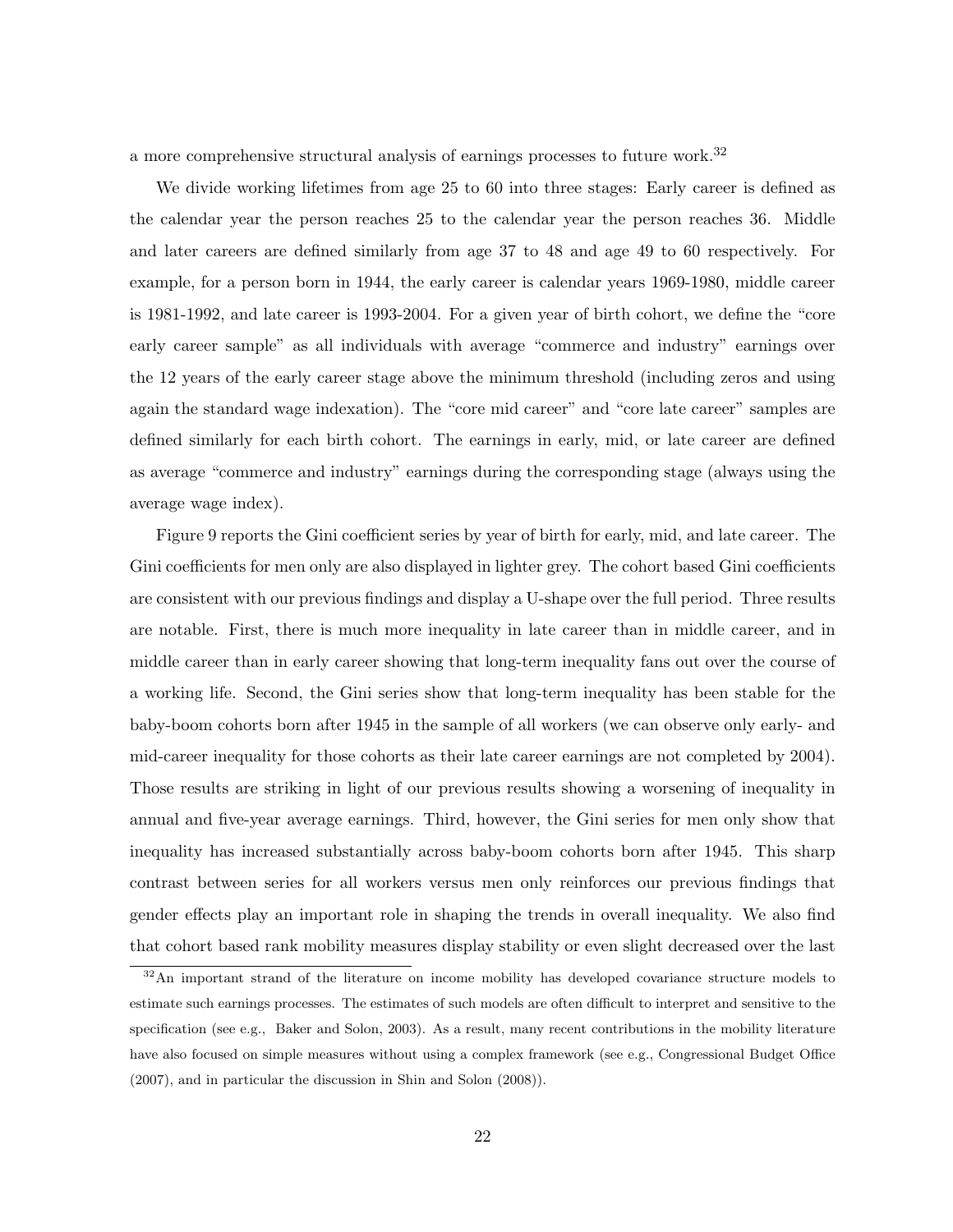five decades in the full sample but that rank mobility has decreased substantially in the sample of men (figure omitted to save space). This confirms that the evolution of long-term mobility is heavily influenced by gender effects to which we now turn.

## 5.3 The Role of Gender Gaps in Long-Term Inequality and Mobility

As we saw, there are striking differences in the long-term inequality and mobility series for all workers vs. for men only: Long-term inequality has increased much less in the sample of all workers than in the sample of men only. Long-term mobility has increased over the last 4 decades in the sample of all workers but not in the sample of men only. Such differences can be explained by the reduction in the gender gap that has taken place over the period.

Figure 10 plots the fraction of women in our core sample and in various upper earnings groups: the fourth quintile group (P60-80), the ninth decile group (P80-90), the top decile group (P90-100), and the top percentile group (P99-100). As adult women aged 25 to 60 are about half of the adult population aged 25 to 60, with no gender differences in earnings, those fractions should be approximately 0.5. Those representation indices with no adjustment capture the total realized earnings gap including labor supply decisions.<sup>33</sup> We use those representation indices instead of the traditional ratio of mean (or median) female earnings to male earnings because such representation indices remain meaningful in the presence of differential changes in labor force participation or in the wage structure across genders, and we do not have covariates to control for such changes as is done in survey data (see e.g. Blau et al., 2006). Two elements on Figure 10 are worth noting.

First, the fraction of women in the core sample of commerce and industry workers has increased from around 23% in 1937 to about 44% in 2004. World War II generated a temporary surge in women labor force participation, two thirds of which was reversed immediately after the war.<sup>34</sup> Women labor force participation has been steadily and continuously increasing since the mid 1950s and has been stable at around 43-44% since 1990.

<sup>&</sup>lt;sup>33</sup>As a result, they combine not only the traditional wage gap between males and females but also the labor force participation gap (including the decision to work in the commerce and industry sector rather than other sectors or self-employment).

<sup>&</sup>lt;sup>34</sup>This is consistent with the analysis of Goldin (1991) who uses a unique micro survey data covering women workforce history from 1940 to 1951.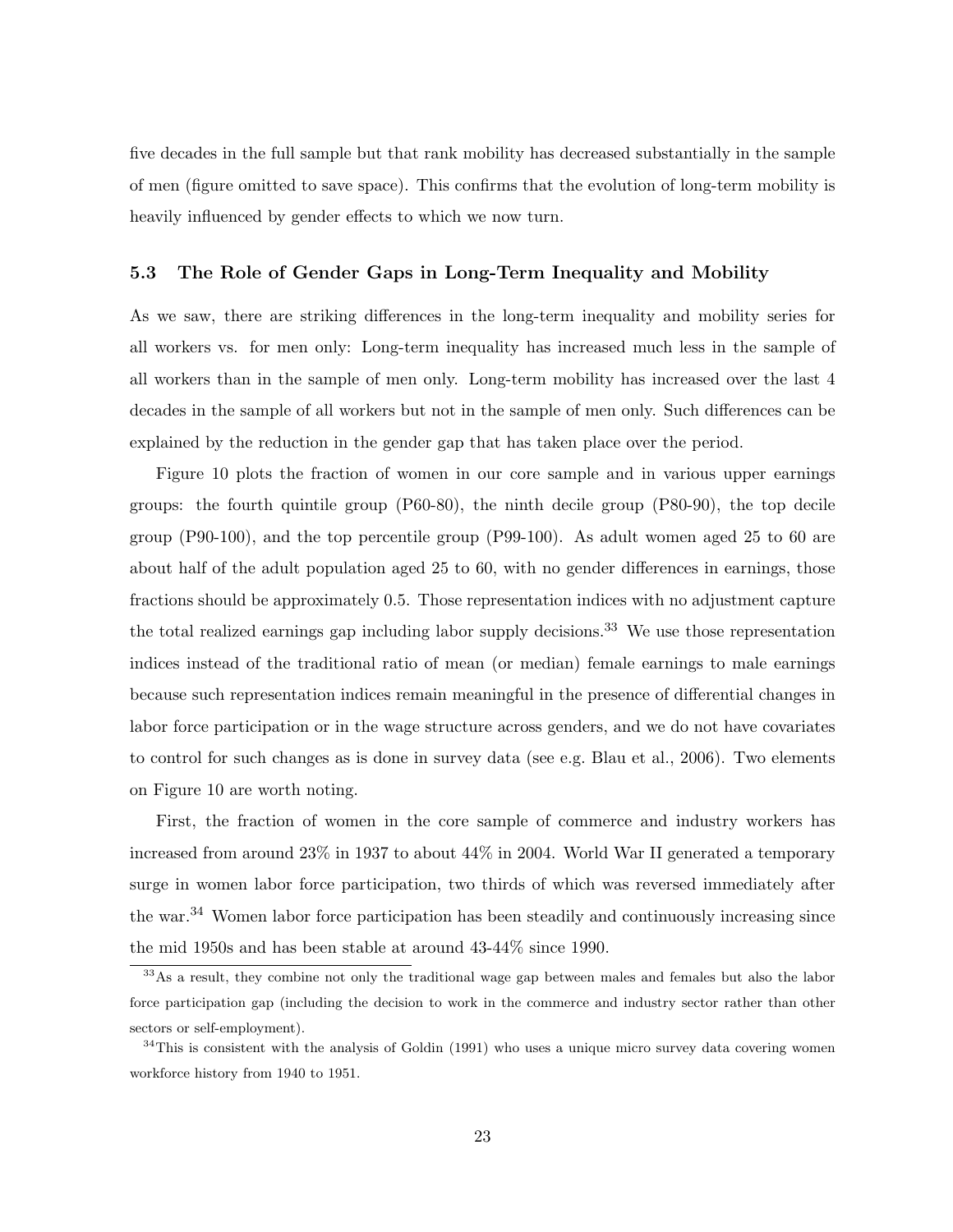Second, Figure 10 shows that the representation of women in upper earnings groups has increased significantly over the last four decades and in a staggered time pattern across upper earnings groups.<sup>35</sup> For example, the fraction of women in P60-80 starts to increase in 1966 from around 8% and reaches about 34% in the early 1990s and has remained about stable since then. The fraction of women in the top percentile (P99-100) does not really start to increase significantly before 1980. It grows from around  $2\%$  in 1980 to almost  $14\%$  in 2004 and is still quickly increasing. Those results show that the representation of women in top earnings groups has increased substantially over the last three to four decades. They also suggest that economic progress of women is likely to impact significantly measures of upward mobility as many women are likely to move up the earnings distribution over their lifetime. Indeed, we have found that such gender effects are strongest when analyzing upward mobility series such as the probability of moving from the bottom two quintile groups (those earning less than \$25,500 in 2004) to the top quintile group (those earning over \$59,000 in 2004) over a life-time.

Figure 11 displays such upward mobility series defined as the probability of moving from the bottom two quintile groups to the top quintile group after 20 years (conditional on being in the "long-term core sample" in both year t and year  $t + 20$ ) for all workers, men, and women.<sup>36</sup>

The figure shows a striking heterogeneity across groups. First, men have much higher levels of upward mobility women. Thus, in addition to the annual earnings gap we documented, there is an upward mobility gap as well across groups. Second, the upward mobility gap has also been closing overtime: the probability of upward mobility among men has been stable overall since World War II with a slight increase up to the 1960s and declines after the 1970s. In contrast, the probability of upward mobility of women has continuously increased from a very low level of less than 1% in the 1950s to about 7% in the 1980s. The increase in upward mobility for women compensate for the stagnation or slight decline in mobility for men so that upward mobility among all workers is slightly increasing.<sup>37</sup> Figure 11 also suggests that the gains in female

<sup>35</sup>There was a surge in women in P60-80 during World War II but this was entirely reversed by 1948. Strikingly, women were better represented in upper groups in the late 1930s than in the 1950s.

<sup>&</sup>lt;sup>36</sup>Note that quintile groups are always defined based on the sample of all workers, including both male and female workers.

 $37$ It is conceivable that upward mobility is lower for women because even within P0-P40, they are more likely to be in the bottom half of P0-P40 than men. Kopczuk et al. (2007) show that controlling for those differences leaves the series virtually unchanged. Therefore, controlling for base earnings does not affect our results.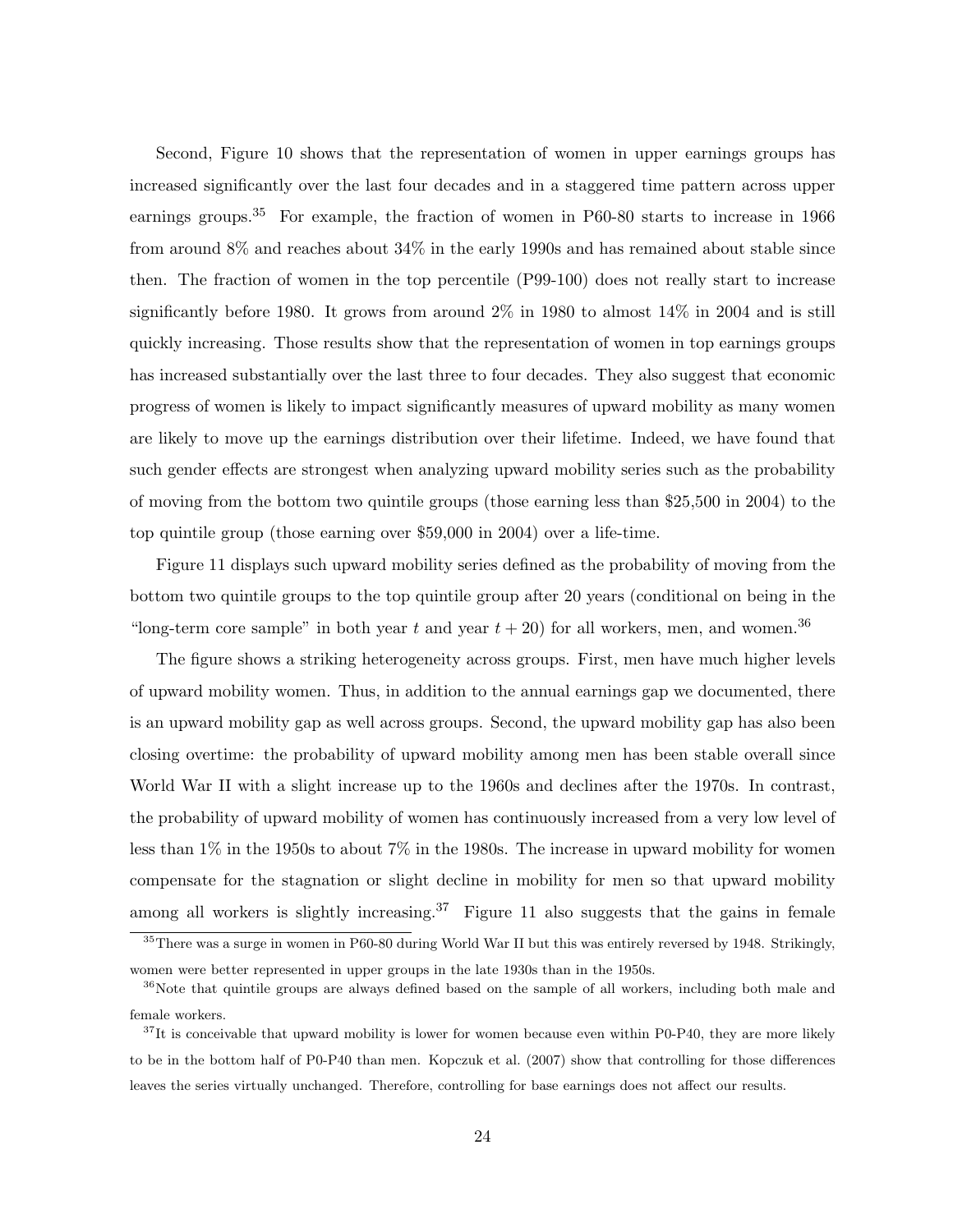annual earnings we documented above were in part due to earnings gains of women already in the labor force rather than gains entirely due to the entry of new cohorts of women with higher earnings. Such gender differential results are robust to conditioning on birth cohort as series (omitted to save space) of early to late career upward mobility display a very similar evolution over time. Hence, our upward mobility results show that the economic progress of women since the 1960s have had a large impact on long-term mobility series among all U.S. workers.

Table 3 summarizes the long-term inequality and mobility results for all (Panel A), men (Panel B), women (Panel C) by reporting measures for selective 11 year spans (1950-1960, 1973-1983, and 1994-2004).

# 6 Conclusion

Our paper has used U.S. Social Security earnings administrative data to construct series of inequality and mobility in the United States since 1937. The analysis of these data has allowed us to start exploring the evolution of mobility and inequality over a life-time as well as complement the more standard analysis of annual inequality and short term mobility in several ways. We found that changes in short-term mobility have not substantially affected the evolution of inequality, so that annual snapshots of the distribution provide a good approximation of the evolution of the longer term measures of inequality. In particular, we find that increases in annual earnings inequality are driven almost entirely by increases in permanent earnings inequality with much more modest changes in the variability of transitory earnings.

However, our key finding is that while the overall measures of mobility are fairly stable, they hide heterogeneity by gender groups. Inequality and mobility among male workers has worsened along almost any dimension since the 1950s: our series display sharp increases in annual earnings inequality, slight reductions in short-term mobility, large increases in long-term inequality with slight reduction or stability of long-term mobility. Against those developments stand the very large earning gains achieved by women since the 1950s, due to increases in labor force attachment as well as increases in earnings conditional on working. Those gains have been so great that they have substantially reduced long-term inequality in recent decades among all workers, and actually almost exactly compensate for the increase in inequality for males.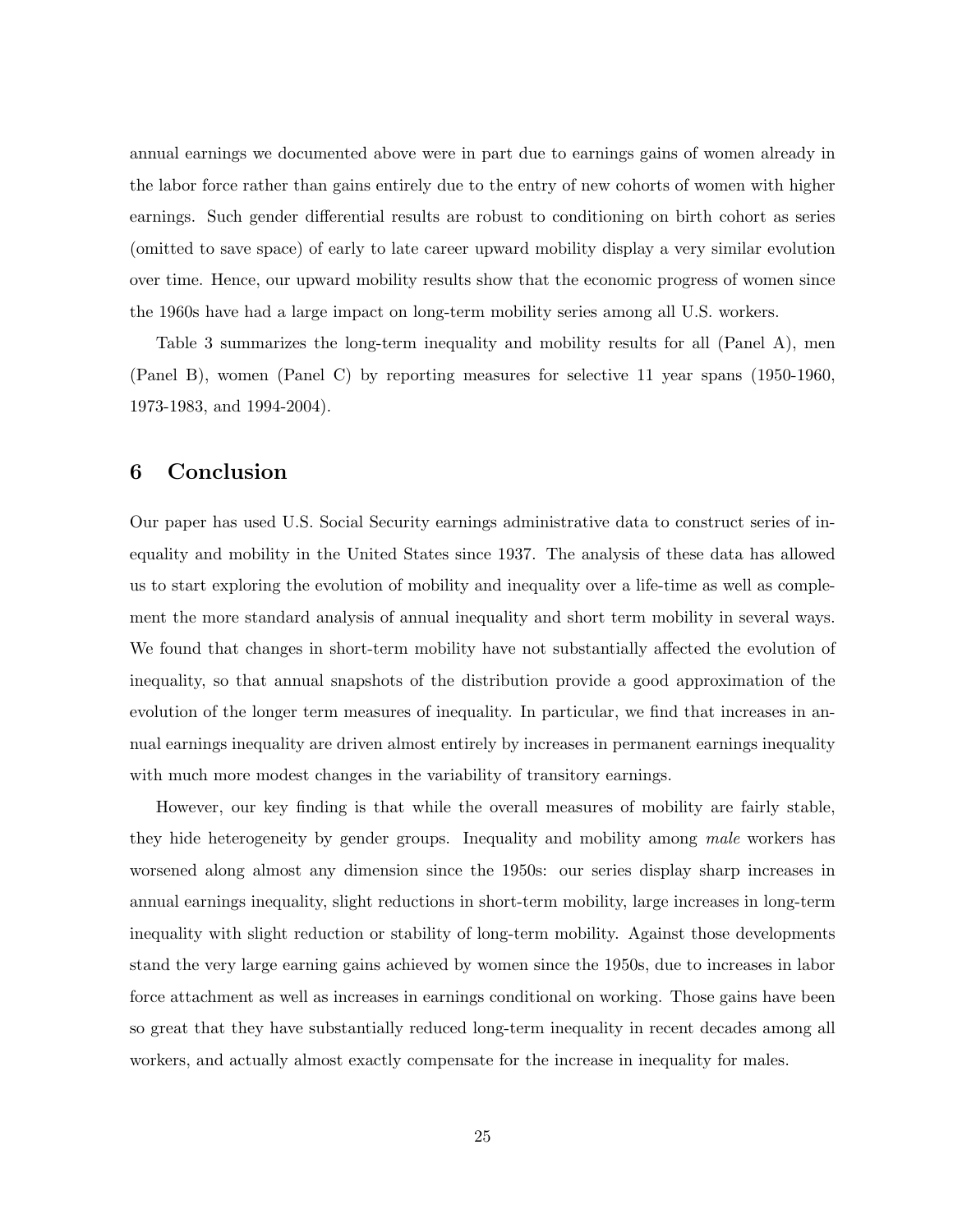## References

- Abowd, John M. and Martha Stinson, "Estimating Measurement Error in SIPP Annual Job Earnings: A Comparison of Census Survey and SSA Administrative Data," January 2005. Cornell University, mimeo.
- Attanasio, Orazio, Erich Battistin, and Hidehiko Ichimura, "What Really Happened to Consumption Inequality in the US?," in Ernst Berndt and Charles Hulten, eds., *Measurement* Issues in Economics - The Paths Ahead. Essays in Honor of Zvi Griliches, Chicago: University of Chicago Press, 2007.
- Autor, David, Lawrence F. Katz, and Melissa Schettini Kearney, "Trends in U.S. Wage Inequality: Re-Assessing the Revisionists," Review of Economics and Statistics, May 2008, 90 (2), 300–323.
- Baker, Michael and Gary Solon, "Earnings Dynamics and Inequality among Canadian Men, 1976-1992: Evidence from Longitudinal Income Tax Records," Journal of Labor Economics, April 2003, 21 (2), 289–321.
- Blau, Francine D., "Trends in the Well-being of American Women, 1970-1995," Journal of Economic Literature, March 1998, 36 (1), 112–165.
- $\overline{\phantom{a}}$ , Marianne Ferber, and Anne Winkler, The Economics of Women, Men and Work, 4<sup>th</sup> ed., Prentice-Hall, 2006.
- Carroll, Robert, David Joulfaian, and Mark Rider, "Income Mobility: The Recent American Experience," Working Paper 07-18, Andrew Young School of Policy Studies, Georgia State University March 2007.
- Congressional Budget Office, "Trends in Earnings Variability Over the Past 20 Years," Letter to the Honorable Charles E. Schumer and the Honorable Jim Webb April 2007. Online at http://www.cbo.gov/ftpdocs/80xx/doc8007/04-17-EarningsVariability.pdf.
- Cutler, David and Lawrence Katz, "Macroeconomic Performance and the Disadvantaged," Brookings Papers on Economic Activity, 1991, 2, 1–74.
- Dynan, Karen E., Douglas W. Elmendorf, and Daniel E. Sichel, "The Evolution of Household Income Volatility," Working Paper, Brookings Institution February 2008.
- Ferrie, Joseph, "Moving Through Time: Mobility in America Since 1850," Manuscript under contract, Cambridge University Press 2008.
- Fields, Gary S., "Income Mobility," Working Paper 19, Cornell University ILR School 2007. http://digitalcommons.ilr.cornell.edu/workingpapers/19.
- Goldin, Claudia, Understanding the gender gap: An economic history of American women NBER Series on Long-Term Factors in Economic Development, New York; Oxford and Melbourne: Oxford University Press, 1990.
- $\Box$ , "The Role of World War II in the Rise of Women's Employment," American Economic Review, September 1991, 81 (4), 741–56.
- , "The Quiet Revolution That Transformed Women's Employment, Education, and Family,"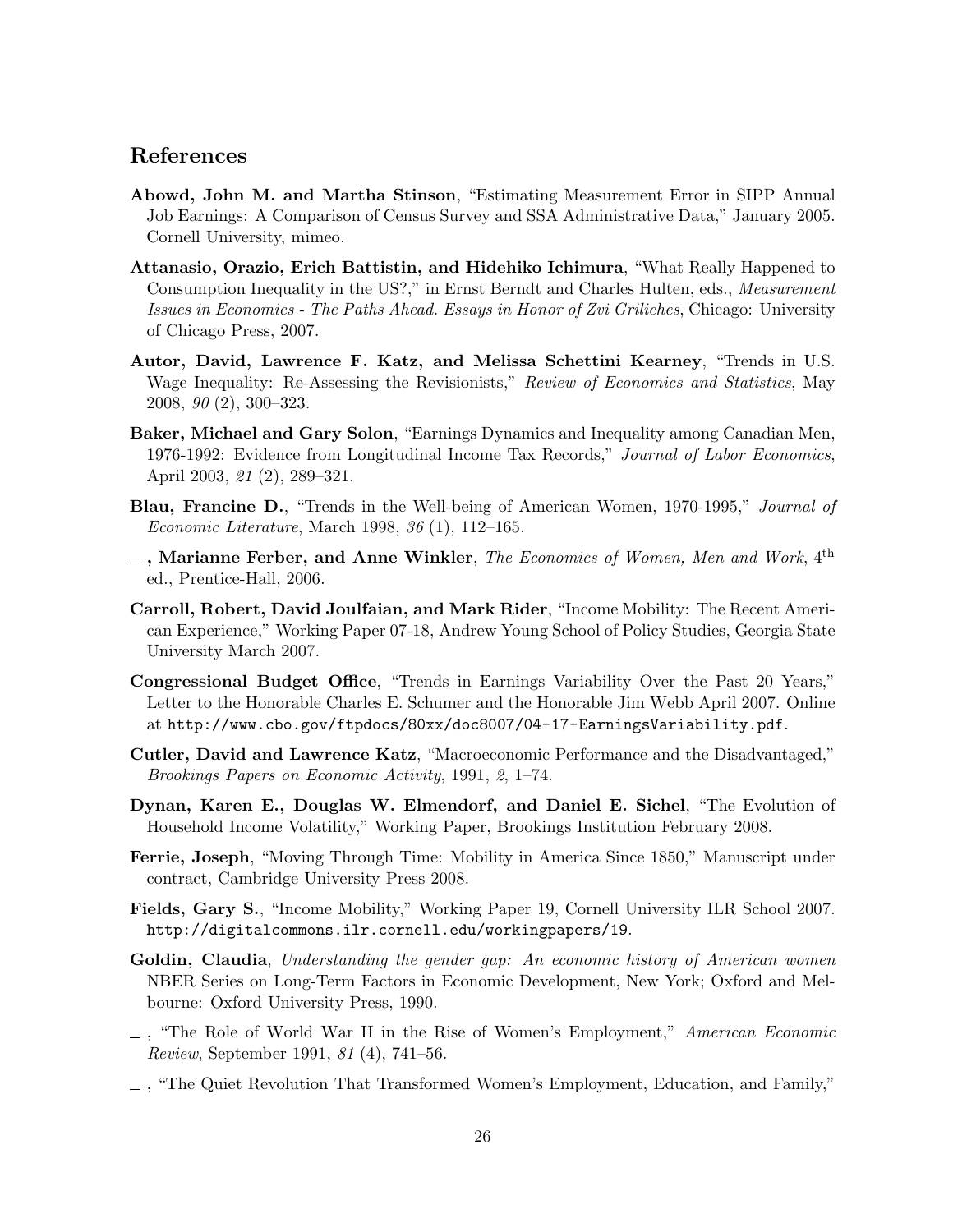American Economic Review Papers and Proceedings, May 2006, 96 (2), 1–21.

- and Robert A. Margo, "The Great Compression: The Wage Structure in the United States at Mid-Century," Quarterly Journal of Economics, February 1992, 107 (1), 1–34.
- Gottschalk, Peter, "Inequality, Income Growth, and Mobility: The Basic Facts," Journal of Economic Perspectives, Spring 1997, 11 (2), 21–40.
- and Robert Moffitt, "The growth of earnings instability in the U.S. labor market," Brookings Papers on Economic Activity, 1994, (2), 217–54.
- Hacker, Jacob S, The Great Risk Shift: The Assault on American Jobs, Families Health Care, and Retirement - And How You Can Fight Back, Oxford University Press, 2006.
- Hungerford, Thomas L, "U.S. Income Mobility in the Seventies and Eighties," Review of Income and Wealth, December 1993, 39 (4), 403–417.
- Katz, Lawrence F. and Alan B. Krueger, "Changes in the Structure of Wages in the Public and Private Sectors," in Ronald G. Ehrenberg, ed., Research in Labor Economics, Vol. 12, Greenwich, Conn. and London: JAI Press, 1991, 137–172.
- and David Autor, "Changes in the Wage Structure and Earnings Inequality," in Orley Ashenfelter and David Card, eds., Handbook of Labor Economics, Amsterdam; New York: Elsevier/North Holland, 1999.
- $\equiv$  and Kevin M. Murphy, "Changes in Relative Wages, 1963-87: Supply and Demand Factors," Quarterly Journal of Economics, February 1992, 107 (1), 35–78.
- Kestenbaum, Bert, "Evaluating SSA's Current Procedure for Estimating Untaxed Wages," American Statistical Association Proceedings of the Social Statistics Section, 1976, Part 2, 461–465.
- Kopczuk, Wojciech, Emmanuel Saez, and Jae Song, "Uncovering the American Dream: Inequality and Mobility in Social Security Earnings Data since 1937," Working Paper 13345, National Bureau of Economic Research August 2007.
- Krueger, Dirk and Fabrizio Perri, "Does Income Inequality Lead to Consumption Inequality? Evidence and Theory," Review of Economic Studies, January 2006, 73 (1), 163–93.
- Lemieux, Thomas, "Increasing Residual Wage Inequality: Composition Effects, Noisy Data, or Rising Demand for Skill?," American Economic Review, June 2006, 96 (3), 461–498.
- Lindert, Peter, "Three Centuries of Inequality in Britain and America," in Anthony B. Atkinson and Francois Bourguignon, eds., Handbook of Income Distribution, Amsterdam; New York: Elsevier/North Holland, 2000, 167–216.
- Margo, Robert A. and T. Aldrich Finegan, "The Great Compression of the 1940s: The Public versus the Private Sector," *Explorations in Economic History*, April 2002, 39 (2), 183–203.
- Panis, Constantijn, Roald Euller, Cynthia Grant, Melissa Bradley, Christine E. Peterson, Randall Hirscher, and Paul Steinberg, SSA Program Data User's Manual RAND June 2000. Prepared for the Social Security Administration.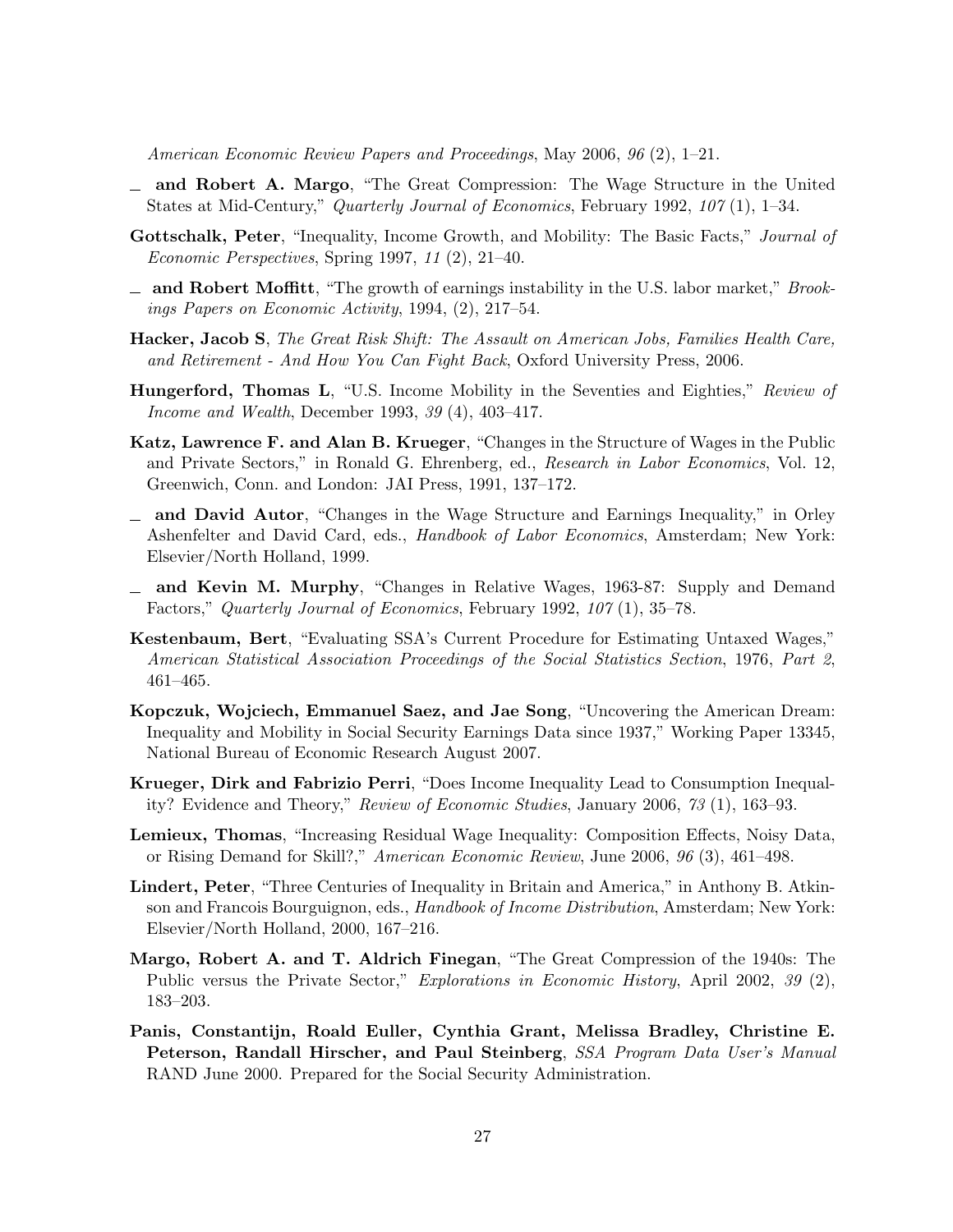- Perlman, Jacob and Benjamin Mandel, "The Continuous Work History Sample Under Old-Age and Survivors Insurance," Social Security Bulletin, February 1944, 7 (2), 12–22.
- Piketty, Thomas and Emmanuel Saez, "Income Inequality in the United States, 1913-1998," Quarterly Journal of Economics, February 2003, 118, 1–39.
- **Schiller, Bradley R.**, "Relative Earnings Mobility in the United States," American Economic Review, December 1977, 67 (5), 926–941.
- Shin, Donggyun and Gary Solon, "Trends in Men's Earnings Volatility: What Does the Panel Study of Income Dynamics Show?," Working Paper 14075, National Bureau of Economic Research June 2008.
- Shorrocks, Anthony F., "Income Inequality and Income Mobility," Journal of Economic Theory, December 1978, 19 (2), 376–93.
- Slesnick, Daniel T., Consumption and Social Welfare: Living Standards and Their Distribution in the United States, Cambridge, New York and Melbourne: Cambridge University Press, 2001.
- Social Security Administration, Handbook of Old-Age and Survivors Insurance Statistics (annual), Washington, D.C.: US Government Printing Office, 1937-1952.
- , Social Security Bulletin: Annual Statistical Supplement, Washington, DC: Government Printing Press Office, 1967.
- Solow, Robert M., "On the Dynamics of the Income Distribution." PhD dissertation, Harvard University 1951.
- Topel, Robert H. and Michael P. Ward, "Job Mobility and the Careers of Young Men," Quarterly Journal of Economics, May 1992, 107 (2), 439–79.
- U.S. Treasury Department: Internal Revenue Service, "Statistics of Income," 1916-2004. Washington, D.C.
- Utendorf, Kevin R., "The Upper Part of the Earnings Distribution in the United States: How Has It Changed?," Social Security Bulletin, 2001/2002, 64 (3), 1–11.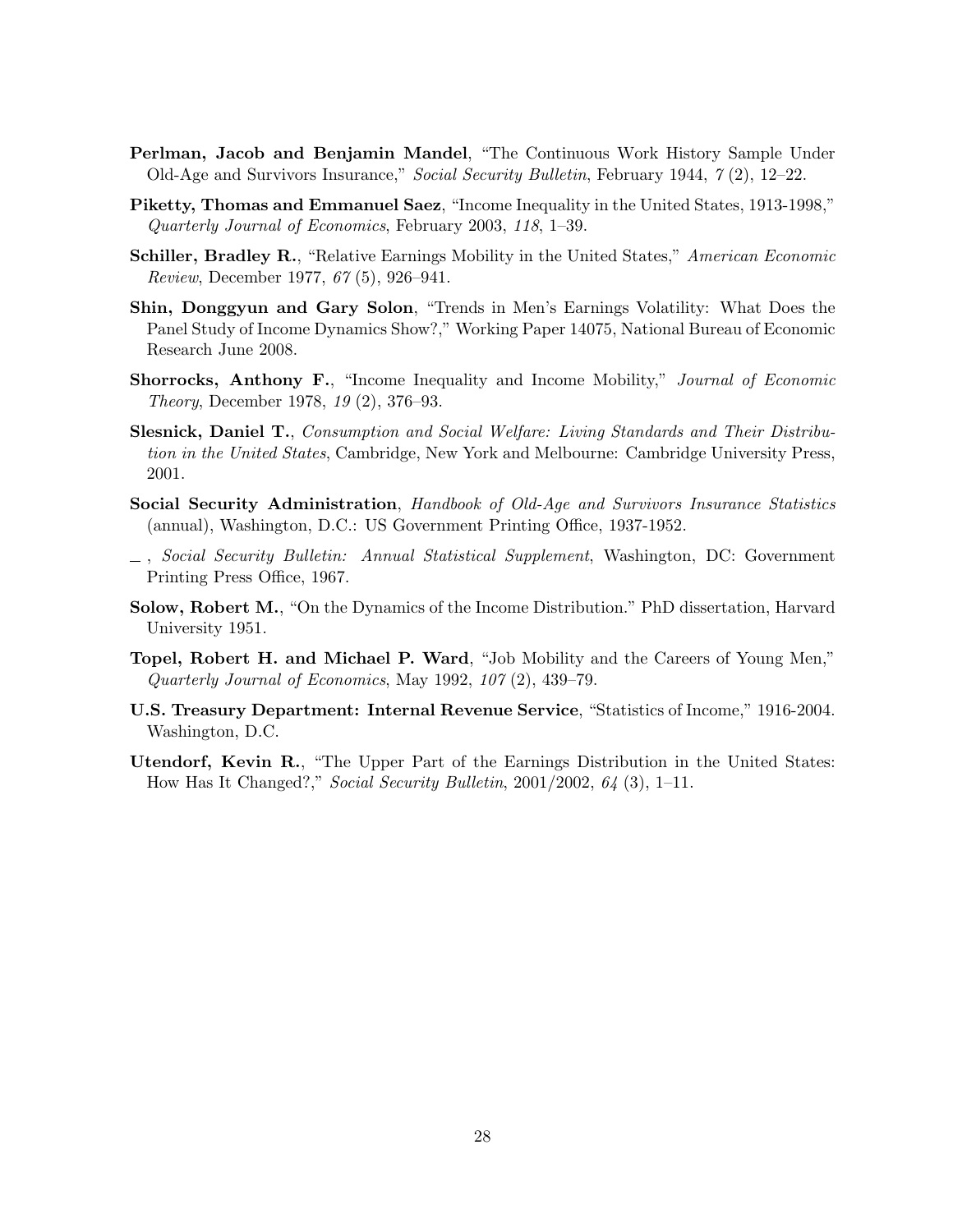

The figure displays the Gini coefficients from <sup>1937</sup> to <sup>2004</sup> for earnings of (1) individuals in the core sample, (2) men in the core sample, (3) women inthe core sample. The core sample in year t is defined as all employees with Commerce and Industry earnings above a minimum threshold  $$2,575$  in  $2004$  and indexed using average wage for earlier years) and aged  $25$  to  $60$  (by January 1st of year  $t$ ). Commerce and Industry is defined as all industrial sectors excluding government employees, agriculture, hospitals, educational services, social services, religious and membership organizations, and private households. Self-employment earnings are fully excluded. Estimations are based on the 0.1% CWHS dataset for 1937 to 1956, the 1% LEED samplefrom <sup>1957</sup> to 1977, and the 1% CWHS (matched to W2 data) from <sup>1978</sup> on. See appendix for complete details.

## **Figure 1: Gini Coefficient Series**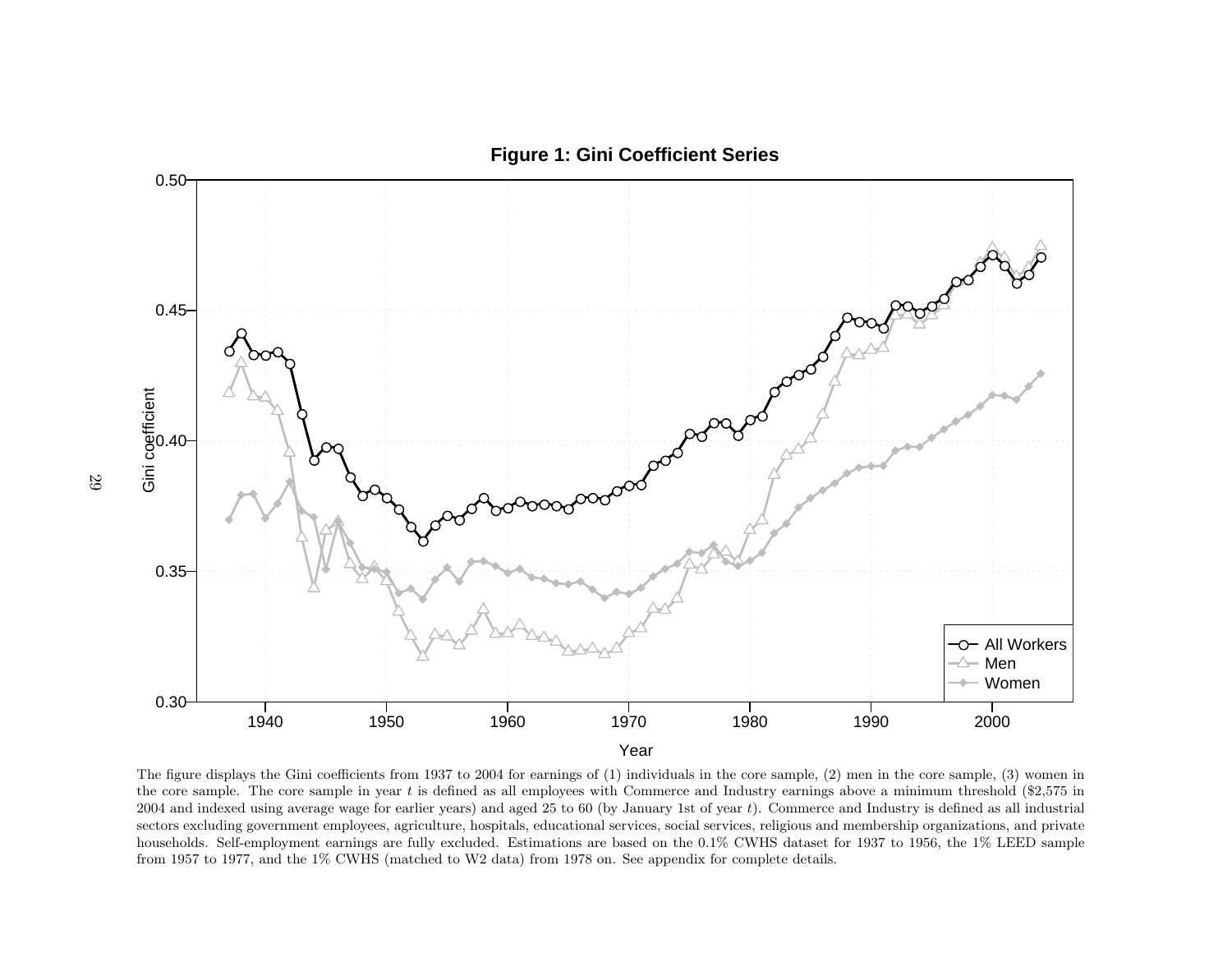

Sample is the core sample (commerce and industry employees aged <sup>25</sup> to 60, see Figure <sup>1</sup> footnote). The figure displays the log of the 50th to 20th percentile earnings ratio (upper part of the figure) and the log of the 80th to 50th percentile earnings ratio (lower part of the figure) among all workers,men only (in lighter grey), and women only (in lighter grey).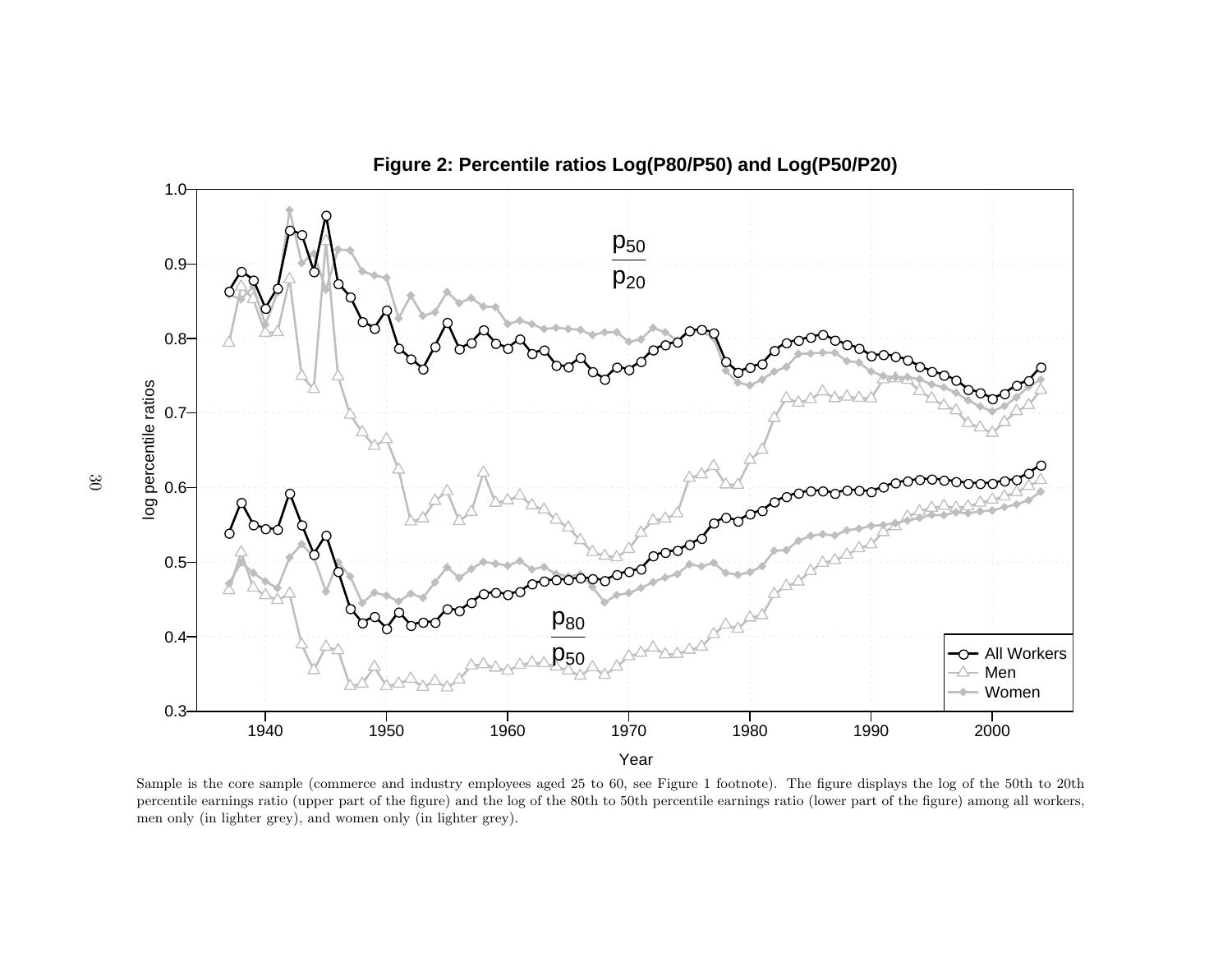

The Figure displays the Gini coefficient for annual earnings and for earnings averaged over 5 years from 1939 to 2002. In year <sup>t</sup>, the sample for both series is defined as all individuals aged 25 to 60 in year t, with commerce and industry earnings above the minimum threshold in all 5 years  $t-2, t-1, t, t+1, t+2$ . Earnings are averaged over the 5 year span using the average earnings index. The Gini coefficient for annual earnings displayed for year t is the average of the Gini coefficient for annual earnings in years  $t - 2, \ldots, t + 2$ . The same series are reported in lighter grey for the sample restricted to men only.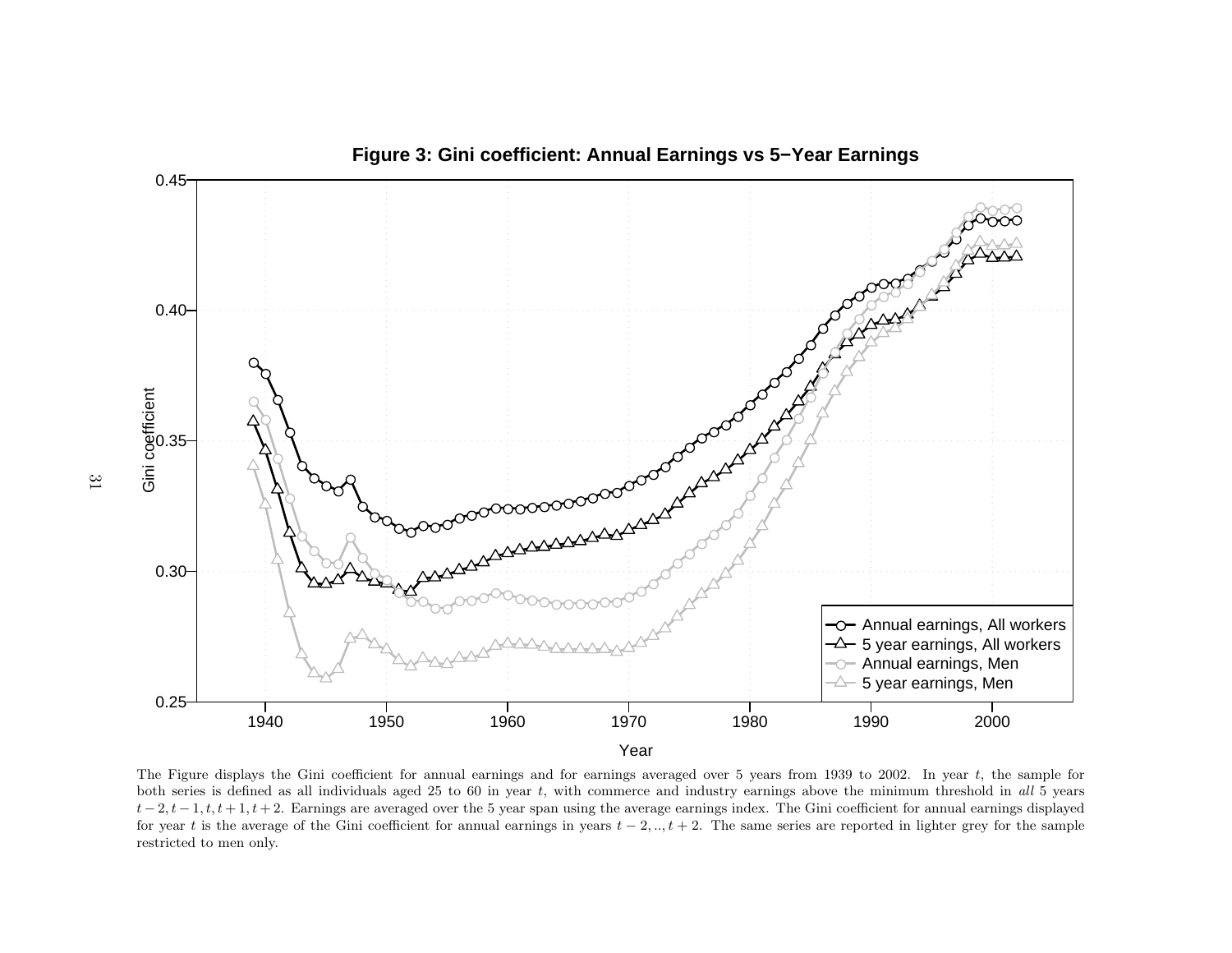

The Figure displays the Shorrocks mobility coefficient based on annual earnings Gini vs. five year average earnings Gini and the rank correlation betweenearnings in year t and year  $t + 1$ . The Shorrocks mobility coefficient in year t is defined as the ratio of the 5 year earnings (from  $t - 2$  to  $t + 2$ ) Gin earnings in year t and year t + 1. The Shorrocks mobility coefficient in year t is defined as the ratio of the 5 year earnings (from  $t - 2$  to  $t + 2$ ) Gini coefficient to the average of the annual earnings Gini for years t is estimated on the sample of individuals present in the core sample (commerce and industry employees aged <sup>25</sup> to 60, see Figure <sup>1</sup> footnote) in both year t and year  $t + 1$ . The same series are reported in lighter grey for the sample restricted to men only.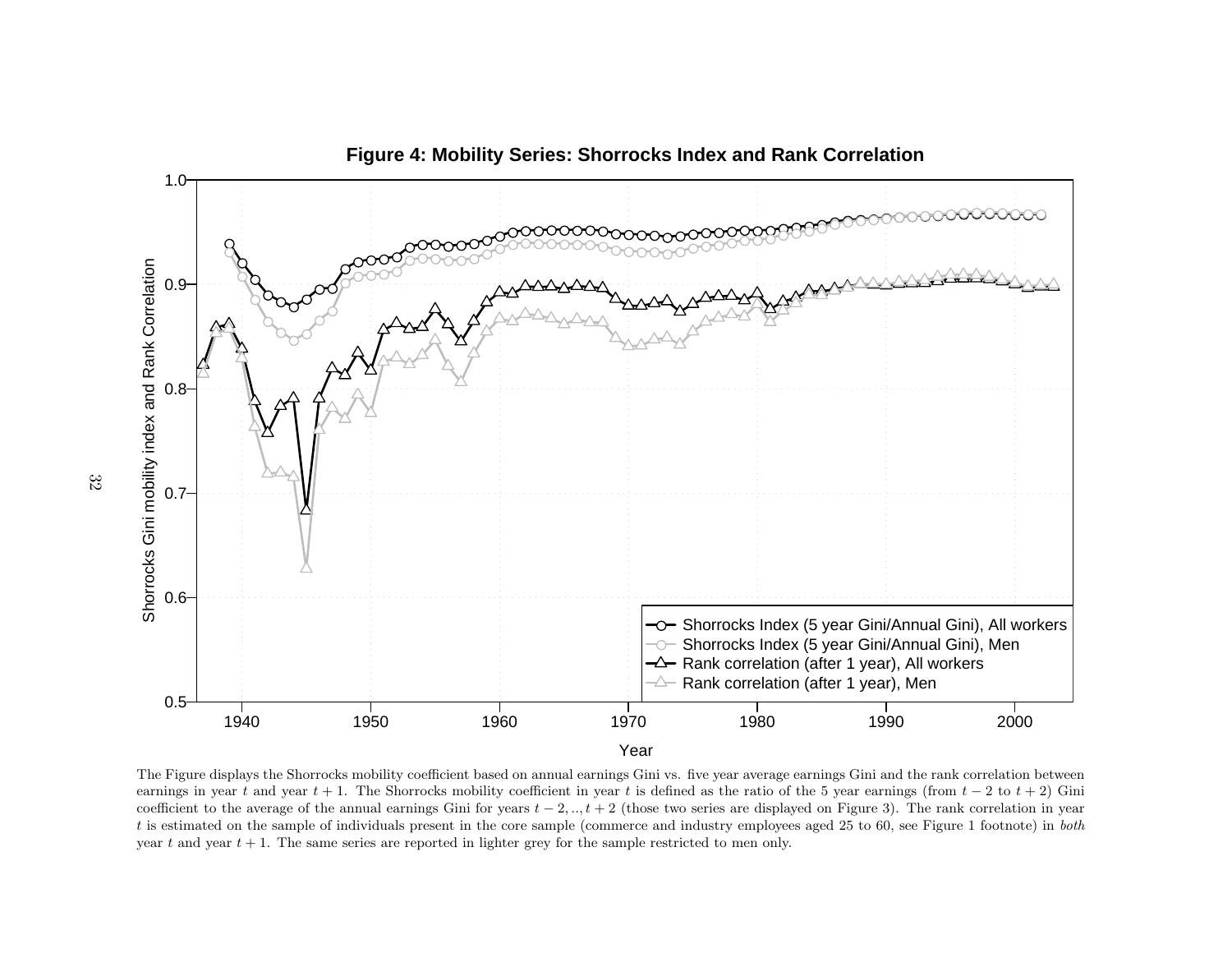

The Figure displays the variance of (log) annual earning, the variance of (log) five year average earnings (permanent variance), and the transitory variancedefined as the variance of the difference between (log) annual earnings and (log) five year average earnings. In year  $t$ , the sample for all three series is defined as all individuals aged 25 to 60 in year t, with commerce and industry earnings above the minimum threshold in all 5 years  $t-2$ ,  $t-1$ ,  $t$ ,  $t+1$ ,  $t+2$ . The (log) annual earnings variance is estimated as the average (across years  $t - 2, ..., t + 2$ ) of the variance of (log) annual earnings. The same series are reported in lighter grey for the sample restricted to men only.

**Figure 5: Variance of Annual, Permanent and Transitory (log) Earnings**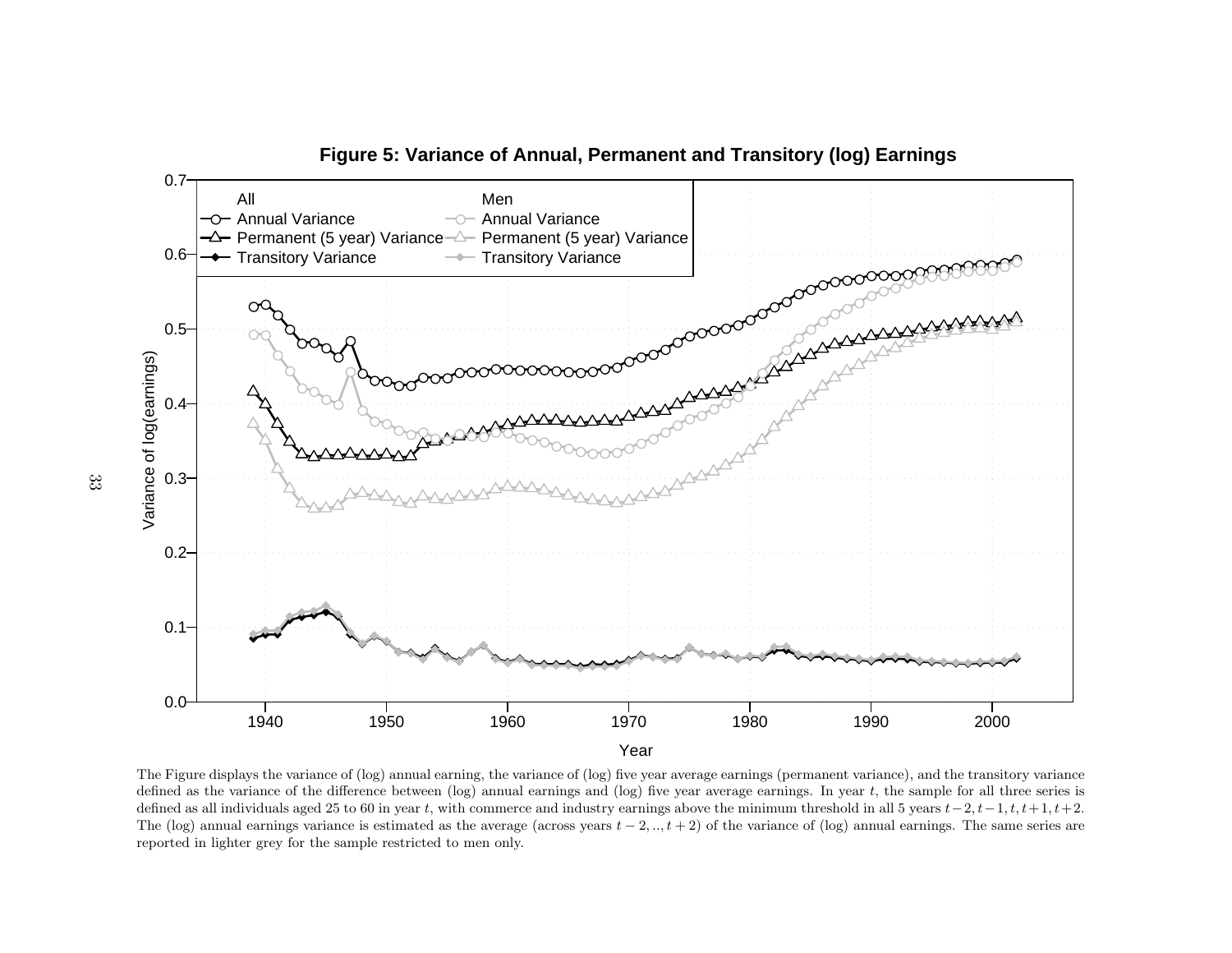

The sample in year t is all individuals aged 25 to 60 in year t and commerce and industry earnings above the minimum threshold in all 5 years  $t-2, t-1, t, t+1, t+2$ . In year t, the Figure displays (1) the share of total year t annual earnings accruing to the top 1% earners in that year t, (2) the share of total five year average earnings (from year  $t - 2, t + 2$ ) accruing to the top 1% earners (defined as top 1% in terms of average 5 year earnings). Series begin in 1978 or 1980 because data is not top coded only since 1978.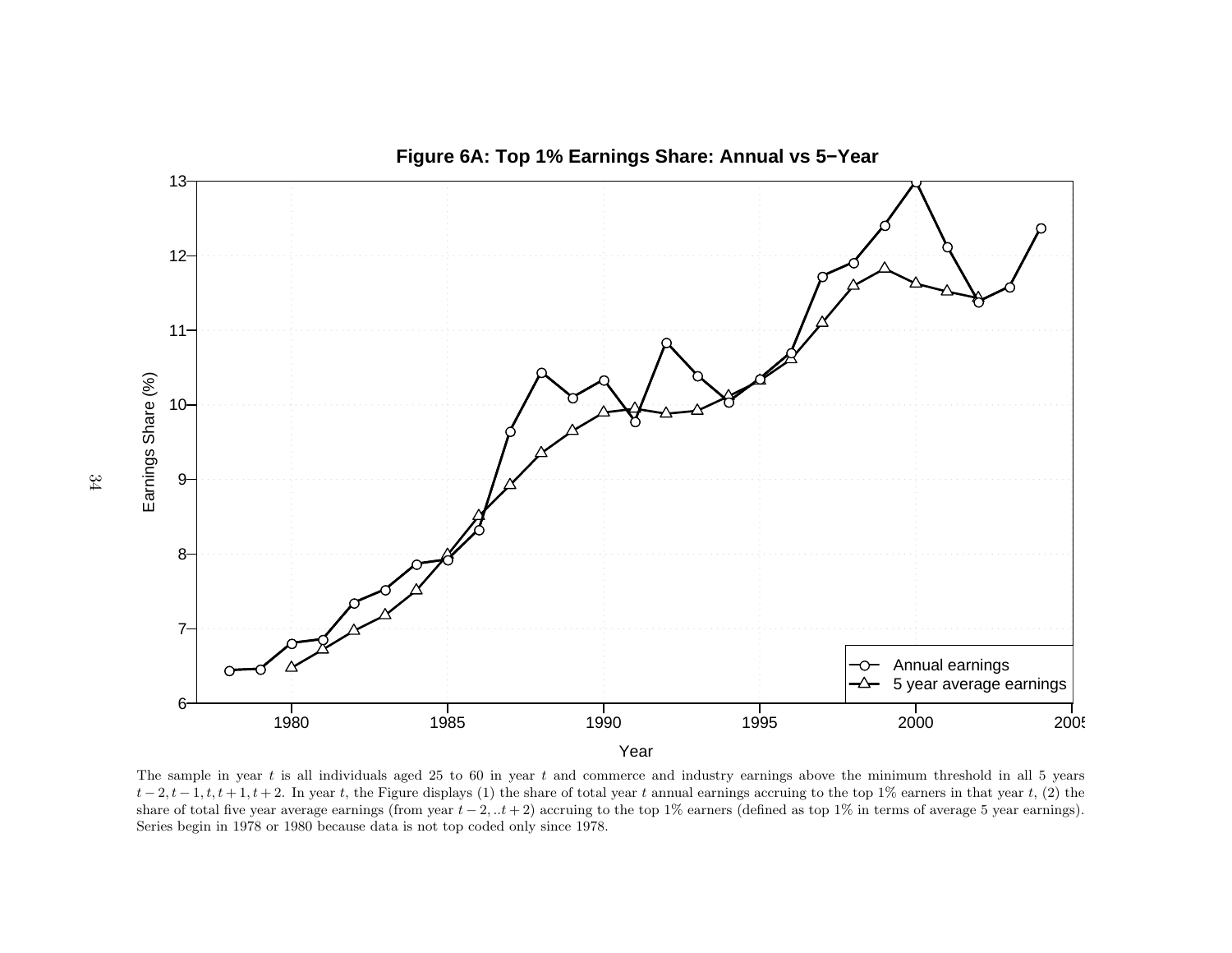

The figure displays the probability of staying in the top 1% annual earnings group after X years (where  $X = 1, 3, 5$ ). The sample in year t is all<br>individuals present in the same sample (separates and industry employees a individuals present in the core sample (commerce and industry employees aged 25 to 60, see Figure 1 footnote) in *both* year t and year  $t + X$ . Series are restricted to 1978 and on because sample has no top code only since 1978.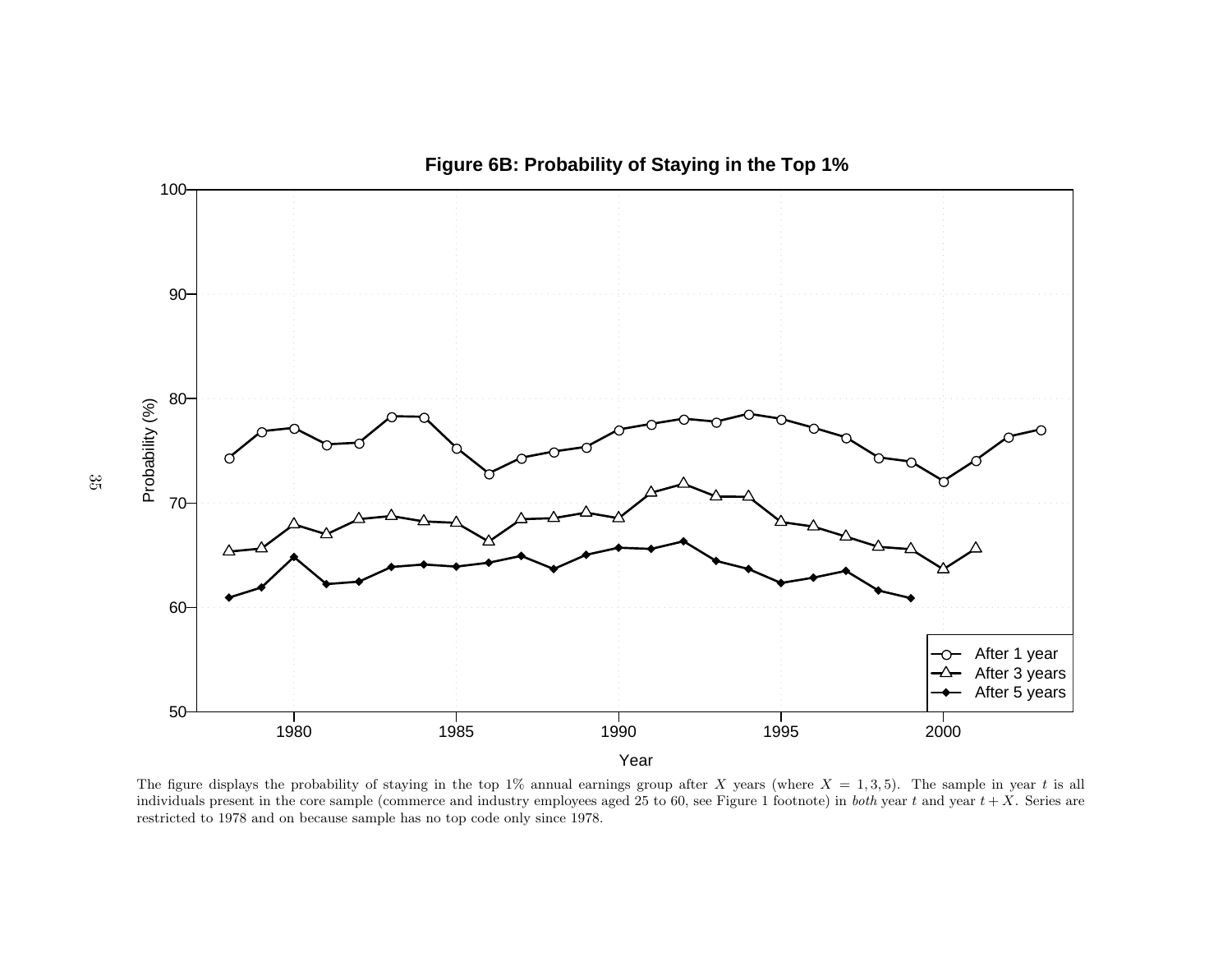

**Figure 7: Long−Terms Earnings Gini Coefficient Series**

The figure displays the Gini coefficients from 1942 to 1999 for 11 year average earnings for all workers, men only, and women only. The sample in yeart is defined as all employees aged 25 to 60 in year t, alive in all years  $t - 5$  to  $t + 5$ , and with average Commerce and Industry earnings (averaged using the average wage index) from year  $t-5$  to  $t+5$  above the minimum threshold.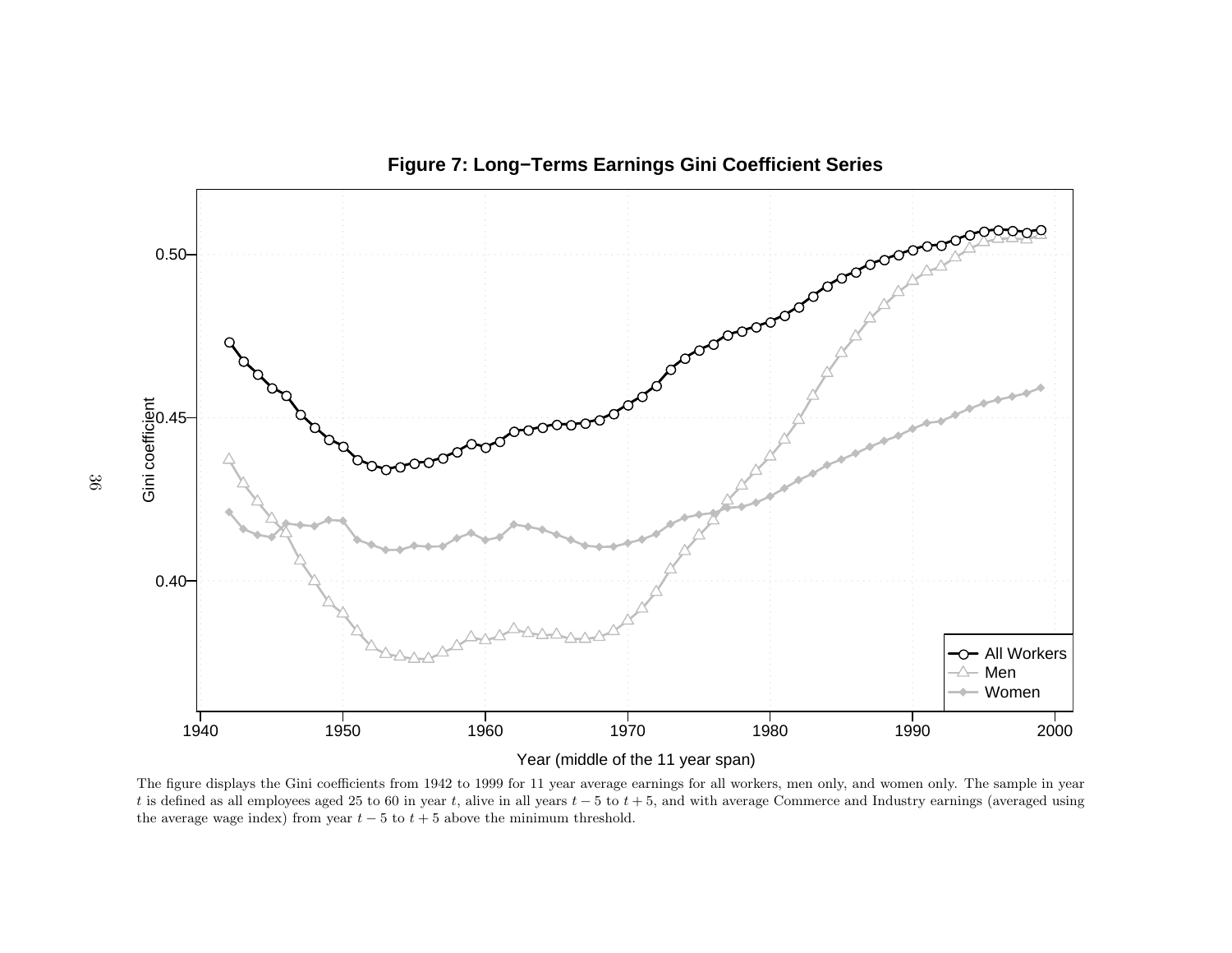

Year (middle of the initial 11 year span)

The figure displays in year  $t$  the rank correlation between 11 year average earnings centered around year  $t$  and 11 year average earnings centered around year  $t + X$  where  $X = 10, 15, 20$ . The sample is defined as all individuals aged 25 to 60 in year  $t$  and  $t + X$ , with average 11 year earnings around years to all the state of small sample size, series including earnings b  $t$  and  $t + X$ t and  $t + X$  above the minimum threshold. Because of small sample size, series including earnings before 1957 are smoothed using a weighted 3-year<br>moving average with weight of .5 for cohort t and weights of .25 for  $t - 1$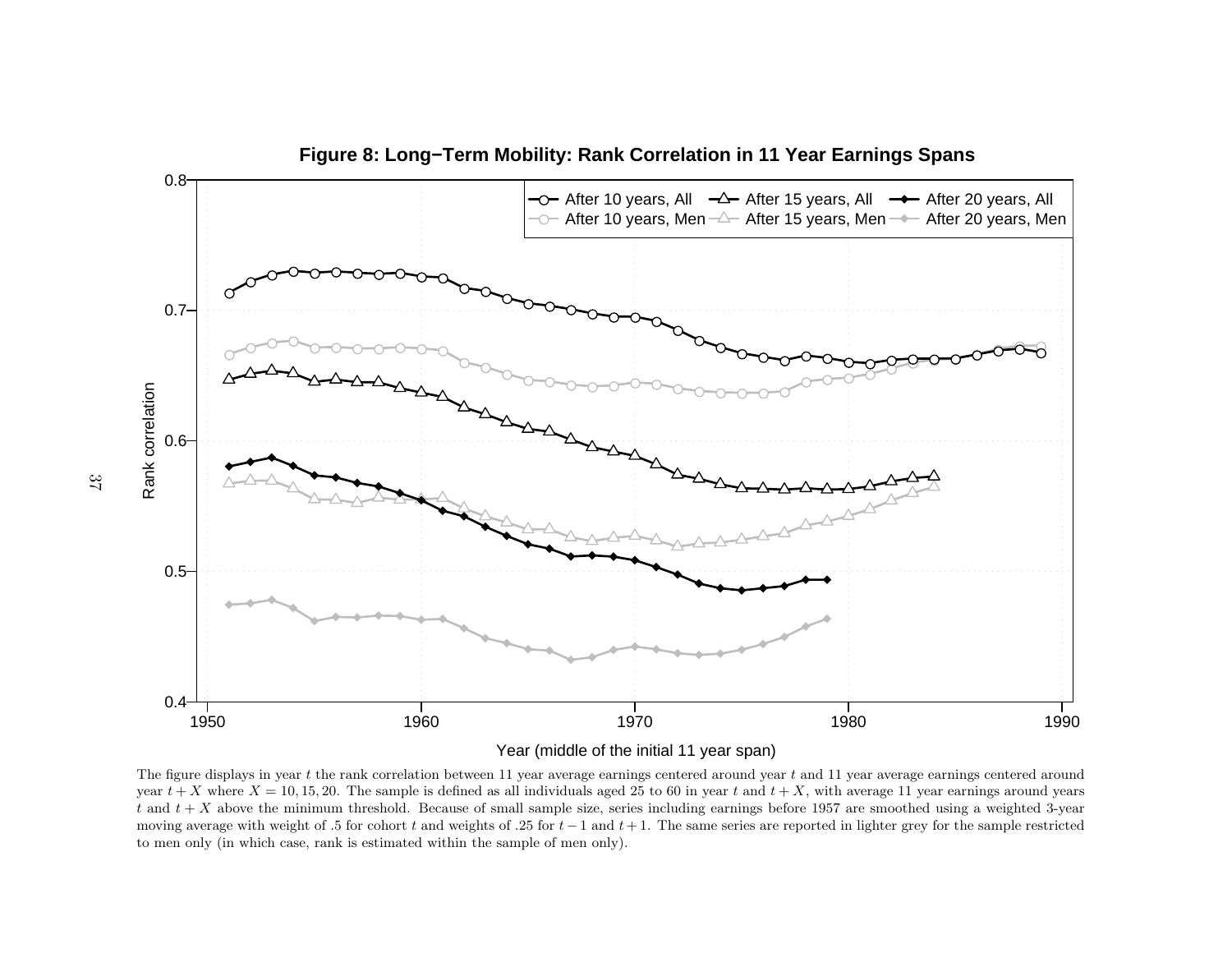

Sample is career sample defined as follows for each career stage and birth cohort: all employees with average Commerce and Industry earnings (using average wage index) over the 12-year career stage above the minimum threshold (\$2,575 in <sup>2004</sup> and indexed on average wage for earlier years). Note that earnings can be zero for some years. Early career is from age 25 to 36, middle career is from age 37 to 48, late career is from age 49 to 60. Becauseof small sample size, series including earnings before 1957 are smoothed using a weighted 3-year moving average with weight of  $.5$  for cohort  $t$  and weights of .25 for  $t-1$  and  $t+1$ .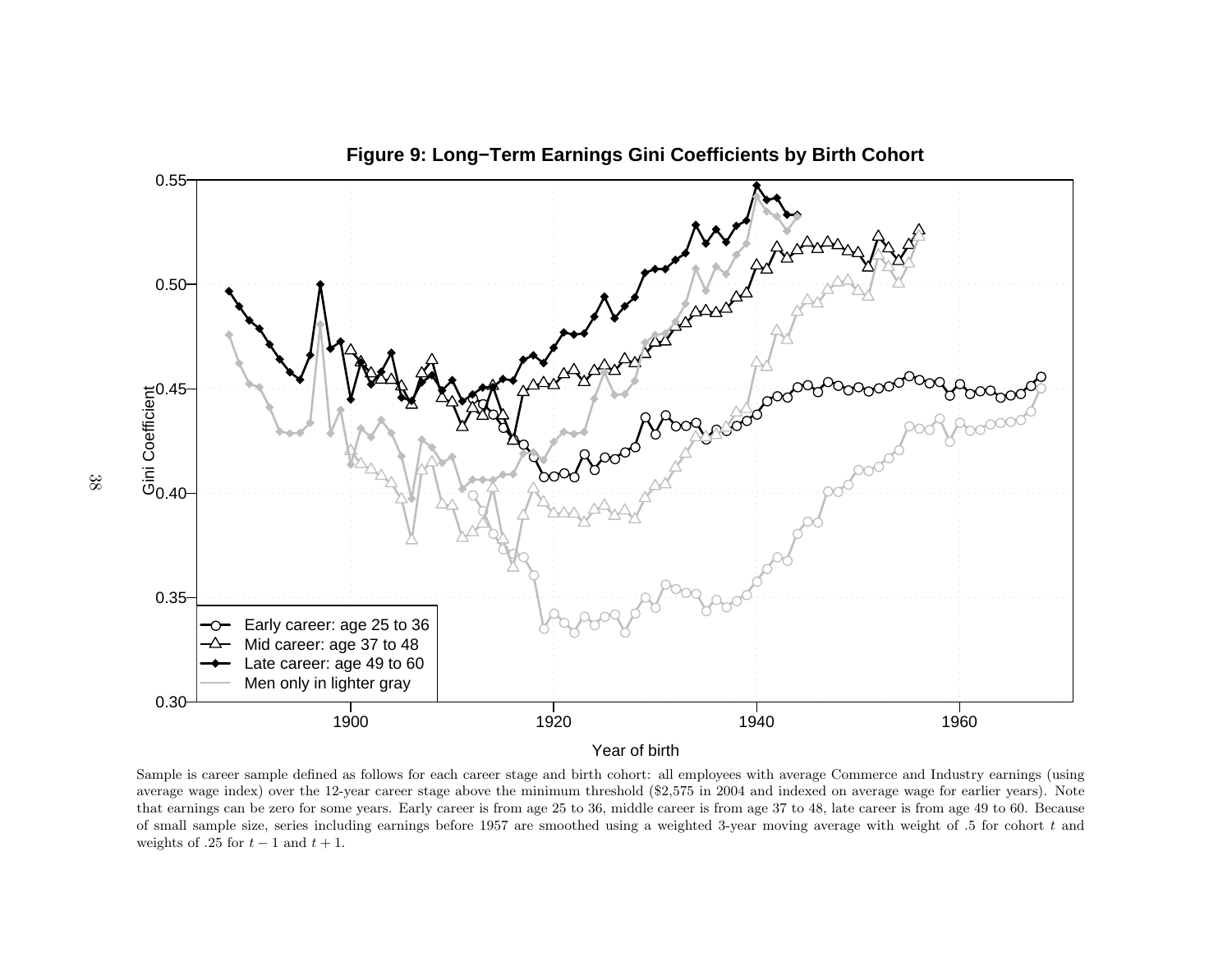

Sample is core sample (commerce and industry employees aged <sup>25</sup> to 60, see Figure <sup>1</sup> footnote). The figure displays the fraction of women in various groups. P60-P80 denotes the fourth quintile group from percentile 60th to percentile 80, P90-P100 denotes the top 10%, etc. Because of top coding in the micro-data, estimates from 1943 to 1950 for P80-90 and P90-100 are estimated using published tabulations in Social Security Administration(1937-1952) and Social Security Administration (1967) and reported in lighter grey.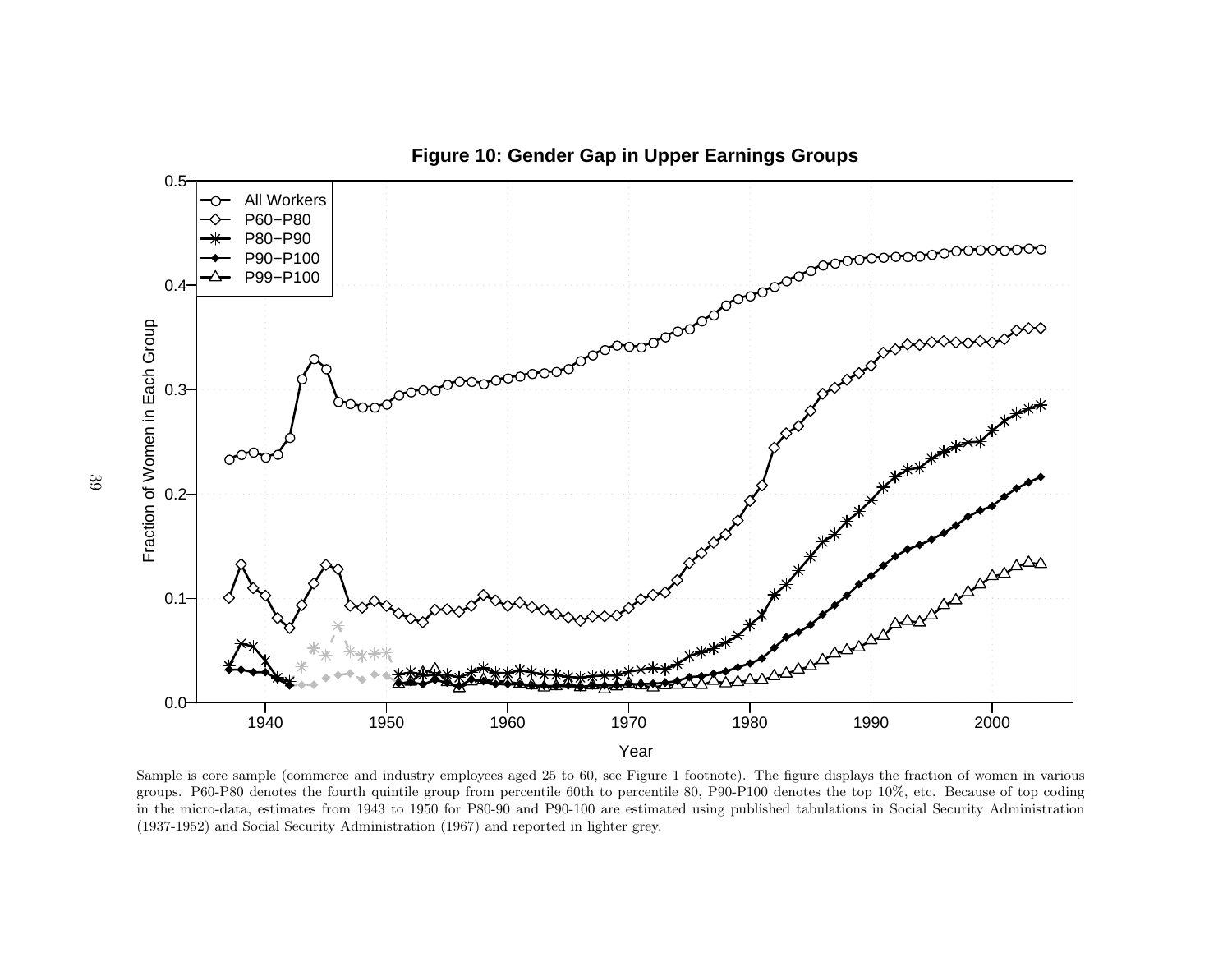

The figure displays in year t the probability of moving to the top quintile group (P80-P100) for 11 year average earnings centered around year  $t + 20$ conditional on having 11 year average earnings centered around year  $t$  in the bottom two quintile groups (P0-P40). The sample is defined as all individuals aged 25 to 60 in year t and  $t + 20$ , with average 11 year earnings around years t and  $t + 20$  above the minimum threshold. Because of small sample size, series including earnings before 1957 are smoothed using a weighted 3-year moving average with weight of .5 for cohort  $t$  and weights of .25 for t − 1 and t + 1. The series are reported for all workers, men only, and women only. In all three cases, quintile groups are defined based on the series are reported for all workers, men only, and women only. In al sample of all workers.

**Figure 11: Long−Term Upward Mobility: Gender Effects**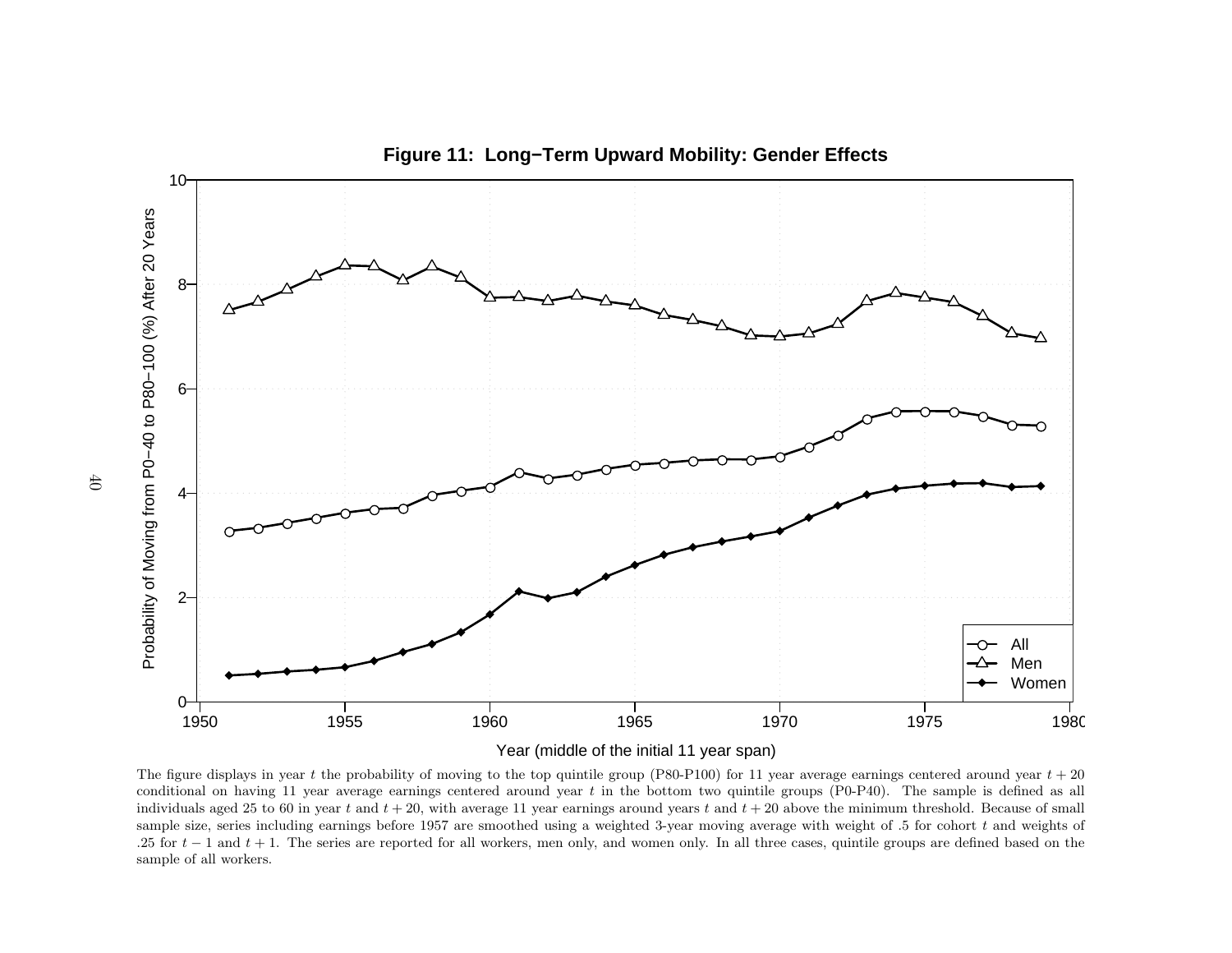| Year              | Gini  | Variance          |                   | Log Percentile Ratios |                  |          | Earnings Shares  |                  | Average             | #Works  |
|-------------------|-------|-------------------|-------------------|-----------------------|------------------|----------|------------------|------------------|---------------------|---------|
|                   |       | log               | P80/P20           | P50/P20               | P80/P50          | P0-P20   | P80-             | P99-             | Earnings            | ('000s) |
|                   |       | earnings          |                   |                       |                  |          | P <sub>100</sub> | P <sub>100</sub> | $(2004 \text{ } $)$ |         |
| $\left( 1\right)$ | (2)   | $\left( 3\right)$ | $\left( 4\right)$ | (5)                   | (6)              | (7)      | (8)              | (9)              | (10)                | (11)    |
|                   |       |                   |                   |                       | All<br>A.        |          |                  |                  |                     |         |
| 1939              | 0.433 | 0.826             | 1.43              | 0.88                  | $0.55\,$         | $3.64\,$ | 46.82            | 9.55             | 15,806              | 20,404  |
| 1960              | 0.375 | 0.681             | 1.24              | 0.79                  | 0.46             | 4.54     | 41.66            | 5.92             | 27,428              | 35,315  |
| 1980              | 0.408 | 0.730             | 1.33              | 0.76                  | 0.57             | 4.34     | 44.98            | 7.21             | 35,039              | 50,129  |
| 2004              | 0.471 | 0.791             | 1.39              | 0.76                  | 0.63             | 3.91     | 51.41            | 12.28            | 44,052              | 75,971  |
|                   |       |                   |                   |                       | <b>B.</b><br>Men |          |                  |                  |                     |         |
| 1939              | 0.417 | 0.800             | $1.32\,$          | 0.85                  | 0.47             | $3.82\,$ | 45.52            | 9.58             | 17,918              | 15,493  |
| 1960              | 0.326 | 0.533             | 0.94              | 0.58                  | 0.35             | $5.89\,$ | 38.80            | 5.55             | 32,989              | 24,309  |
| 1980              | 0.366 | 0.618             | 1.06              | 0.64                  | 0.43             | 5.25     | 42.02            | 6.85             | 44,386              | 30,564  |
| 2004              | 0.475 | 0.797             | 1.34              | 0.73                  | 0.61             | 3.92     | 51.83            | 13.44            | 52,955              | 42,908  |
|                   |       |                   |                   |                       | Women<br>C.      |          |                  |                  |                     |         |
| 1939              | 0.380 | 0.635             | 1.36              | 0.87                  | 0.49             | 4.49     | 42.25            | 6.11             | 9,145               | 4,911   |
| 1960              | 0.349 | 0.570             | 1.31              | 0.82                  | 0.50             | 4.98     | 39.18            | 4.05             | 15,148              | 11,006  |
| 1980              | 0.354 | 0.564             | 1.22              | 0.74                  | 0.49             | 5.15     | 40.38            | 4.37             | 20,439              | 19,566  |
| 2004              | 0.426 | 0.693             | 1.34              | 0.74                  | 0.59             | 4.45     | 47.36            | 8.00             | 32,499              | 33,063  |

Table 1: Annual Earnings Inequality

The Table displays various annual earnings inequality statistics for selected years, 1939, 1960, 1980, and <sup>2004</sup> for All workers in the core sample (PanelA), Men in the core sample (Panel B), Women in the core sample (Panel C). The core sample in year  $t$  is defined as all employees with Commerce and Industry earnings above <sup>a</sup> minimum threshold (\$2,575 in <sup>2004</sup> and indexed using average wage for earlier years) and aged <sup>25</sup> to <sup>60</sup> (by January 1st of year <sup>t</sup>). Commerce and Industry is defined as all industrial sectors excluding government employees, agriculture, hospitals, educational services, social services, religious and membership organizations, and private households. Self-employment earnings are fully excluded. Estimations are based on the 0.1% CWHS dataset for 1937 to 1956, the 1% LEED sample from 1957 to 1977, and the 1% CWHS from 1978 on. See appendix for complete details. Columns (2) and (3) report the Gini coefficient and Variance of log earnings. Columns (4), (5), and (6) report the percentile log ratios P80/P20, P50/P20, P80/P50. P80 denotes the 80th percentile, etc. Columns (7), (8), (9) report the share of total earnings accruing to P0-P20 (the bottom quintile), P80-P100 (the top quintile), and P99-P100 (the top percentile). Column (10) reports average earnings in <sup>2004</sup> dollars using the CPI index(the new CPI-U-RS index is used after 1978). Column (11) reports the number of workers in thousands.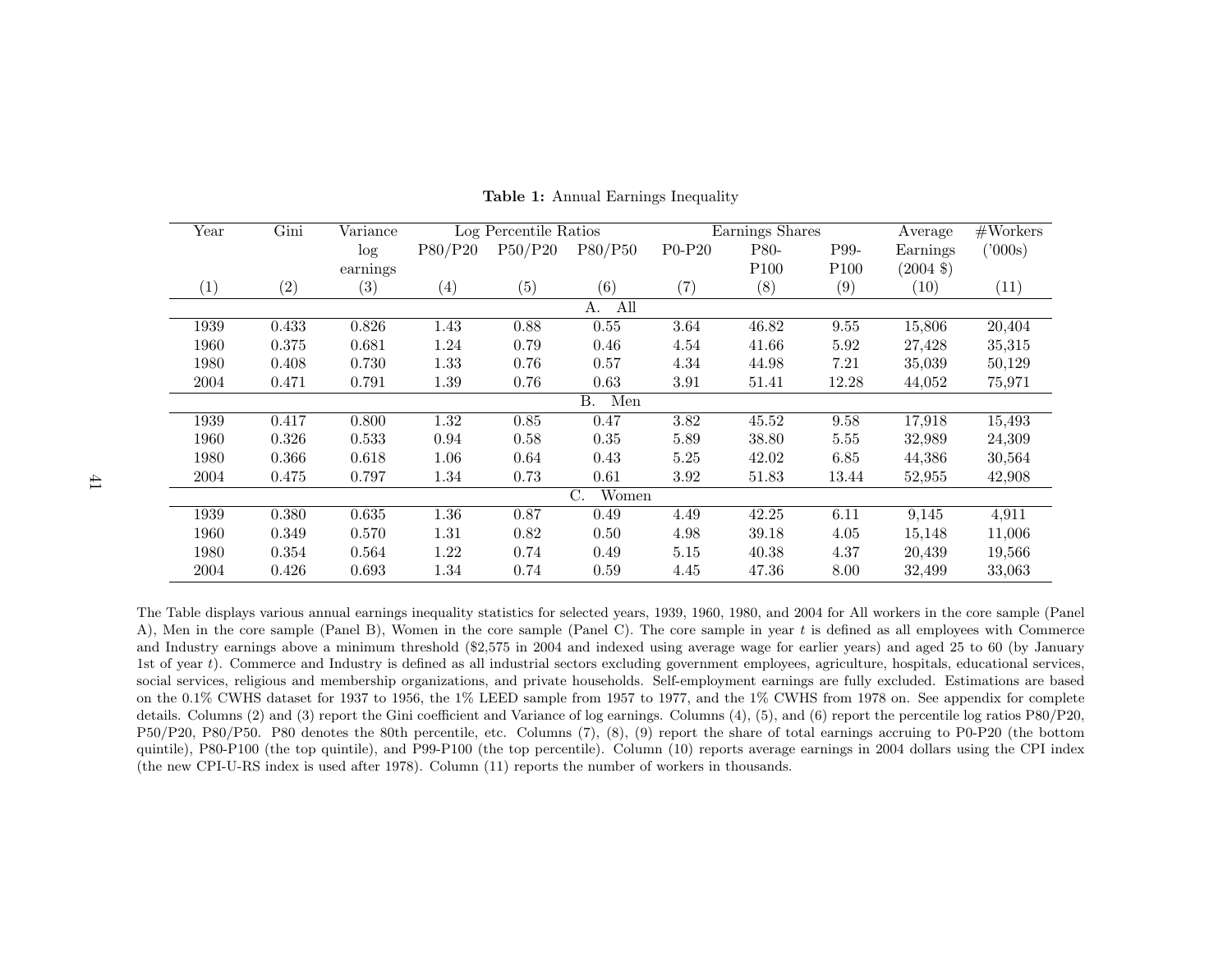|                  | Year      | 5-year   | Annual             | Rank              | Permanent  | Annual Log-        | Transitory | #Works  |  |  |
|------------------|-----------|----------|--------------------|-------------------|------------|--------------------|------------|---------|--|--|
|                  |           | Earnings | Earnings           | Correlation       | $(5$ -year | Earnings           | $Log-$     | ('000s) |  |  |
|                  |           | Average  | Gini               | After 1 Year      | average)   | Variance           | Earnings   |         |  |  |
|                  |           | Gini     | (average           |                   | $Log-$     | <i>(average)</i>   | Variance   |         |  |  |
|                  |           |          | $t-2, \ldots t+2)$ |                   | Earnings   | $t-2, \ldots t+2)$ |            |         |  |  |
|                  |           |          |                    |                   | Variance   |                    |            |         |  |  |
|                  | (1)       | (2)      | (3)                | $\left( 4\right)$ | (5)        | (6)                | (7)        | (8)     |  |  |
|                  | All<br>Α. |          |                    |                   |            |                    |            |         |  |  |
|                  | 1939      | 0.357    | 0.380              | 0.859             | 0.416      | 0.531              | 0.085      | 14,785  |  |  |
|                  | 1960      | 0.307    | 0.324              | 0.883             | 0.371      | 0.447              | 0.054      | 26,479  |  |  |
|                  | 1980      | 0.347    | 0.364              | 0.885             | 0.426      | 0.513              | 0.061      | 35,500  |  |  |
|                  | 2002      | 0.421    | 0.435              | 0.897             | 0.514      | 0.594              | 0.058      | 55,108  |  |  |
| <b>B.</b><br>Men |           |          |                    |                   |            |                    |            |         |  |  |
|                  | 1939      | 0.340    | 0.365              | 0.853             | 0.373      | 0.494              | 0.091      | 11,700  |  |  |
|                  | 1960      | 0.272    | 0.291              | 0.855             | 0.288      | 0.362              | 0.052      | 19,577  |  |  |
|                  | 1980      | 0.310    | 0.329              | 0.869             | 0.337      | 0.425              | 0.062      | 23,190  |  |  |
|                  | 2002      | 0.426    | 0.440              | 0.898             | 0.509      | 0.591              | 0.061      | 32,259  |  |  |

Table 2: 5-Year Average Earnings Inequality and Short-Term Mobility

The Table displays various measures of 5-year average earnings inequality and short-term mobility measures centered around selected years, 1939,1960, 1980, and 2002 for All workers (Panel A), and Men (Panel B). In all columns (except col.  $(7)$ ), the sample in year t is defined as all employees with Commerce and Industry earnings above a minimum threshold (\$2,575 in 2004 and indexed using average wage for earlier years) in all 5 years  $t-2, t-1, t, t+1, t+2$ , and aged 25 to 60 (by January 1st of year t). Column (2) reports the Gini coefficients based on average earnings from year  $t-2$  to year  $t+2$  (averages are computed using indexed wages). Column (3) reports the average across years  $t-2, ..., t+2$  of the Gini coefficients of annual earnings. Column (4) reports the variance of average log-earnings from year  $t - 2$  to year  $t + 2$ . Column (5) reports the average across years  $t-2, ..., t+2$  of the variance of annual log-earnings. Column (6) reports the variance of the difference between log earnings in year t and the average of log earnings from year  $t - 2$  to  $t + 2$ . Column (7) reports the rank correlation between annual earnings in year t and annual earnings in year t + 1 in the sample of workers in the core sample (see footnotes for Table 1 for the definition) in both years t and  $t + 1$ . Column (8) reports the number of workers in thousands.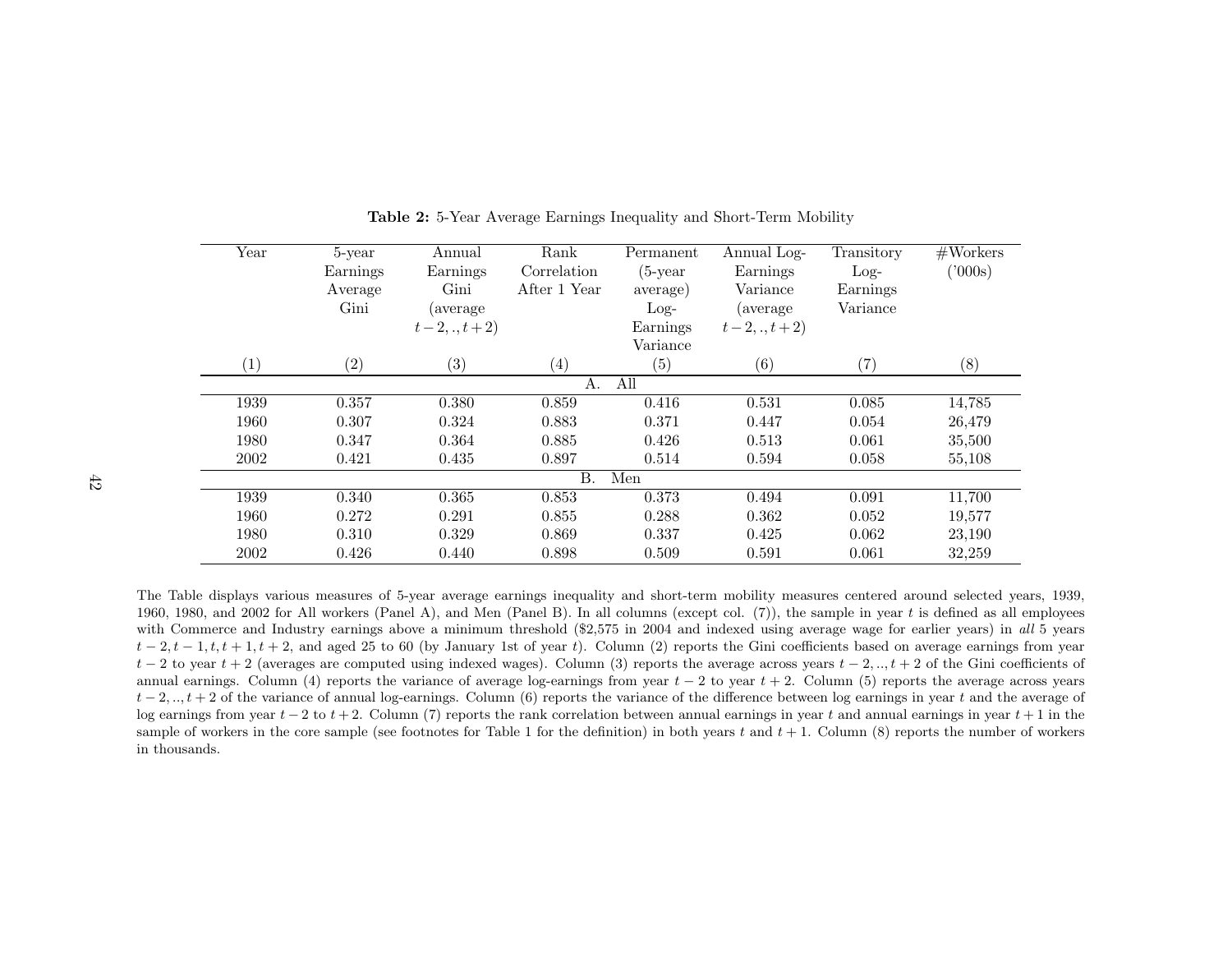| Year              | 11-year Earnings  | Rank Correlation  | Upward Mobility   | $\#\text{Works}$ ('000s) |  |
|-------------------|-------------------|-------------------|-------------------|--------------------------|--|
|                   | Average Gini      | After 20 Years    | After 20 Years    |                          |  |
| $\left( 1\right)$ | $\left( 2\right)$ | $\left( 3\right)$ | $\left( 4\right)$ | (5)                      |  |
|                   |                   | All<br>А.         |                   |                          |  |
| 1956              | 0.437             | 0.572             | 0.037             | 42,753                   |  |
| 1978              | 0.477             | 0.494             | 0.053             | 61,828                   |  |
| 1999              | 0.508             |                   |                   | 94,930                   |  |
|                   |                   | В.<br>Men         |                   |                          |  |
| 1956              | 0.376             | 0.465             | 0.084             | 27,952                   |  |
| 1978              | 0.429             | 0.458             | 0.071             | 37,187                   |  |
| 1999              | 0.506             |                   |                   | 52,761                   |  |
|                   |                   | C.<br>Women       |                   |                          |  |
| 1956              | 0.410             | 0.361             | 0.008             | 14,801                   |  |
| 1978              | 0.423             | 0.358             | 0.041             | 24,641                   |  |
| 1999              | 0.459             |                   |                   | 42,169                   |  |

Table 3: Long-Term Inequality and Mobility

The Table displays various measures of 11-year average earnings inequality and long-term mobility centered around selected years, 1956, 1978, and 1999for All workers (Panel A), Men (Panel B), and Women (Panel B). The sample in year  $t$  is defined as all employees with Commerce and Industry earnings averaged across the 11 year span from  $t-5$  to  $t+5$  above a minimum threshold (\$2,575 in 2004 and indexed using average wage for earlier years) in all 5 and and  $2t+1$ ,  $t+1$ ,  $t+2$ , and and  $25$  to  $60$  (by January 1st years  $t-2$ ,  $t-1$ ,  $t$ ,  $t+1$ ,  $t+2$ , and aged 25 to 60 (by January 1st of year t). Column (2) reports the Gini coefficients for those 11-year earnings averages. Column (3) reports the rank correlation between 11-year average earnings centered around year  $t$  and 11-year average earnings centered around year  $t + 20$  in the sample of workers (1) aged between 25 and 60 in both years t and  $t + 20$ , (2) with 11-year average earnings above the minimum threshold in both earnings spans  $t - 5$  to  $t + 5$  and  $t + 15$  to  $t + 25$ . Column (4) reports the probability of moving to the top quintile group (P80-P100) for 11 year average earnings centered around year  $t + 20$  conditional on having 11 year average earnings centered around year  $t$  in the bottom two quintile groups (P0-P40). The sample is the same as in column (3). Column (8) reports the number of workers in thousands.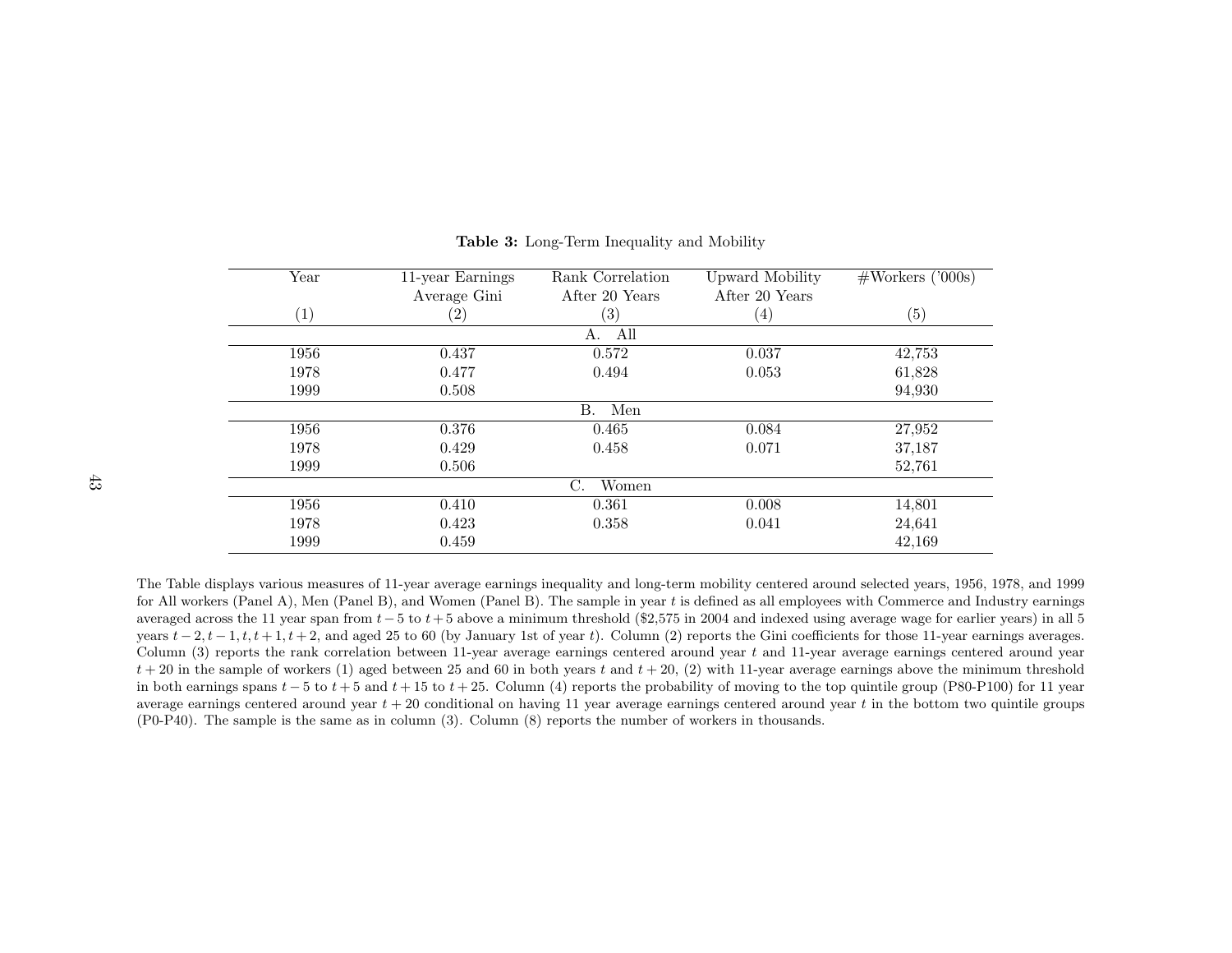# A Appendix (not for publication)

## A.1 Data Sample and Organization

#### • Covered Workers

Table 2.A1 of the Annual Statistical Supplement of SSA (2005) presents the evolution of covered employment and self-employment provisions from 1937 to date. At the start in 1937, only employees in commerce and industry were covered. There have been a number of expansions in coverage since 1937.

In 1951 most self-employed workers and all regularly employed farm and domestic employees became covered. The coverage has also been (in some cases electively or for new hires) extended to non-profit organizations and some state and local government employees. A further expansion to state and local employees covered under a state or local retirement system took place in 1954, followed by many smaller change expanding coverage to additional categories of state, local and federal government employees. For this reason, we eliminate from our main sample (referred to as "commerce and industry") workers that fall into categories that have not always been covered. Quantitatively, other than directly obvious categories of public administration, selfemployed, farm workers and household employees, these expansions brought into the system a large number of workers in education and health care.

Self-employment and farm earnings are not reported on W-2 forms, instead SSA obtains this information from the IRS as reported on tax returns. As a result, self-employment earnings were effectively top-coded at the taxable maximum until 1993 (when the cap for Medicare tax was eliminated) and are never present in the data on a quarterly basis. All of it makes it impossible to pursue any reasonable imputation strategy above the top code in that group. Additionally, the presence of self-employment earnings may potentially interact with withholding and reporting of other types of income. Hence, we exclude individuals with other than occasional self-employment income, i.e. those who have self-employment income in two subsequent years (the number of observations affected is very small). Imputations above maximum taxable earnings from 1951 to 1977 (either our own imputations from 1951 to 1956 or the LEED imputations from 1957 to 1977) are also based solely on employment earnings excluding farm wages. Therefore, excluding self-employment earnings and farm employment earnings has no repercussions for imputations above the top code.

To exclude non-always covered industry categories, we rely on industry codes present in the LEED (starting with 1957). We exclude workers with main source of earnings in the following categories (using SIC classification): agriculture, forestry and fishing (01-09), hospitals (8060- 8069), educational services (82), social service (83), religious organizations and non-classified membership organizations (8660-8699), private households (88), public administration (91-97). These categories were selected by looking at the fraction of individuals in each industry in 1957 who were present in the data in 1950, i.e. prior to expansions (when industry codes are not available). We selected categories with over 60% of newly covered workers (the average for the whole sample was 29%, with no large remaining categories exceeding 40%).

Between 1951 and 1956 no industry codes are present. Hence, we apply a heuristic to correct for the expansion of coverage during that period. We eliminate earnings in 1951-1956 for workers who worked in one of the excluded industries in 1957 or 1958 (we choose 1958 if there are no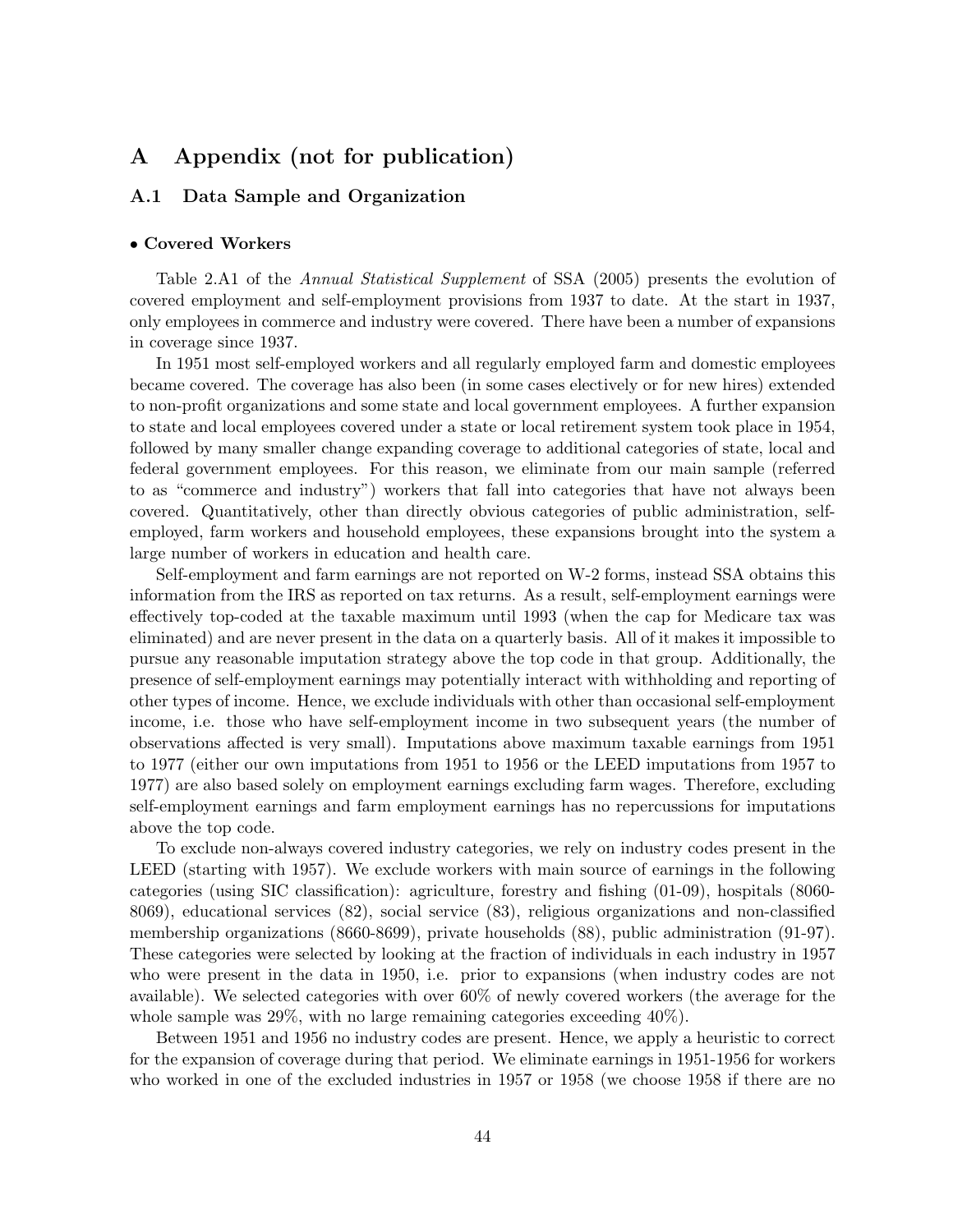earnings in 1957) and who did not have any covered earnings in 1949-1950. We also eliminate 1951-1956 earnings for workers with no earnings in 1947-1950 and 1957-1960. For the remaining workers working in the excluded industries as of 1957 (who were by construction working in a covered occupation in 1949 or 1950), we randomly assign the date of joining that industry drawn from the uniform distribution on (1950,1957) and erase earnings in 1951-1956 preceding this imputed date. We verified that this procedure brings us close to matching the time pattern of employment dynamics in the 1950s.

#### • Top Coding and Imputations Before 1978

The general idea is to use earnings for quarters when they are observed to impute earnings in quarters that are not observed (because the annual taxable maximum has been reached) and to rely on a Pareto interpolations when the taxable maximum is reached in the first quarter. Pareto parameters are obtained from income tax statistics tabulations (published in U.S. Treasury Department: Internal Revenue Service (1916-2004) by size of wage income combined with the Piketty and Saez (2003) homogeneous series estimated based on the same tax statistics source. The important point to note is that we do a Pareto interpolation by brackets because the location of the top code (or 4 times the top code) changes overtime and the Pareto parameter is somewhat sensitive to the threshold of earnings defining the top tail. Each individual\*year observation who reaches the annual taxable maximum is assigned a random iid uniformly distributed variable  $u_{it}$ . We describe our imputations from 1937 to 1977 by reverse chronological order as the complexity of the imputations is greater in the earlier years.

From 1957 to 1977, the 1% LEED file provides imputed earnings above the top code. This imputation was originally done using quarterly earnings information and Method II described below. The imputation was based on employment earnings (and excluding farm wages and selfemployment earnings). Unfortunately, the quarterly earnings information has not been retained in the LEED file and hence we cannot replicate directly ourselves the imputation. The original Method II imputation for those above 4 times the top code was set equal to a given constant (which only varied by year and gender). From 1957 to 1977, we replace this LEED imputation for observations above 4 times the top code with a single Pareto interpolation:

$$
z_{it} = (4 \cdot taxmax) \cdot u_{it}^{-1/a_t},
$$

where  $a_t$  is the Pareto parameter estimated from the Piketty and Saez (2003) wage income series.  $a_t$  is estimated as  $b/(b-1)$  where b is average earnings above the threshold  $(4 \cdot taxmax)$  divided by the threshold. We pick as the threshold for the Pareto interpolation the percentile (P95, P99, P99.5 or P99.9) threshold from the Piketty and Saez (2003) series closest to the  $4 \cdot tarmax$ threshold.

From 1951 to 1956, the 0.1% CWHS also reports the earnings by quarter (up to the point where the taxable maximum is reached). This information allows us to apply Method II (described further in Kestenbaum, 1976). If the taxable maximum is reached in quarter 1, we do a Pareto interpolation as described above. If the taxable maximum is reached in quarter  $T(T = 2, 3, 4)$ , then earnings in quarters  $T, \ldots, 4$  are estimated as earnings in the most recent quarter with earnings exceeding earnings in quarter  $T$  or as earnings in quarter  $T$  if there is no earlier quarter with higher earnings.

From 1946 to 1950, the 0.1% CWHS reports the quarter in which the taxable maximum is reached (but does not report the amount of earnings in each quarter before the tax code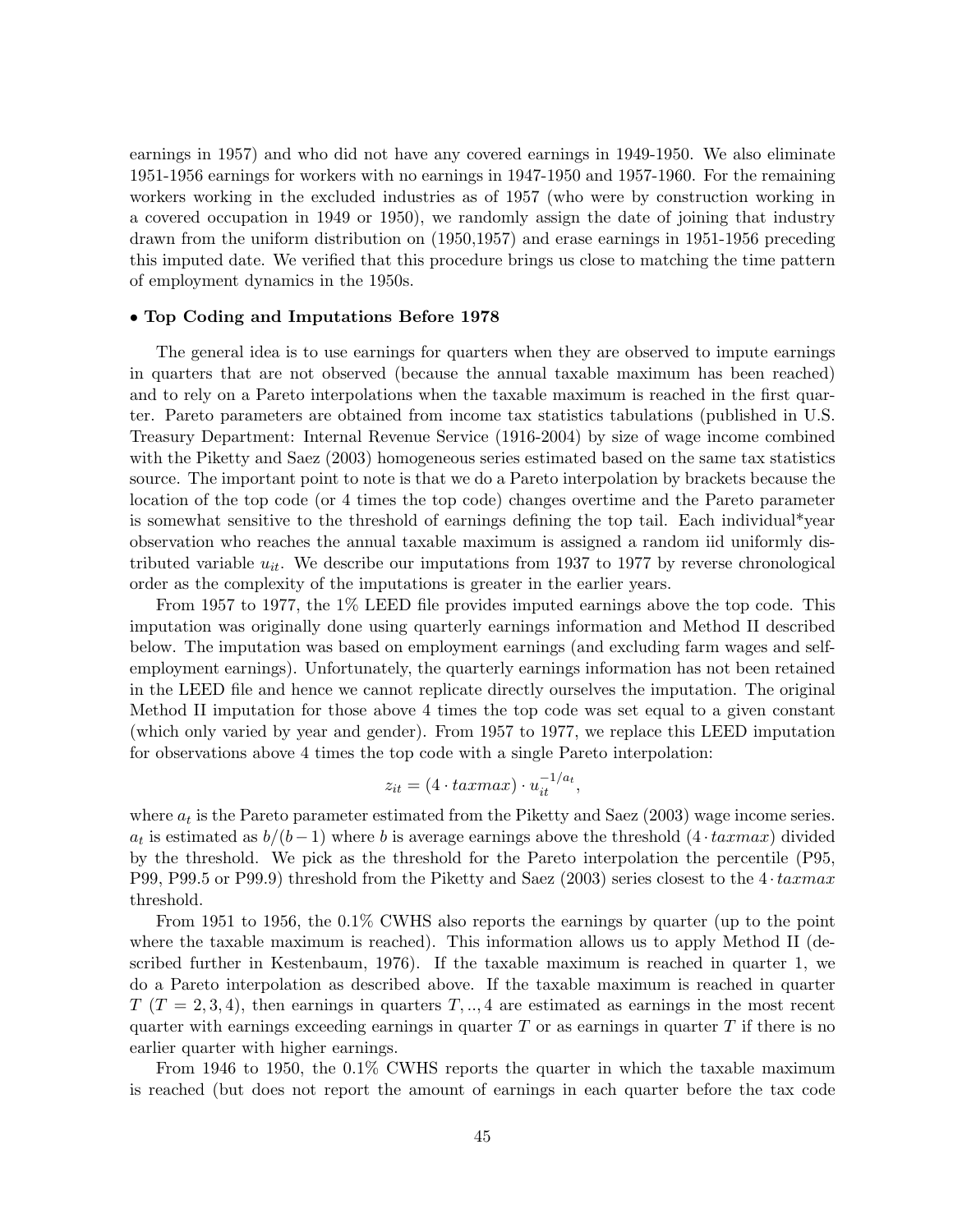is reached). This allows us to apply Method I to impute earnings. Method I is described in Kestenbaum (1976). Method I assumes that earnings are evenly distributed over the year. Hence, if the taxable maximum  $X$  is reached in quarter 1, we assume that annual earnings are above  $4 \cdot X$ . If the taxable maximum is reached in quarter 2, we assume that annual earnings are between  $2 \cdot X$  (when the taxable max is reached at the very end of quarter 2) and  $4 \cdot X$  (when the taxable max is reach at the very beginning of quarter 2). Similarly, if the taxable maximum is reached in quarter 3, we assume that annual earnings are between  $\frac{4}{3} \cdot X$  and  $2 \cdot X$  and if the taxable maximum is reached in quarter 3, we assume that annual earnings are between  $X$  and 4  $\frac{4}{3} \cdot X$ . We assume that the distribution of earnings in each of those brackets follows a Pareto distribution estimated bracket by bracket from the wage income tax statistics. The formula for imputed earnings  $z_{it}$  in the bracket  $[z_1, z_2]$  is:

$$
z_{it} = z_1 \cdot \left( u_{it} + (1 - u_{it}) \cdot \frac{z_1}{z_2} \right)^{-\frac{1}{a}},
$$

where  $a$  is the Pareto parameter which is specific to each year and bracket.<sup>38</sup> For the top bracket, the Pareto parameter is estimated as  $b/(b-1)$  where b is average earnings above the threshold  $(4 \cdot taxmax)$  divided by the threshold.

For each year b is obtained from the Piketty and Saez (2003) series. For brackets below the top, the Pareto parameter  $a$  is obtained from the tax statistics using the formula:

$$
a = \frac{\log(p_2/p_1)}{\log(z_1/z_2)},
$$
\n(4)

where  $p_i$  is the fraction of earners above  $z_i$  and  $z_i$  are the cap thresholds  $X, \frac{4}{3} \times X, 2 \times X$ , and  $4 \times X$ .

From 1937 to 1945, the 0.1% CWHS reports only earnings up to the top code with no additional information on quarterly earnings for those who reach the annual top code. Hence, the data are effectively top coded up to the social security taxable maximum of \$3,000 for those years. The number of top coded individuals in our main sample grows from about 3% in 1937-1939 to almost 20% in 1944 and 1945 (see Table A2 in Kopczuk et al., 2007). Because the relative location of the top code changes so much during these years, a single standard Pareto interpolation would not reproduce accurately the wage income distribution from the tax statistics.

Therefore, for that period, we have imputed earnings above the top code using a Pareto interpolation by brackets in order to replicate the top wage income shares from Piketty and Saez (2003). More precisely, we replicate the Piketty and Saez (2003) wage income shares for P90-95, P95-99, and P99-100 up to a multiplicative factor (constant across years) in order to paste our series in 1951.

From 1937 to 1956, the 0.1% CWHS contains relatively few observations at the top, hence the Pareto imputation for the top bracket can sometimes generate extreme values which can have a large impact on top income shares. In order to remedy this noise issue in the imputation, we randomly order top-coded observations and space them equally in the corresponding c.d.f. underlying the Pareto imputation. This method guarantees that we match the top income share exactly without sampling noise.

<sup>&</sup>lt;sup>38</sup>The same formula applies for the top bracket where  $z_2 = \infty$ .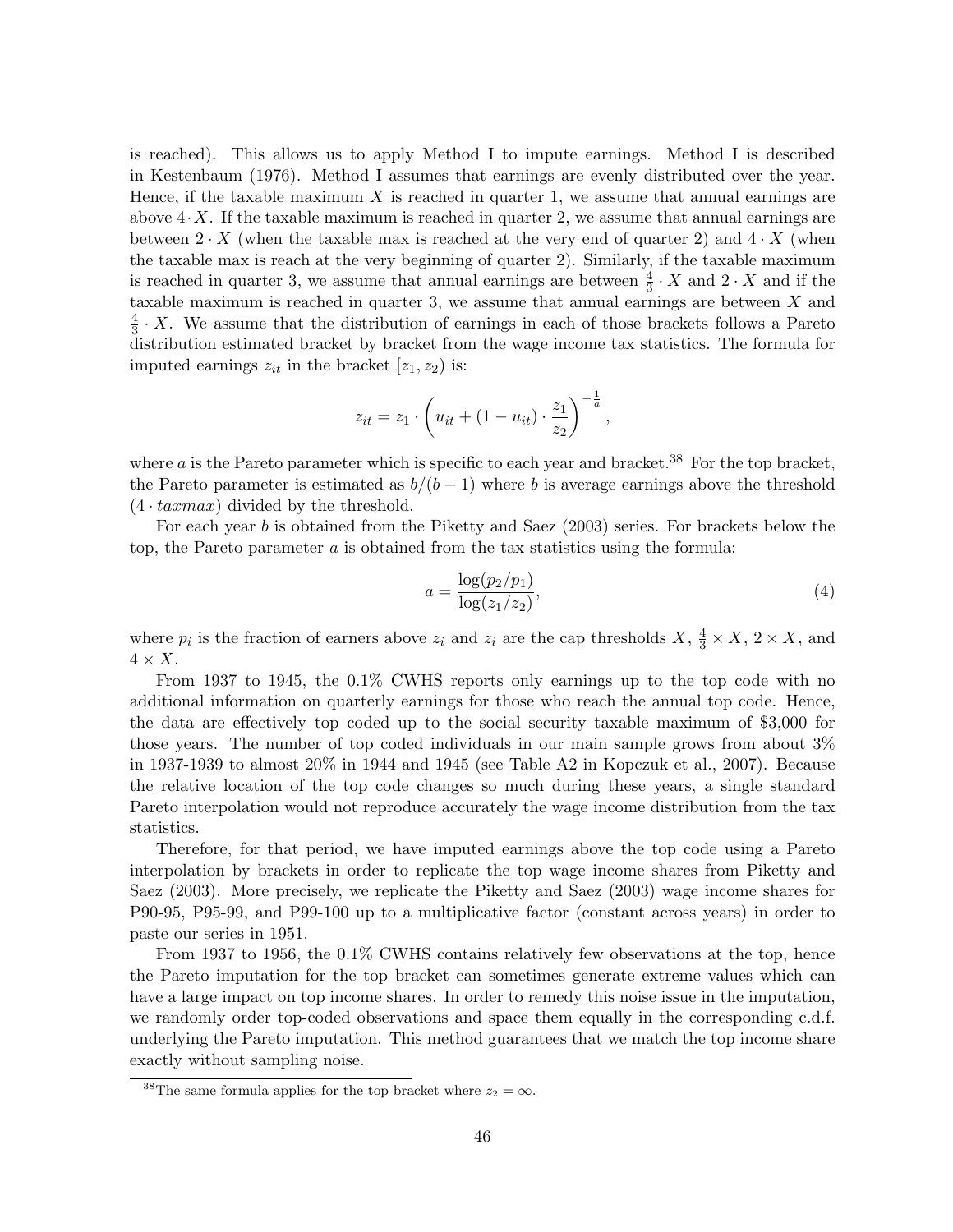Note that imputations in various years are independent and that imputations are independent of any earnings information in other years that we may know. In other words, we do not try to impute the mobility patterns for top-coded observations. This procedure is innocuous for the annual income shares of groups bigger than the top-coded group because by construction it matches those share exactly. It is important to note that it also provides an unbiased estimate of top income share based on averages over a number of years if all individuals with imputed income remain in the top income group. Because in 1951-1977 imputations apply to at most 1% of the sample and, empirically, the likelihood of an observation falling out from the top quintile for reason other than death or retirement is extremely low, this procedure is expected to provide a good approximation of the income share of the top quintile of distribution averaged over a number of years.

#### • Data cleaning

As pointed out by (Utendorf, 2001/2002), there are a number of errors in the uncapped earnings for year 1978 to 1980 that are due to errors in the coding of the data and which bias severely top income shares and mobility measures if not corrected for. There are also some erroneous observations in some years after 1978 (although much less common).

We first explain the nature of these problems, and then describe our procedure. We also describe the procedure that to use in our ongoing work that deals with the problems more precisely and explain why it is not applied in this paper. The problems are already present in the administrative database (Master Earnings File, MEF) from which CWHS and LEED are derived. Among other things, the MEF contains information on total compensation (starting in 1978) and Social Security covered earnings derived from W-2. Each W-2 corresponds to one or more records in the database. A single W-2 may correspond to multiple records, either to accommodate multiple boxes on W-2 or to split large numbers. A single employment relationship may correspond to multiple W-2s, for example when the W-2 was later amended. Subsequent corrections of errors are also recorded as additional records in the MEF. The research databases are obtained from the MEF by aggregating information to the employer level (LEED) or individual level (CWHS). Any problems in the underlying MEF records are then potentially confounded and hence hard to detect due to aggregating them with other information. The problems in the administrative data take a variety of forms: some records are duplicated, adjustments may be made to FICA earnings but not to total compensation, typos are present and so on. Problems in the MEF are common in 1978-1980, the dominant (but not the sole) one being omission of the decimal point in total compensation figure.<sup>39</sup> The documentation for the MEF indicates that the total compensation in 1978 and soon after may reflect the decimal point as being in the wrong position but does not provide a way to identify affected observations. These problems affect total compensation. The (top-coded) FICA earnings are of very high quality, presumably because they are the critical input in computing benefits.

Using the MEF, these problems are hard but not impossible to identify and address by comparing FICA and total compensation, searching for duplicates, checking for the lack of

 $39$ Another important type of problem arises when corrections to W-2 were made: they are implemented by adding two new records — one showing the amended income and another with negative income equal to the old value so that it gets offset when aggregating. In practice, these negative numbers are correctly included in the FICA field but sometimes missing from the total compensation field making aggregation of total compensation less reliable.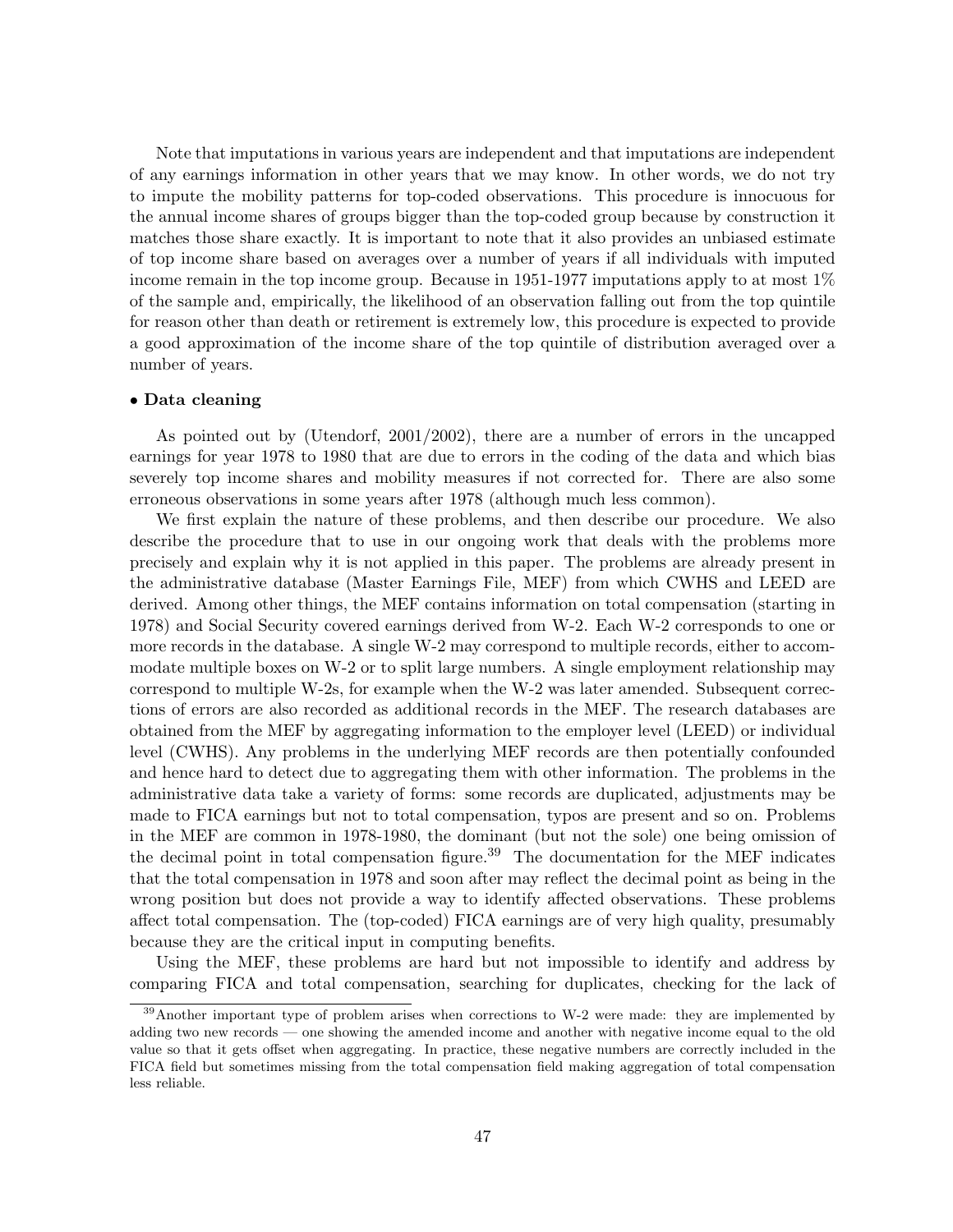adjustments to total compensation when adjustments to FICA are present and so on. An ideal correction routine would work directly on the MEF. In our ongoing work, we follow this path and work directly with extracts from the MEF. However, estimates presented in this paper rely on our earlier and more heuristic data cleaning procedure that incorporates information on total compensation and FICA earnings present in 1% CWHS and LEED. The main reason for this approach is our desire to retain consistency of pre- and post-1978 data. CWHS and LEED are derived from the MEF after about a year and are not subsequently updated to reflect any future adjustments and undergo some additional processing. Starting with 1978, CWHS and LEED can be thought of as (processed) extracts from the MEF, however prior to 1978 these datasets contain some information that is not present in the modern MEF.<sup>40</sup> Since MEF does not contain detail information for years prior to 1978, data cleaning procedure relying on the MEF would require replicating the process of creating LEED and CWHS in order to retain consistency with pre-1978 data, we did not attempt to do so. However, we rely on the 1% MEF in 1978-2004 to address another deficiency of the data. In some years a substantial number of observations is missing from CWHS but present in the MEF.<sup>41</sup> We investigated carefully the patterns of entry/exit from the sample and did not find evidence that such problems were present prior to 1978. Not addressing this issue would result in discrete changes in the number of observations used driven by factors other than Social Security coverage.

We proceed as follows to construct earnings variables in 1978-2004. We construct corrected total compensation for everyone as described below. However, we use FICA-covered earnings for individuals with earnings below taxable maximum and use the corrected total compensation only for those with earnings above the taxable maximum.

Our objective is to obtain a dataset that preserves information for high-income individuals and does not distort mobility patterns. In designing the data cleaning procedure, we compared income distributions, mobility patterns and joint distributions of incomes from all available sources with those for years that are not affected by these issues and with earnings distribution based on income tax records. The procedure was designed to be as conservative as possible so that we do not correct observations that need not be adjusted.

Unless otherwise indicated, the procedure is applied to all years starting with 1978 (but in practice affects few observations after 1980). We first supplement CWHS earnings by earnings from the MEF (using the same definition as one used for earnings in the CWHS to maintain consistency) if CWHS is missing. Next, we verified that virtually all 1978-1979 observations that are missing in LEED but present in the CWHS and that have total earnings greater than \$100,000 have FICA earnings (when below taxable max) and earnings in adjacent years smaller by the factor of the order 100. In many cases, FICA earnings are exactly 1/100th of total earnings. Consequently, we divide CWHS earnings in such cases by 100. There are 2400 cases of this nature in 1978 and about 1400 in 1979. We are confident that over-correction here, if any, is limited to a handful of cases.

In other cases, we use CWHS total earnings if (1) LEED earnings are missing (2) CWHS

<sup>&</sup>lt;sup>40</sup>Obviously, how earnings histories are recorded and stored by the SSA evolved over time and the CWHS has not always been a simple extract from the administrative database. In fact, the CWHS predates the computer technology: it started in 1940, with information originally recorded on punch cards (Perlman and Mandel, 1944).

 $^{41}$ The worst case in that respect is 1981, when 50,000 out of 900,000 observations are missing. The extent of this last problem generally falls over time, by 1987 it applies to less than 2% of observations and by the end of our sample it falls below 1%.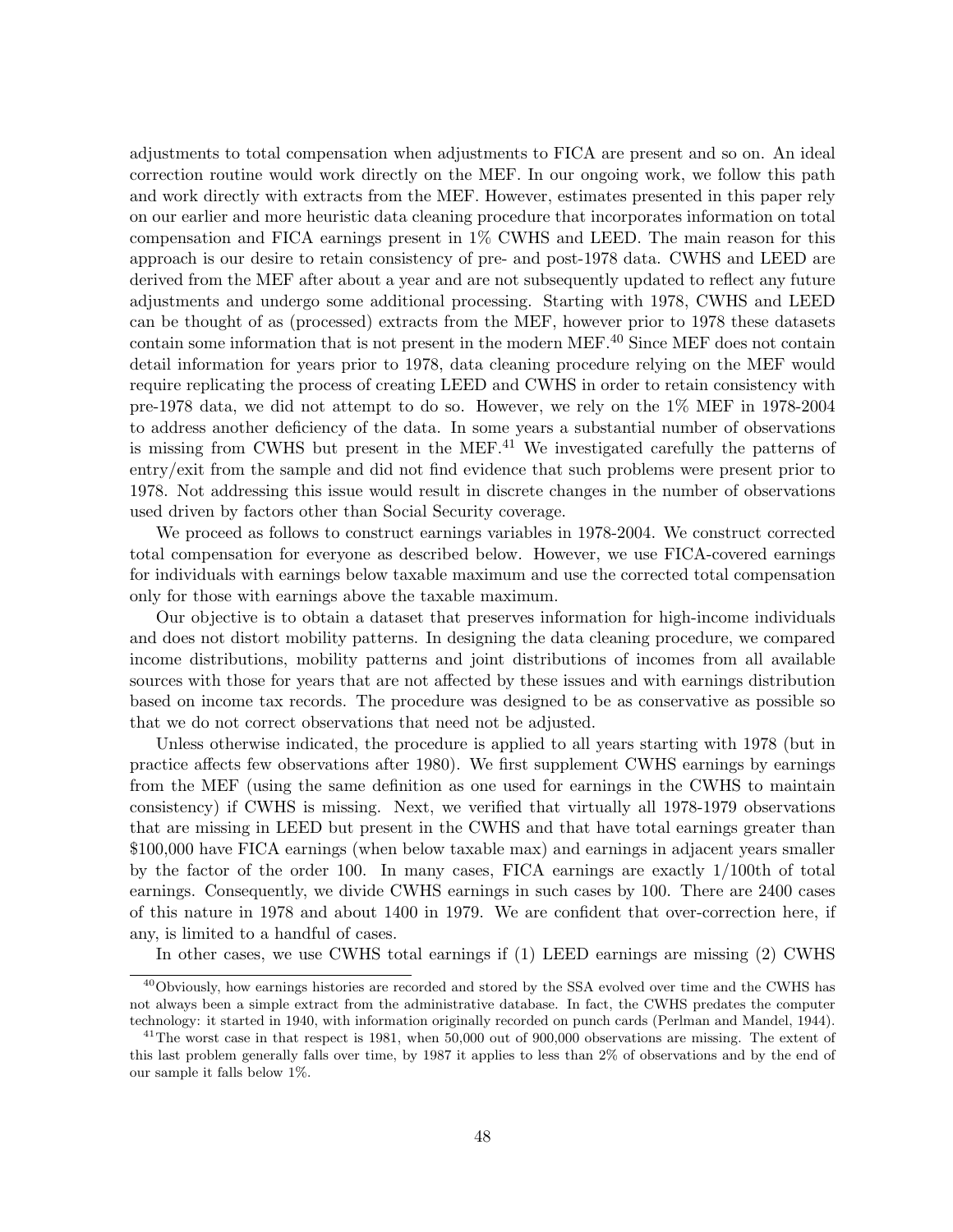earnings are greater than 50 and smaller than 5 times LEED earnings or (3) (in 1978-1979) when CWHS earnings exceed LEED earnings by a multiple of 100,000 with CWHS above taxable max and earnings in at least one of the three following years equal to at least a half of CWHS earnings.<sup>42</sup> If none of these is the case, we start with LEED earnings.

We compare Social Security earnings with total compensation and if the latter is 100 times greater than the former (plus or minus \$100), we use Social Security earnings. For other observations we proceed with a more heuristic algorithm. Candidates to be corrected are defined as follows: an observations must have FICA earnings higher than taxable max minus 10 or total earnings must exceed FICA earnings by a factor of at least 5, with FICA earnings positive. We make adjustments only to those observations among the ones identified above that have earnings in adjacent years that are very much out of line. We use income in the three following years (fewer years in 2002-2004) and income in two preceding years with the exception of 1978-1980 when we use instead income in 1977. Starting with the last year, we correct by dividing by 100 or reverting to LEED in cases where LEED and CWHS were different by a multiple of 100,000 if and only if the following three conditions hold: (1) income in any of the adjacent years as specified above is not zero, (2) income in all the adjacent years is less than 20 of income in the year considered and (3) if 1977 income is used, it is not at the taxable max. We repeat this step one more time for 1979 and 1980 so that some additional corrections take place based on already corrected observations.

In our final dataset, in 1978, 50,000 out of approximately 870,000 observations have their origin in LEED and in 1979 this is the case for 100,000 of approximately 900,000. In other years, earnings have their source only in CWHS or MEF.<sup>43</sup> Due to the multitude of tests that we apply before an observation gets corrected, the number of observations that are affected by our correction procedure is small (and the numbers below are overestimates because we construct the corrected earnings measure for all observations, including those with earnings below the taxable maximum for which we end up using FICA earnings anyway). Other than the accurate adjustment of observations missing from LEED mentioned above, we end up correcting about 6900 observations in 1978, 5600 in 1979 and 800 in 1980. Afterwards, this procedure usually affects 500 or fewer observations, with the exception of 1982, 1987, 2002, 2003 and 2004 when it affects approximately 1000 cases. Although the number of affected observations is very small relative to the sample size, their pre-corrected values were heavily concentrated at the top and both mobility and inequality patterns at the top were obviously and very significantly incorrect. These adjustments bring earnings shares in line with tax statistics and generate mobility patterns that do not exhibit significant discontinuities.

## A.2 Sensitivity Analysis

Figure A1 reports average and median earnings (in 2004 dollars) and the total number of covered workers (in the full population) from 1937 to 2004 in the core sample. As is well known, both the median and average earnings increased quickly from 1937 to 1973. After 1973, median earnings stagnated.<sup>44</sup>

<sup>&</sup>lt;sup>42</sup>We verified that W2-level earnings data in 1978-1979 in LEED never exceed 100,000 and in fact include only the last five digits (and decimal part).

<sup>43</sup>In 1978-1980, few observations from MEF need to be used.

<sup>&</sup>lt;sup>44</sup>They are almost identical in 2004 and 1973, even using the revised CPI-U-RS price deflator which incorporates 7-8% less cumulative price inflation (and hence 7-8% more real growth) than the official CPI from 1978 to 1992.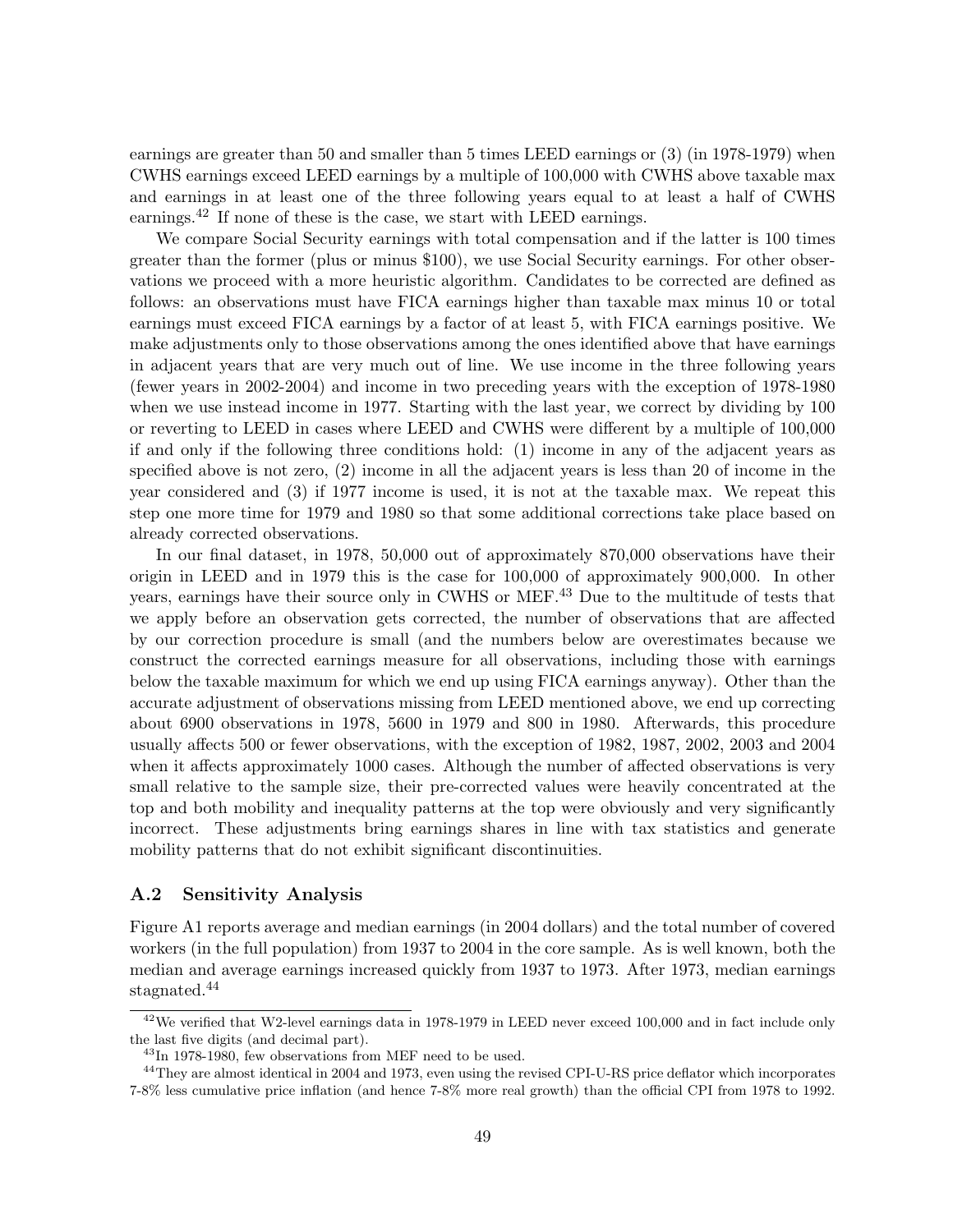We perform sensitivity analysis along three key dimensions: (1) commerce and industry restriction, (2) choice of the minimum earnings threshold, (3) imputations above the top code. We therefore construct three alternative samples to the core sample.

(1) In the "all industries" sample, we expand the core sample to include all workers with covered earnings from any industry (instead of restricting earnings to "commerce and industry" sectors) above the minimum threshold. In that case, earnings are defined as all covered earnings (instead of "commerce and industry" earnings). Note that we continue to exclude selfemployment income and farm income. As described above, before 1951, the "all industries" and core samples coincides because only "commerce and industry" earnings are covered. In recent decades, the "all industries" sample includes about 95% of US employees as very few sectors remain uncovered. The primary goal of the "all industries" sample is to check (for recent decades) whether mobility in and out the commerce and industry sample affects substantially measures of mobility and long-term inequality.

(2) In the "4\*minimum threshold" sample, we restrict the core sample to all workers with "commerce and industry" earnings above a minimum threshold of \$10,300 in 2004 (and indexed using average wage for earlier years). This alternative threshold is four times as high as the core sample threshold of \$2,575. The higher threshold corresponds to a full time and full year minimum wage annual earnings (=  $40 * 50 * $5.15$ ). The goal of this alternative sample is to assess whether our results are sensitive to the arbitrary choice of the minimum threshold.

(3) In the "Pareto imputation fixed effect" sample, the sample remains the core sample but we estimate earnings above the top code using individual fixed effects random draws  $u_i$  instead of iid random draws  $u_{it}$  as in the core sample. This is done in order to assess the sensitivity of our mobility and multi-year inequality estimates with respect to top code imputation. The core sample method Pareto imputation is based on draws from a uniform distribution that are independent across individuals but also time periods. As there is persistence in ranking even at the top of the distribution, this method generates an upper bound on mobility within top coded individuals. In the alternative method, the uniform distribution draw is independent across individuals but fixed over time for a given individual. As there is some mobility in rankings at the top of the distribution, this method generates a lower bound on mobility.

Figure A2 depicts average earnings and number of workers in the core sample, the all industries sample, and the 4\*minimum threshold sample. Unsurprisingly, average earnings are higher in the 4\*minimum sample and the number of workers is higher in the all industries sample and lower in the 4\*minimum threshold sample.

Figure A3 compares estimates of the Gini coefficient for our commerce-industry core sample and three alternative samples. Figure A3 displays the Gini coefficient for the "all industries" sample. The overall evolution over time is the same. The Gini including all industries is lower today than the commerce and industry sample while the Gini for the two samples was almost identical in 1970. This is consistent with Katz and Krueger (1991) who show that inequality within the public sector has increased much less than in the private sector in the 1980s. We cannot document changes in inequality outside the commerce and industry sector during the Great Compression. However, Margo and Finegan (2002), using census data, showed that a similar compression took place within the public sector as well. This suggests that the overall

After 1992, the official CPI includes the new methods of the CPI-U-RS. Before 1978, there are no CPI-U-RS series available.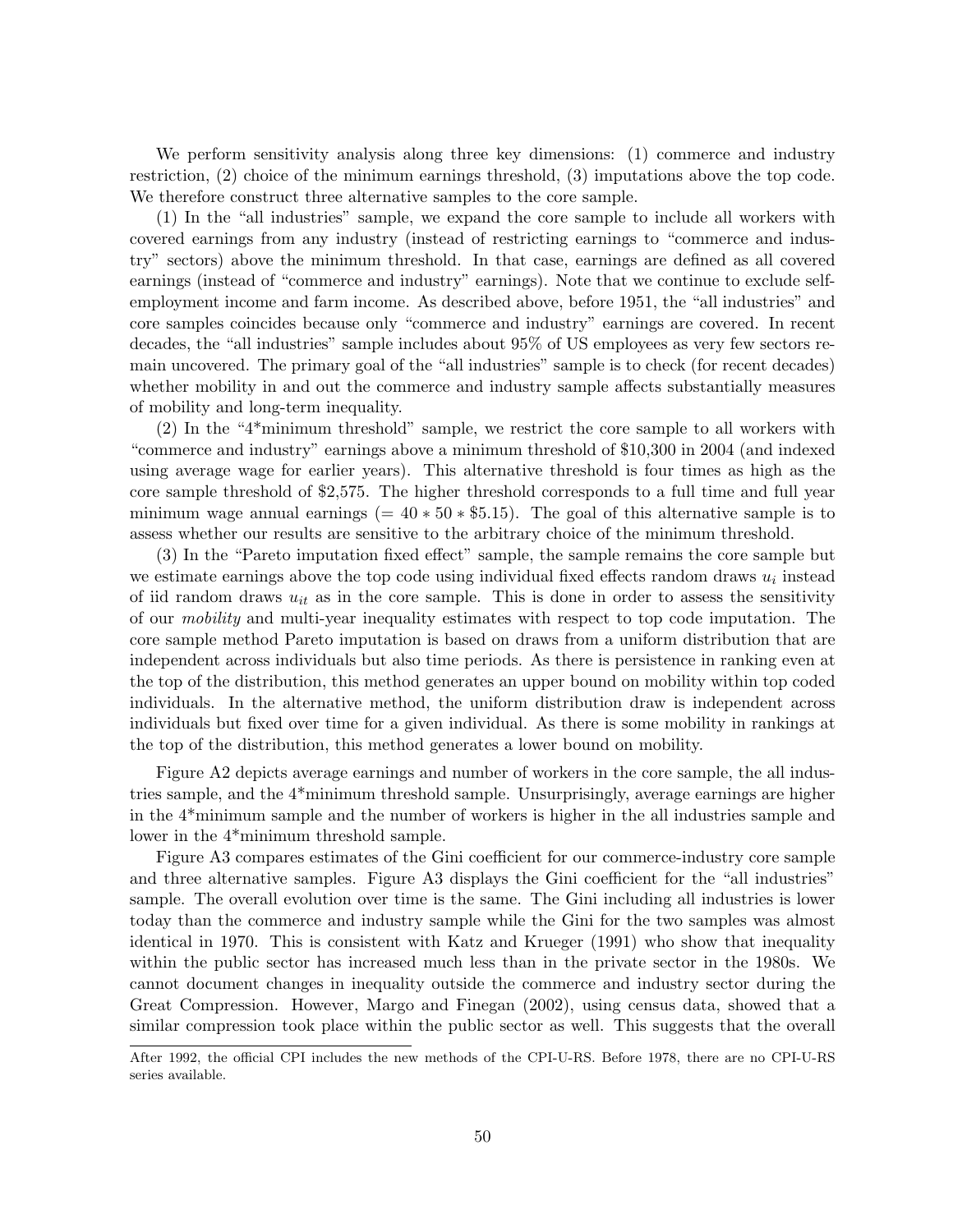U-shape evolution over time for the Gini should be robust to including all sectors.

Figure A3 also displays the Gini coefficient when increasing the minimum threshold by a factor 4 (so that it is equal to a full-time full-year minimum wage \$10,300 in 2004). Unsurprisingly, the Gini is lower for that sample. However, the overall U-shape over time and the key inflection points remain identical. Figure A3 also displays the Gini coefficient when excluding the top 1% earner. The figure shows that the increase in the Gini in the 1980s and especially the 1990s is noticeably smaller when excluding the top 1%. This is not surprising that the top 1% share has increased dramatically and the share going to the top affects significantly the Gini (this can be easily seen by drawing the Lorenz curve). This shows that Gini estimates based on top coded data such as the CPS are likely to be severely biased relative to administrative data with no top code and good coverage at the top.

Figure A4 compares the log-percentile ratios P80/P50 and P50/P20 in the core sample and in two alternative samples: the "all industries" sample and the "4\*minimum threshold" sample. The time patterns are very similar. Note that the 4\*minimum threshold displays more inequality at the bottom but less at the top (although the time patterns of the series are very close to those in the core sample). The "all industries" series display slightly less inequality increase over recent decades, especially in the upper part of the distribution, consistent the Gini sensitivity analysis above.

Figure A5 compares the Gini coefficients based on 5-year earnings averages in the core sample and in the "all industries" sample, the "4\*minimum threshold" sample, and the "Pareto imputation fixed effect" sample.<sup>45</sup> The figure shows that Pareto imputations have virtually no effect showing that very little bias comes from the Pareto imputations. The overall time pattern of the series is also very close for the "all industries" and "4\*minimum threshold" sample (with the usual finding that the 4\*minimum threshold displays a lower level of inequality and that the "all industries" series display less inequality increase in recent decades).

Figure A6 compares the year-to-year rank correlation in the core sample and in the "all industries" sample, and the "Pareto imputation fixed effect" sample. The figure shows that rank correlation is virtually the same in those alternative samples.

Figure A7 compares the transitory variance series in the core sample and in the "all industries" sample, the "4\*minimum threshold" sample, and the "Pareto imputation fixed effect" sample. The overall time pattern of the series is also very close for all four series (we also note that the 4\*minimum threshold displays a lower level of transitory variance which is not surprising). There is a small effect of the Pareto imputation strategy for the early years when top-coding is substantial and no effect thereafter.

Figure A8 compares the Gini coefficients based on 11-year earnings averages in the core sample and in the "all industries" sample, the "4\*minimum threshold" sample, and the "Pareto imputation fixed effect" sample. The figure shows again that Pareto imputations have virtually no effect showing that very little bias comes from the Pareto imputations. The overall time pattern of the series is also very close for the "all industries" and "4\*minimum threshold" sample (with the usual finding that the 4\*minimum threshold displays a lower level of inequality and that the "all industries" series display less inequality increase in recent decades).

Figure A9 compares the long-term rank correlation in the core sample and in the "all industries" sample, the "4\*minimum threshold" sample, and the "Pareto imputation fixed effect"

<sup>&</sup>lt;sup>45</sup>We did not display the Pareto imputation fixed effect series in Figures A2, A3, A4 because Pareto imputations matter only when looking at longitudinal earnings.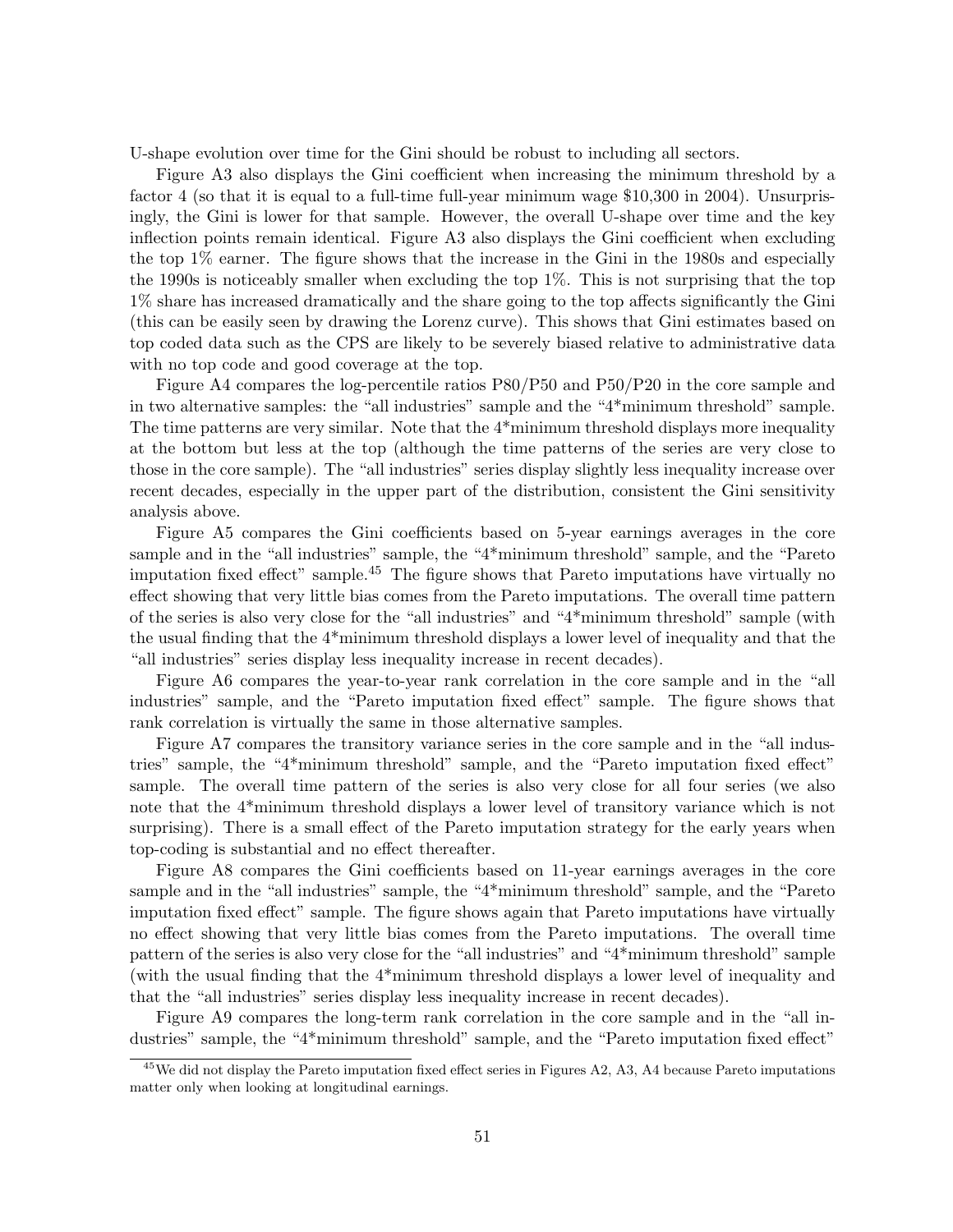sample. The figure shows again that Pareto imputations have virtually no effect showing that very little bias comes from the Pareto imputations. The overall time pattern of the series is also very close for the "all industries" and "4\*minimum threshold" sample (we note that the 4\*minimum threshold displays less correlation in levels than the other series).

Finally, Figure A10 shows that our upward mobility findings by gender (Figure 11) are robust to conditioning on birth cohort. The figure displays the probability of moving from P0-P40 in early career to P80-P100 in late career by year of birth. Such upward mobility measures increase in the full sample but decomposition by gender shows that this is entirely driven by women which experience a large increase in upward mobility while upward mobility for men stays stable over the period.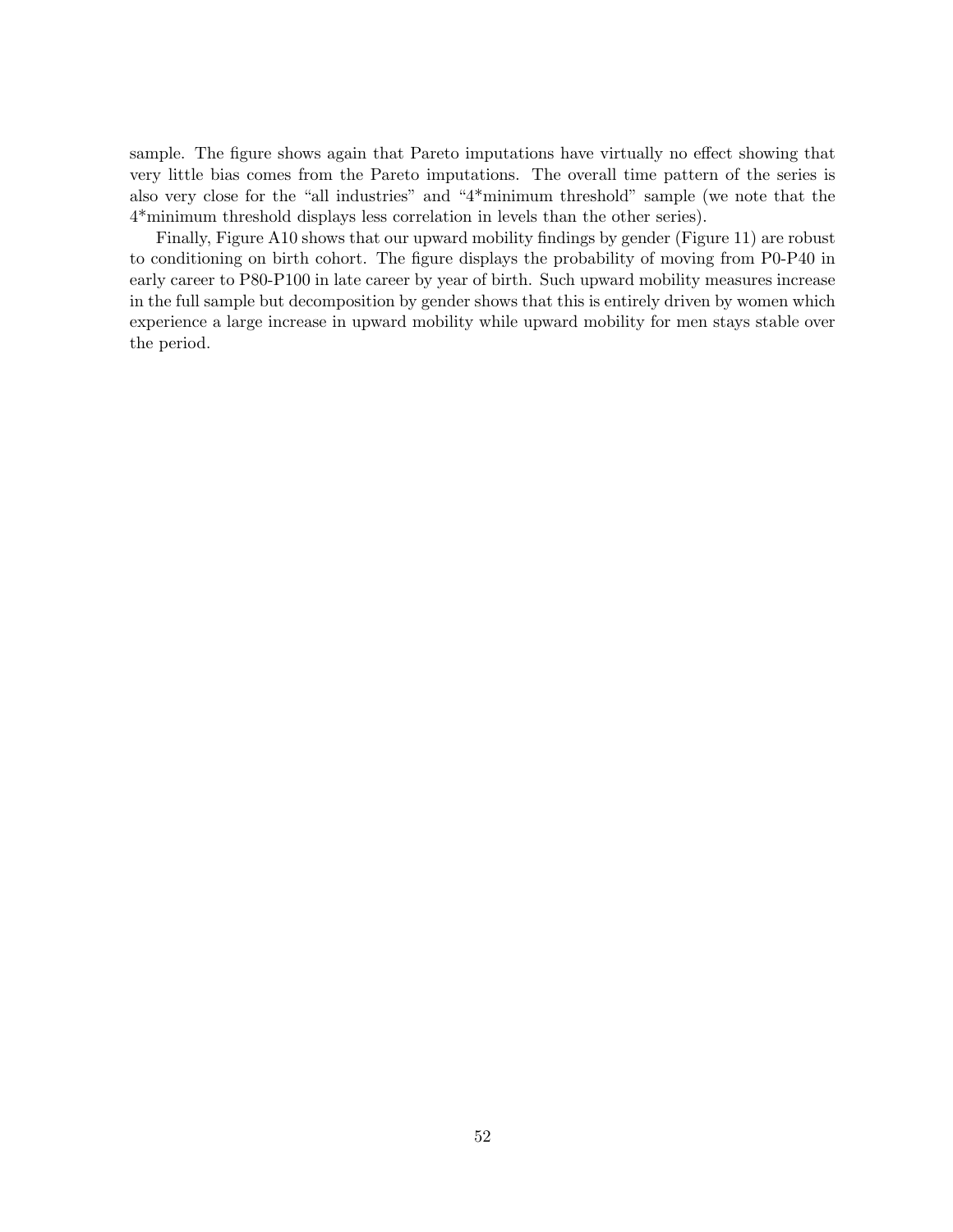

Sample is the core sample defined as all employees in Commerce and Industry with earnings above minimum threshold (\$2,575 in <sup>2004</sup> and indexed using average wage for earlier years) and aged <sup>25</sup> to <sup>60</sup> (by January 1st of <sup>a</sup> <sup>g</sup>iven year <sup>t</sup>). Commerce and Industry is defined as all industrial sectors excluding government employees, agriculture, hospitals, educational services, social services, religious and membership organizations, and private households. Only commerce and industry earnings are included. Self-employment earnings are fully excluded. Average Earnings are reported in <sup>2004</sup> dollars (using theCPI and the CPI-U-RS after 1978).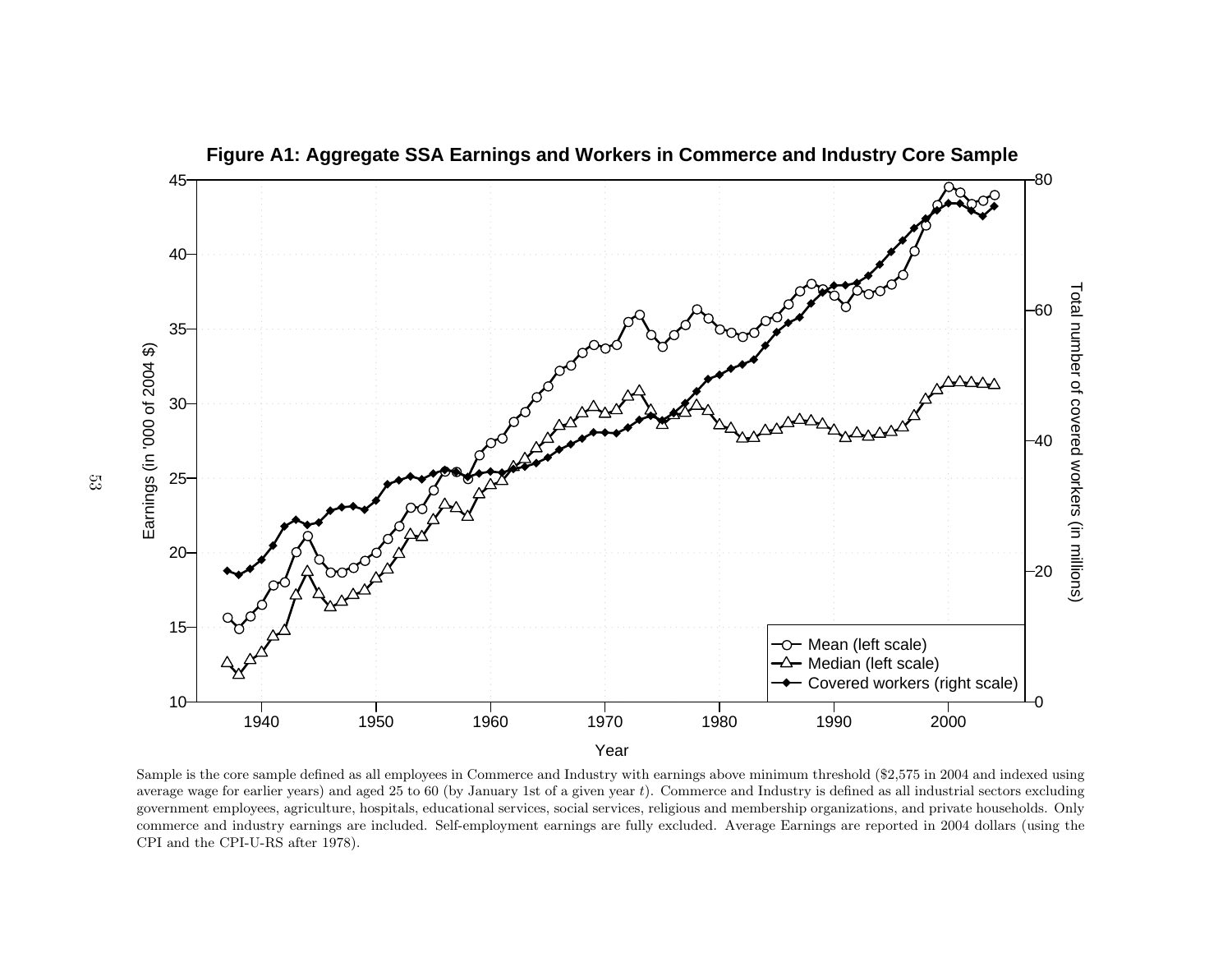

The Figure displays average earnings and number of workers in three different samples. The first sample (core sample) is the core sample: employees aged <sup>25</sup> to <sup>60</sup> with Commerce and Industry earnings above <sup>a</sup> minimum threshold of \$2,575 in <sup>2004</sup> (and indexed using average wage for earlier years). The second sample (4\*minimum threshold) restricts to core sample to employees with Commerce and Industry earnings above <sup>a</sup> higher minimum threshold equa<sup>l</sup> to \$10,300 (=4\*\$2,575) in <sup>2004</sup> (and indexed using average wage for earlier years). The third sample (all industries) extends the core sample to include all employees with covered earnings (in any industry, not only "Commerce and Industry") above \$2,575 in <sup>2004</sup> (and indexed using average wage for earlier years). In this all industry sample, earnings include earnings from all industries. In all three samples, average earnings are reported in <sup>2004</sup>dollars (using the CPI and the CPI-U-RS after 1978).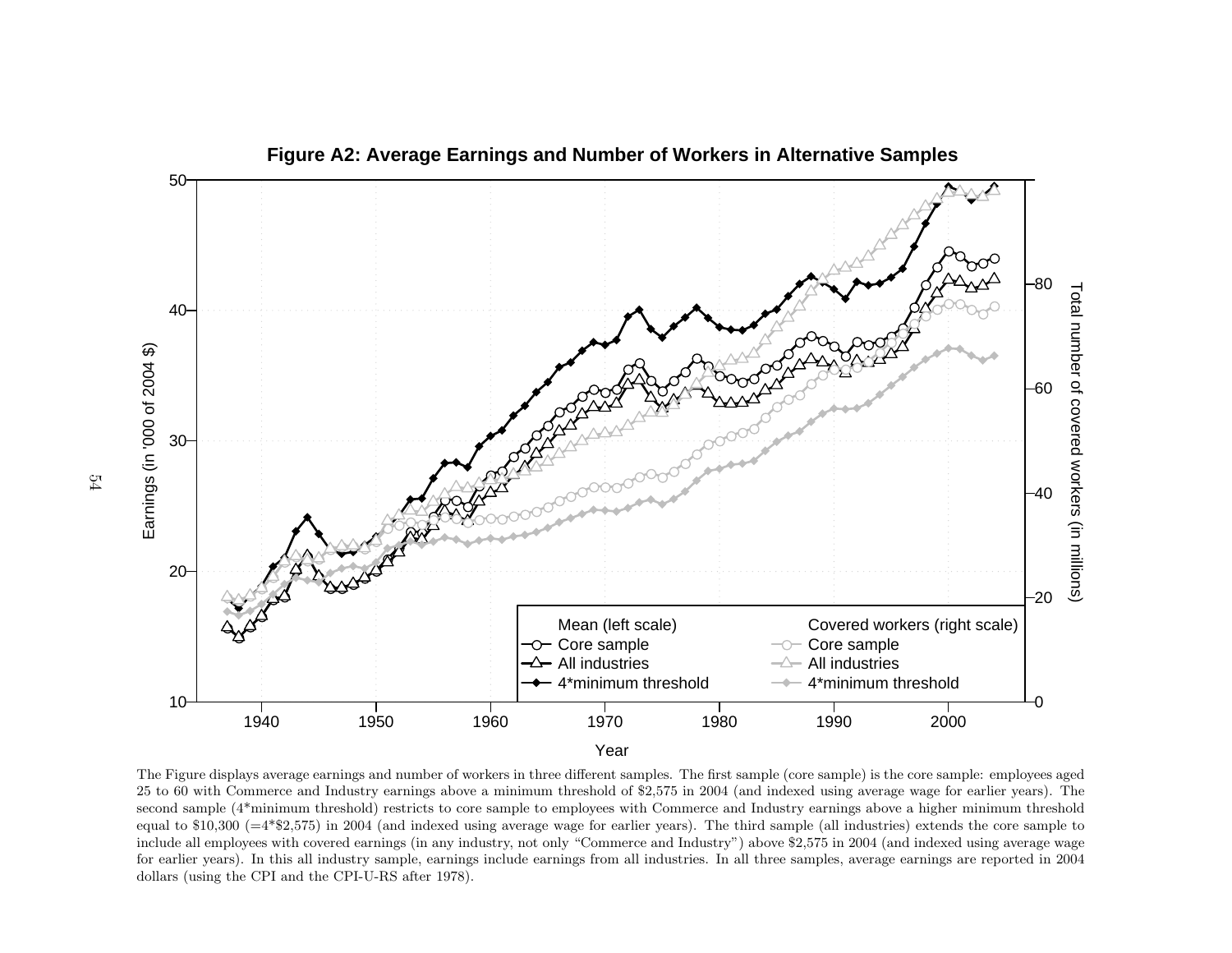

The Figure reports the annual earnings Gini coefficients in various samples: (a) in the core sample (as in Figure <sup>2</sup> in the text, series all workers), (b) in the sample including workers in all covered industries (instead of only commerce and industry), (c) in the sample with <sup>a</sup> higher minimum thresholdequa<sup>l</sup> to \$10,300 in <sup>2004</sup> dollars (instead of \$2,575 as in the text).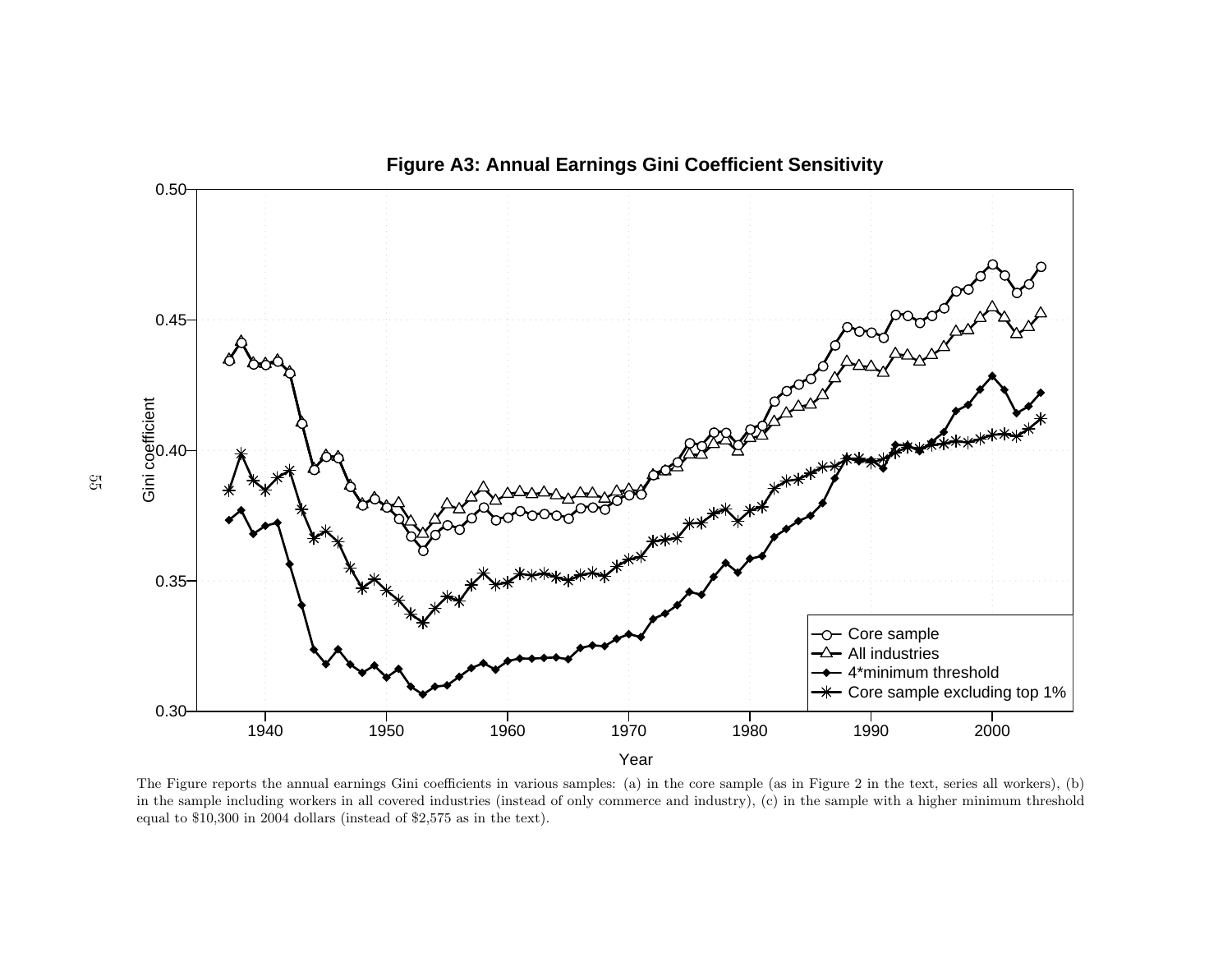

The Figure reports the percentile Ratios Log(P80/P50) and Log(P50/P20) (a) in the core sample (as in Figure <sup>2</sup> in text, series all workers), (b) in the sample including workers in all covered industries (instead of only commerce and industry), (c) in the sample with <sup>a</sup> higher minimum threshold equa<sup>l</sup>to \$10,300 in <sup>2004</sup> dollars (instead of \$2,575 as in the text).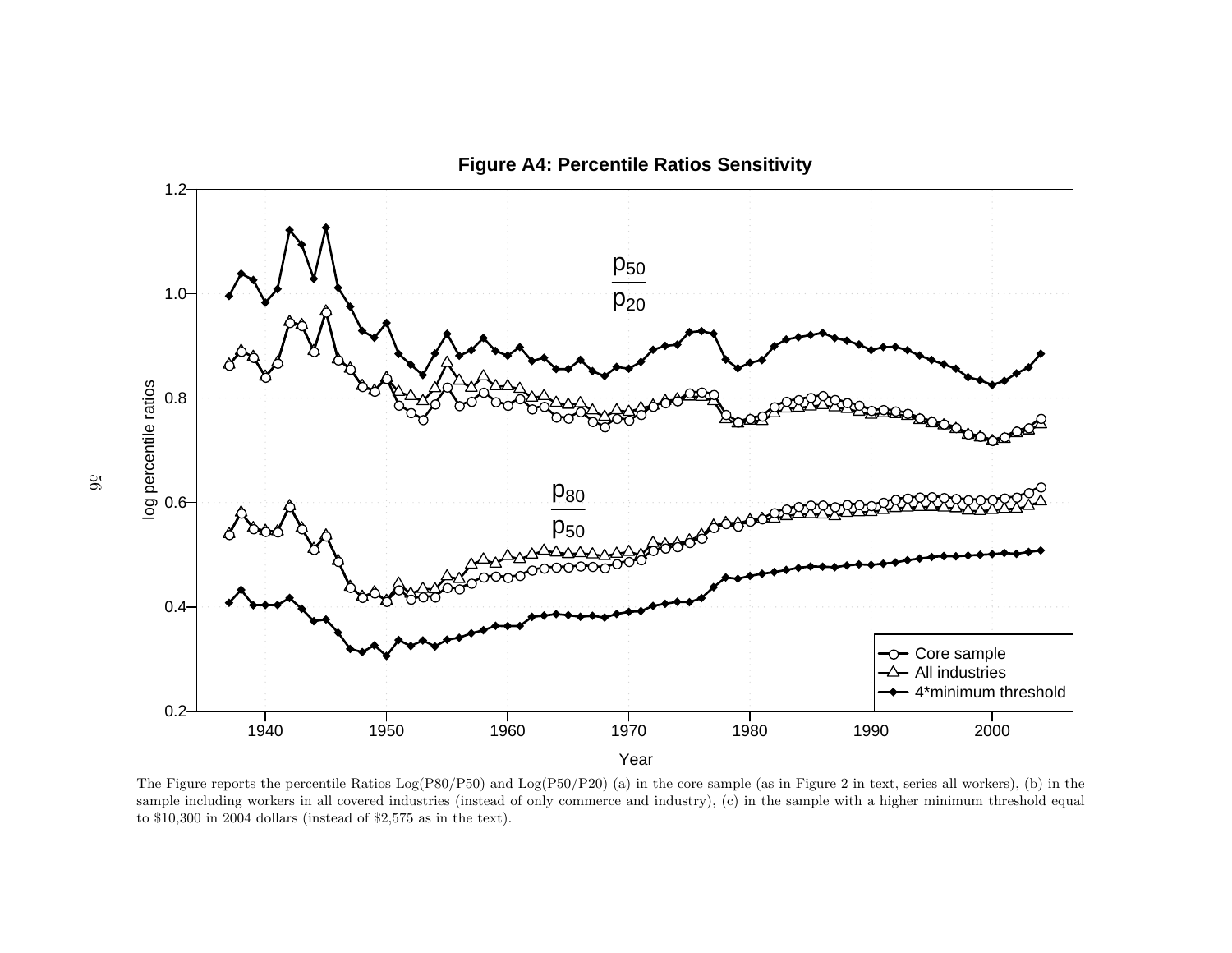

The Figure reports the Gini coefficients for 5-year earnings averages in various samples: (a) in the Figure <sup>3</sup> sample in the text (series <sup>5</sup> year earnings, all workers), (b) in the sample including workers in all covered industries (instead of only commerce and industry), (c) in the sample with <sup>a</sup> higher minimum threshold equa<sup>l</sup> to \$10,300 in <sup>2004</sup> dollars (instead of \$2,575 as in the text), (d) in the sample where imputations above the top code are basedon random draws that are constant over time for each individual (instead of being iid as in the text).

**Figure A5: 5−Year Earnings Average Gini Coefficients Sensitivity**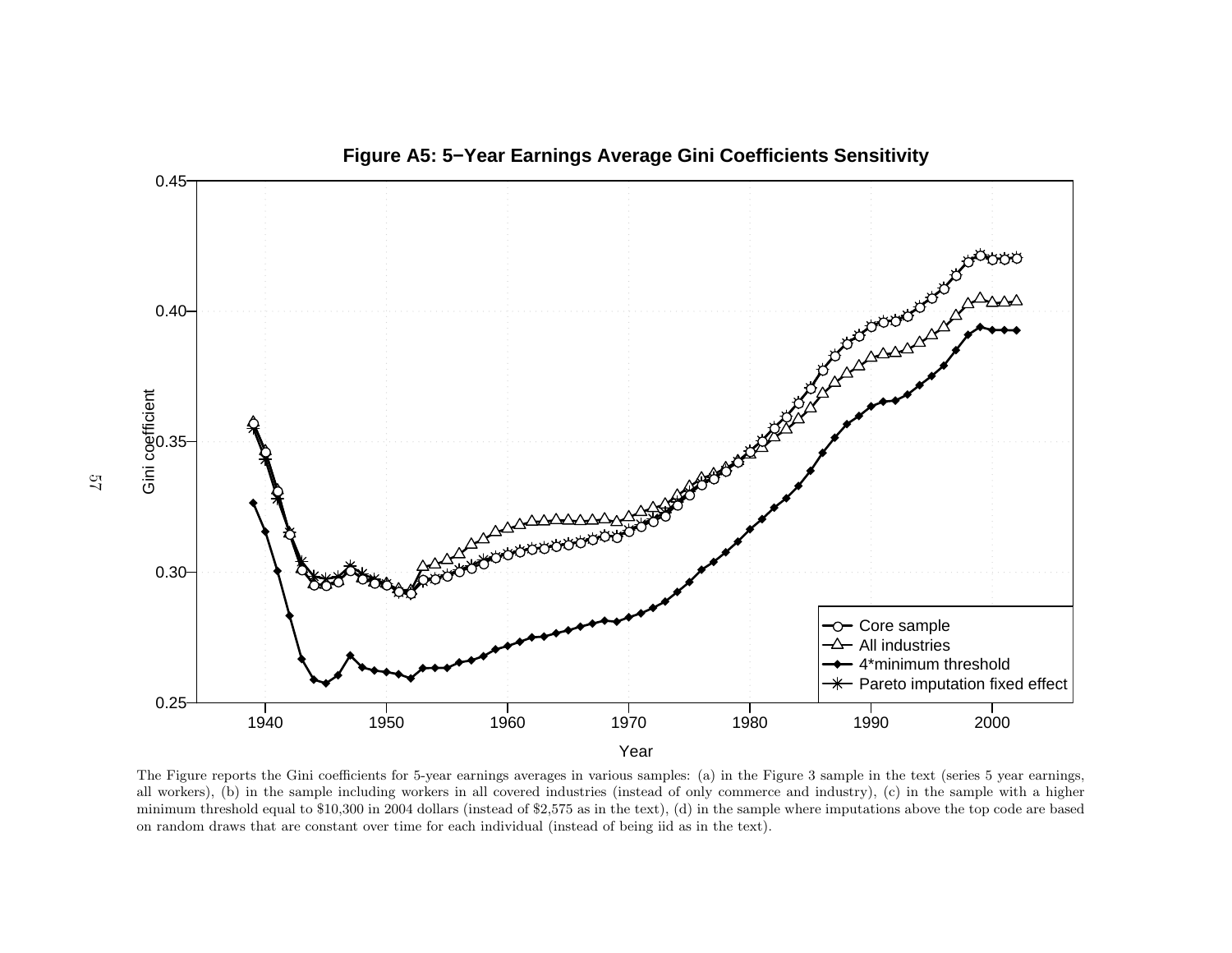

The Figure reports the year to year rank correlation in various samples: (a) in the Figure <sup>4</sup> sample in the text (series rank correlation, all workers), (b) in the sample including workers in all covered industries (instead of only commerce and industry), (c) in the sample with <sup>a</sup> higher minimum threshold equa<sup>l</sup> to \$10,300 in <sup>2004</sup> dollars (instead of \$2,575 as in the text), (d) in the sample where imputations above the top code are based on random drawsthat are constant over time for each individual (instead of being iid as in the text).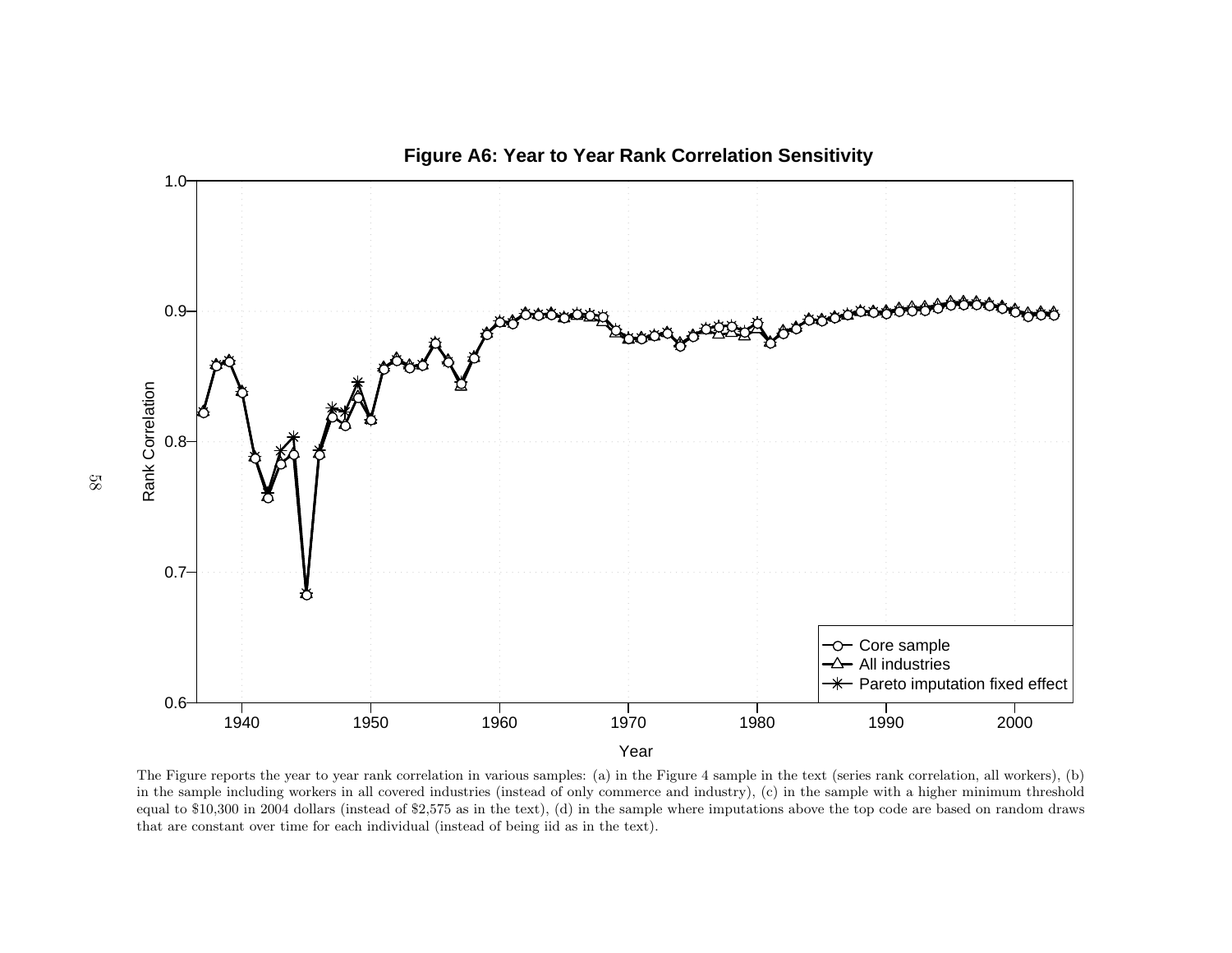

The Figure reports the transitory variance of log-earnings (defined as deviations of annual log-earnings from 5-year average log-earnings) in various samples: (a) in the Figure <sup>5</sup> sample in the text (series transitory earnings, all workers), (b) in the sample including workers in all covered industries (instead of only commerce and industry), (c) in the sample with <sup>a</sup> higher minimum threshold equa<sup>l</sup> to \$10,300 in <sup>2004</sup> dollars (instead of \$2,575 as in the text), (d) in the sample where imputations above the top code are based on random draws that are constant over time for each individual (insteadof being iid as in the text).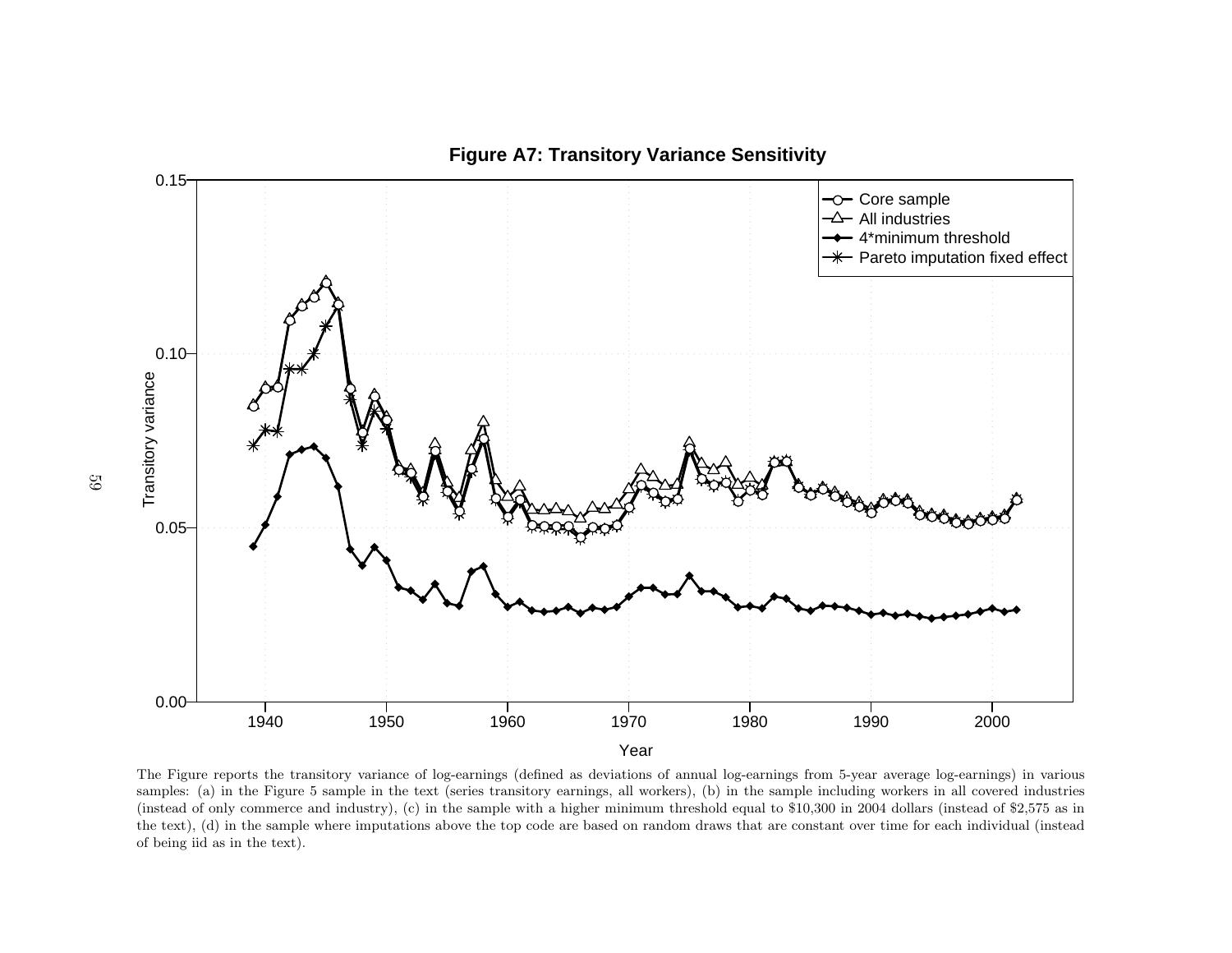

The Figure reports the Gini coefficients for 11-year earnings averages in various samples: (a) in the Figure <sup>7</sup> sample in the text (series transitory allworkers), (b) in the sample including workers in all covered industries (instead of only commerce and industry), (c) in the sample with a higher minimum threshold equa<sup>l</sup> to \$10,300 in <sup>2004</sup> dollars (instead of \$2,575 as in the text), (d) in the sample where imputations above the top code are based onrandom draws that are constant over time for each individual (instead of being iid as in the text).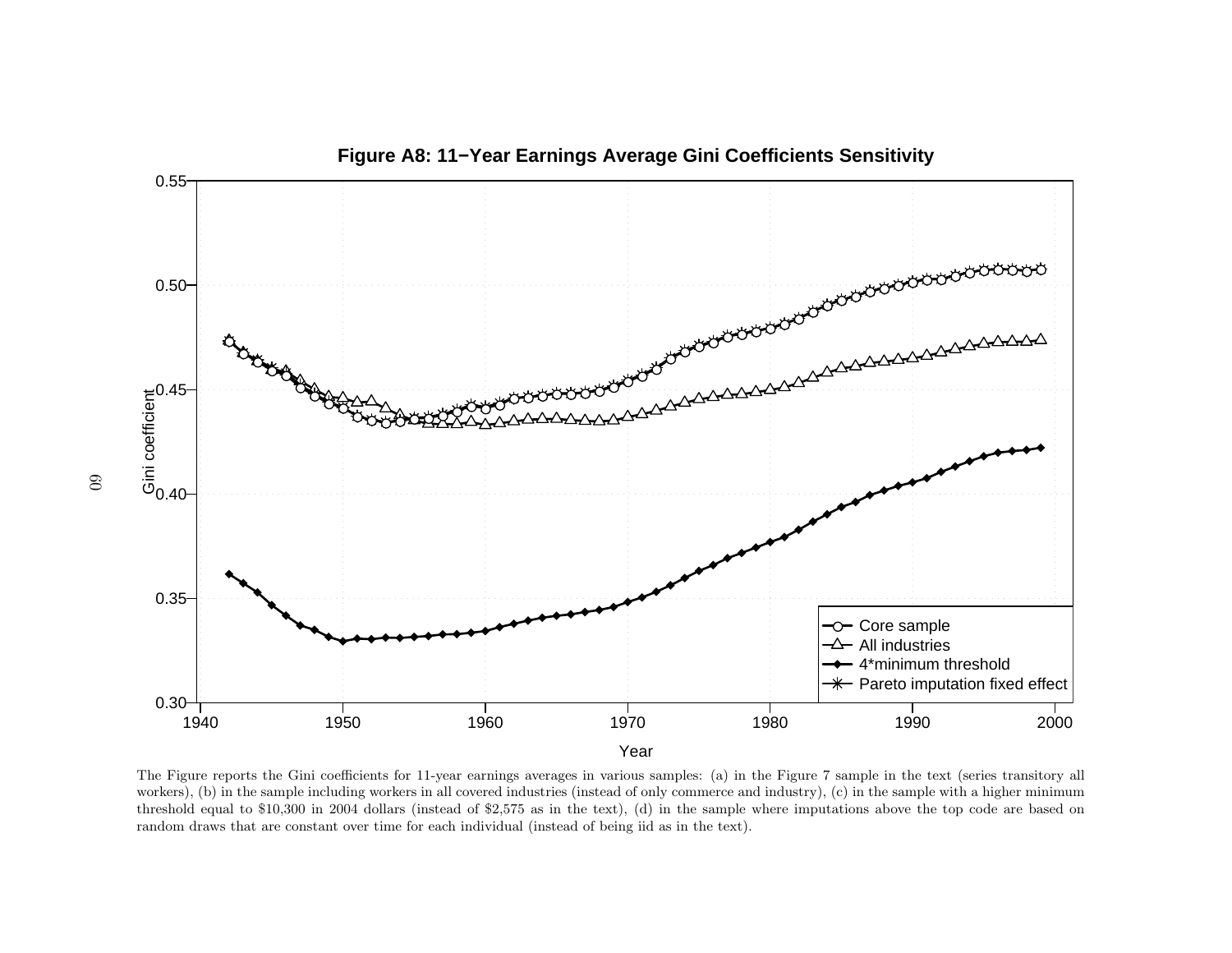

**Figure A9: Long−Term Rank Correlation Sensitivity**

Year (middle of the initial 11−year earnings span)

The Figure reports the rank correlations of 11-earnings averages after <sup>20</sup> years in various samples: (a) in the Figure <sup>12</sup> sample in the text (series all workers and men), (b) in the sample with <sup>a</sup> higher minimum threshold equa<sup>l</sup> to \$10,300 in <sup>2004</sup> dollars (instead of \$2,575 as in the text), (c) in the sample where imputations above the top code are based on random draws that are constant over time for each individual (instead of being iid as in thetext).